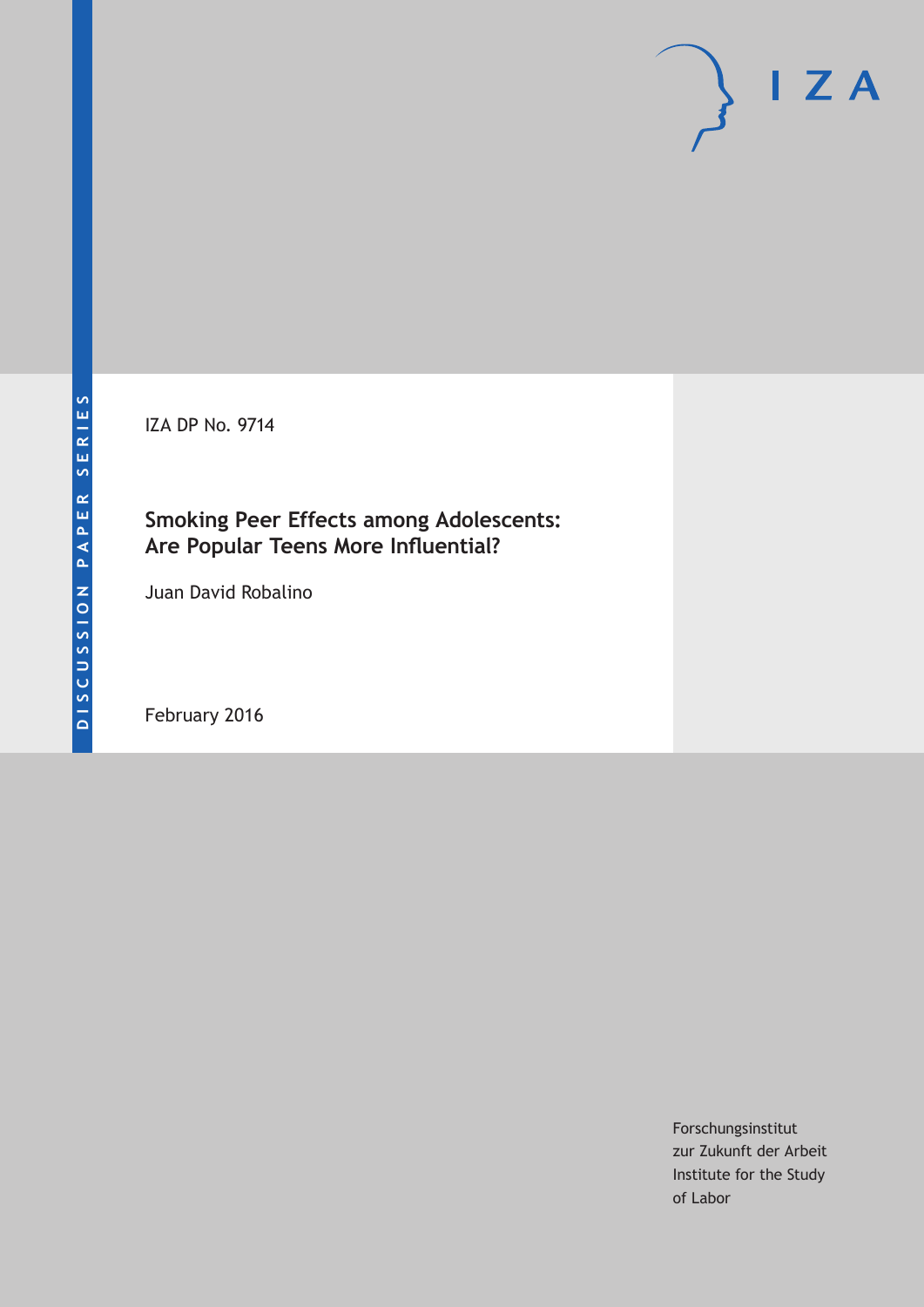# **Smoking Peer Effects among Adolescents: Are Popular Teens More Influential?**

**Juan David Robalino** 

*Cornell University and IZA* 

Discussion Paper No. 9714 February 2016

IZA

P.O. Box 7240 53072 Bonn Germany

Phone: +49-228-3894-0 Fax: +49-228-3894-180 E-mail: iza@iza.org

Any opinions expressed here are those of the author(s) and not those of IZA. Research published in this series may include views on policy, but the institute itself takes no institutional policy positions. The IZA research network is committed to the IZA Guiding Principles of Research Integrity.

The Institute for the Study of Labor (IZA) in Bonn is a local and virtual international research center and a place of communication between science, politics and business. IZA is an independent nonprofit organization supported by Deutsche Post Foundation. The center is associated with the University of Bonn and offers a stimulating research environment through its international network, workshops and conferences, data service, project support, research visits and doctoral program. IZA engages in (i) original and internationally competitive research in all fields of labor economics, (ii) development of policy concepts, and (iii) dissemination of research results and concepts to the interested public.

IZA Discussion Papers often represent preliminary work and are circulated to encourage discussion. Citation of such a paper should account for its provisional character. A revised version may be available directly from the author.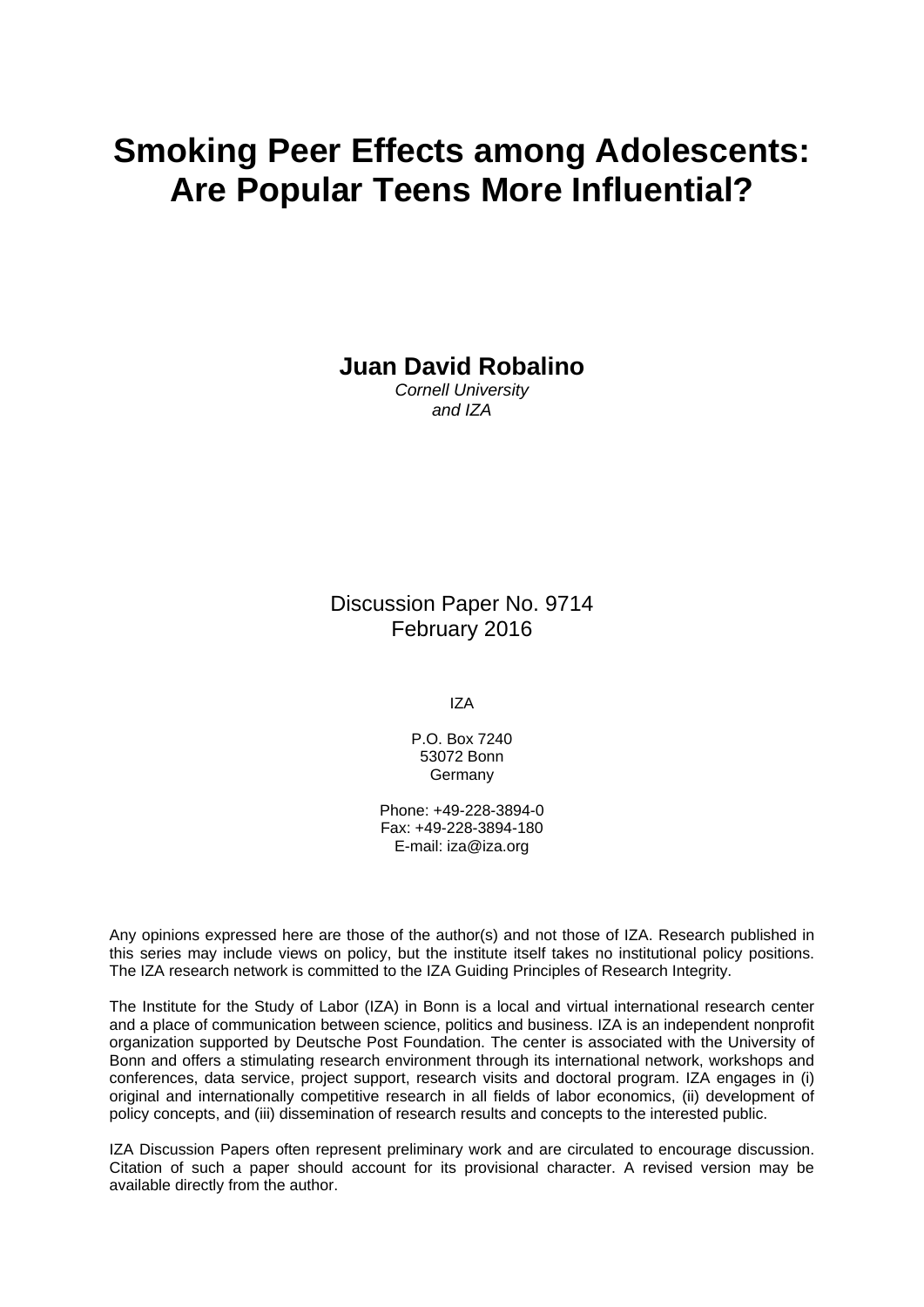IZA Discussion Paper No. 9714 February 2016

# **ABSTRACT**

# **Smoking Peer Effects among Adolescents: Are Popular Teens More Influential?**

In this paper I analyze adolescent peer effects on cigarette consumption while considering the 'popularity' of peers. The analysis is based on AddHealth data, a four wave panel survey representative of American high-school students. The data include the social network of each school, which we use to measure peers' popularity from network centrality measures, in particular weighted-eigenvector centrality. We use lagged peers' behavior at the grade level to alleviate potential homophilic confounds, and we include school fixed effects to control for contextual confounds. We find that most of the aggregate peer effects regarding cigarette smoking come from the smoking propensity of the 20% most popular kids, suggesting a mediation from social status. This effect persists seven and thirteen years later (wave 3 and 4 of the data). Indeed, the smoking propensity of the bottom 80% seems to have a negative influence on the probability of smoking in the long run (wave 3 and 4). These results hint to the importance of knowing not only the smoking propensity within a school but also the place of the smokers within the social hierarchy of the school.

JEL Classification: I1

Keywords: peer effects, status

Corresponding author:

Juan David Robalino Department of Economics Cornell University Ithaca, NY 14850 USA E-mail: jr872@cornell.edu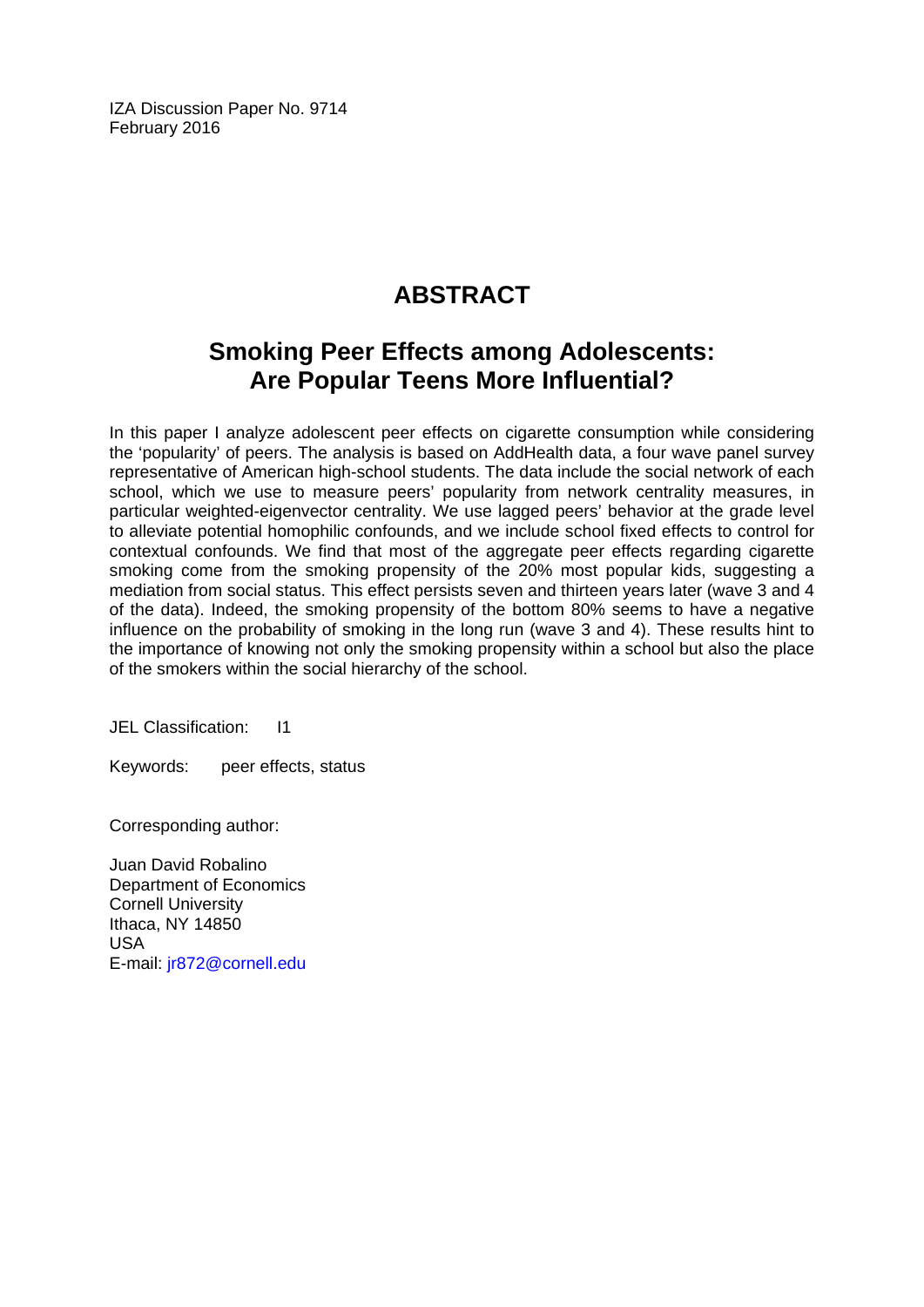### 1 Introduction

More than 480,000 deaths are attributed to cigarette smoking every year in the US alone (Center for Disease Control and Prevention). There is no question that the consumption of cigarettes is an important welfare concern and that understanding the patterns driving smoking incentives is of great importance. In particular, initiating smoking at a young age is correlated with smoking more cigarettes per day and with a lower probability of quitting later in life, emphasizing the importance of understanding the drivers of smoking behavior among youth (Everett et al., 1999; Lando et al., 1999). Furthermore, smoking seems to have an important social component, specially for adolescents who can be particularly vulnerable to influence as they try to fit in with their peers (Aral and Walker, 2012; Gardner and Steinberg, 2005). Indeed, a large number of studies find peer effects among adolescents regarding cigarette smoking (e.g., Clark and Loheac, 2007; Gaviria and Raphael, 2001; Krauth, 2006; Lundborg, 2006; Nakajima, 2007; ´ Powell et al., 2005; Valente et al., 2005). These effects may have many mechanisms, such as social pressure or an easier supply of cigarettes through peers. Another mechanism may be that the behavior of peers may signal the social status associated with smoking. If so, the 'popular' teens may be most influential. Thus, this paper aims to distinguish the influence from peers with distinct levels of popularity.

The present study is based on data from the National Longitudinal Survey of Adolescents Health (AddHealth), a four-wave panel (1995, 1996, 2002 and 2008) capturing a representative sample of American High Schools. This data set is ideal as it contains detailed information about substance use as well as rich social network data, which we use to define the popularity of students by means of network centrality measures. We will alleviate homophily and contextual confounds by using the whole grade as peer referent, peers' lagged behavior, as well as school fix effects.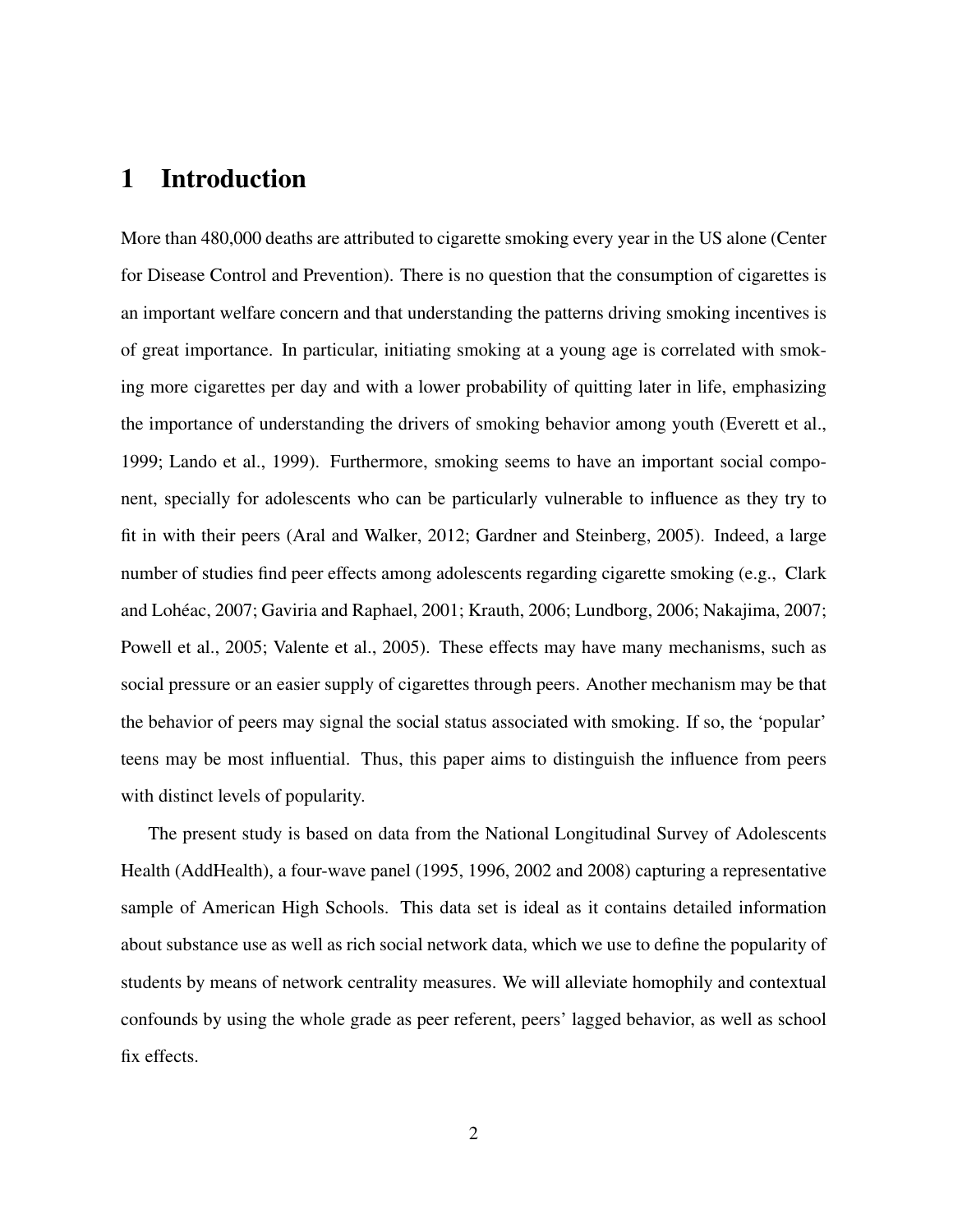We find that higher mean popularity of peer smokers (i.e., higher network centrality measures) increases the probability of an individual picking up smoking; analogously, higher mean popularity of non-smokers decreases the probability of an individual smoking later on. Perhaps more interesting is that, in contrast with aggregate peer effects as previously reported in the literature, these patterns persists seven and thirteen years after peers' behavior was measured (i.e., in wave 3 and 4 of the data). Similarly, by decomposing the smoking propensity of peers into the propensity of the 20% most popular and that of the 80% least popular, we find that peer effects are mainly driven by the 20% most popular teens. Furthermore, in the long run we find a negative influence from the smoking propensity of 80% least popular peers (in wave 3 and 4 of the data). Similar results apply to the number of cigarettes smoked per month in 2008 (wave 4), as well as the age of initiation. These patterns suggest that influence may be mediated by the social status of peers: individuals seem to imitate the smoking behavior of popular peers and avoid the behavior of unpopular peers.

The remainder of this paper is organized as follows: In Section 2 we present an overview of the literature. Section 3 discusses the data and our estimation strategy. Section 4 presents our results and Section 5 concludes.

### 2 Overview

#### 2.1 Difficulties with peer effects estimation

Manski (1993) uncovers the many difficulties of peer effects estimation, which he referres to as *the reflexion problem*. One important issue is that a correlation between the group's average behavior and an individual's behavior can be attributed to three mechanisms:

- *endogenous effects* where an agent's choice is influenced by the choices of the group
- *exogenous (contextual) effects* where individuals in a given group may behave similarly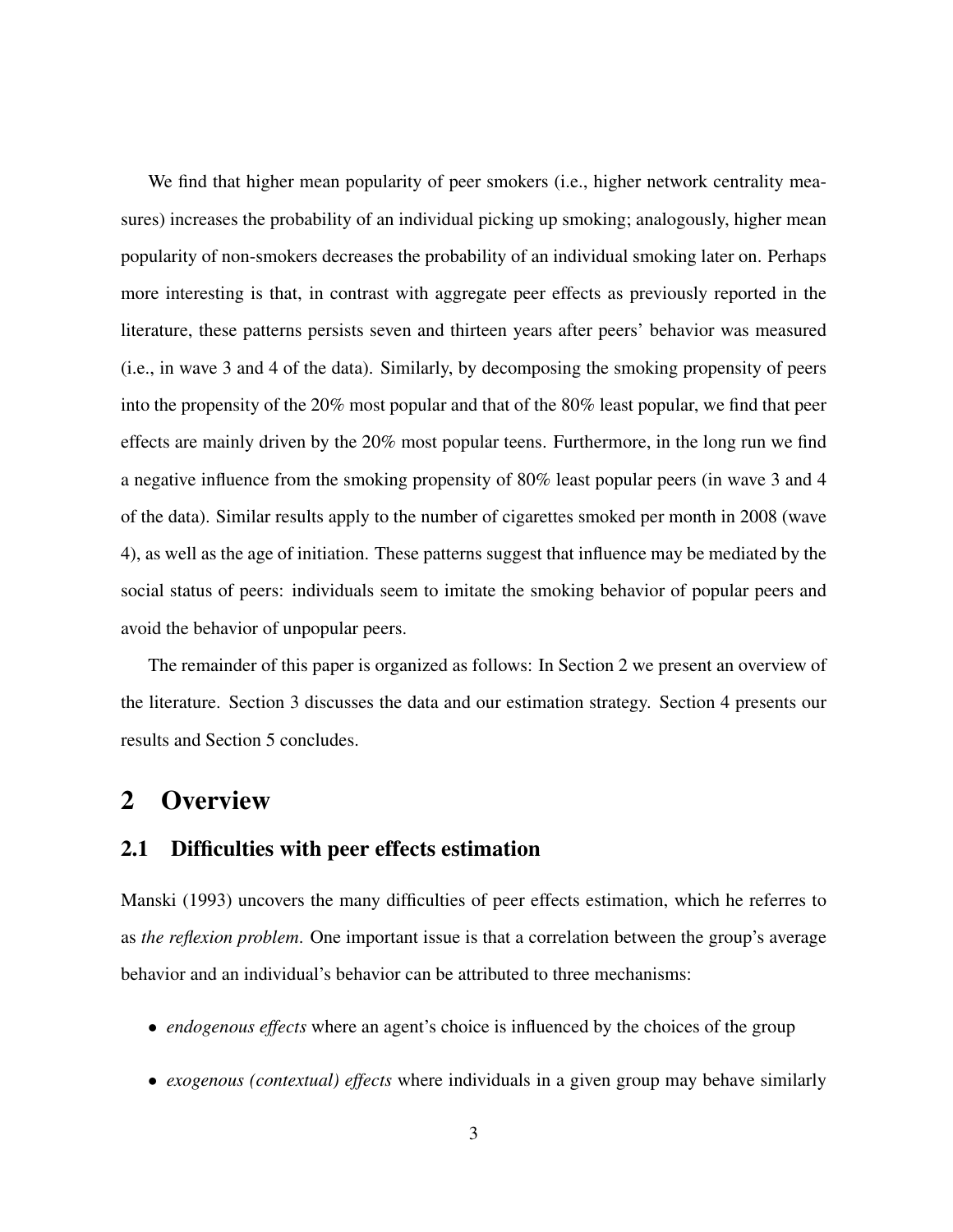because the whole group experienced an (unobserved) exogenous shock

• *correlated effects* where individuals in a group behave similarly because they have similar unobservable characteristics and self-select into the group.

Peer effects are concerned with the endogenous mechanism, but often observational data make it difficult to disentangle endogenous effects from contextual and correlated effects.

Several approaches have been used to attempt a clean identification. Sacerdote (2001) set the standard in the economics literature in a study regarding peer effects on the Grade Point Average (GPA) of college students. His strategy consists of using exogenous group formation from random allocation to college dorms in order to control for peers' self-selection and homophily. He also uses peers' lagged GPA (from high-school) to control for contextual confounds.

A more criticized approach is that of Christakis and Fowler (2007): using data from the The Framingham Heart Study consisting of a large (sparse) social network, the authors rely on the direction of social ties nominations and the panel aspect of the data (the behavior of nominated peers at time t to predict the behavior of the ego at time  $t + 1$ ) to capture peers influence on the diffusion of obesity and subsequently on the diffusion of smoking Christakis and Fowler (2007, 2008). Yet, their approach has been subject to a lot of criticism by Cohen-Cole and Fletcher (2008) among others, who argue that Christakis and Fowler (2007) do not properly account for contextual effects and homophily.

More sophisticated approaches use Monte Carlo estimation to identify the influence from peers. Two main types of models exist: The first are structural models from game theory where the influence of peers is estimated as the equilibrium outcome of strategic interactions (Krauth, 2006; Nakajima, 2007); the second type consist of agent-base models capturing the co-evolution of friendship formation and peers' influence (Mercken et al., 2010; Steglich and Snijders, 2010).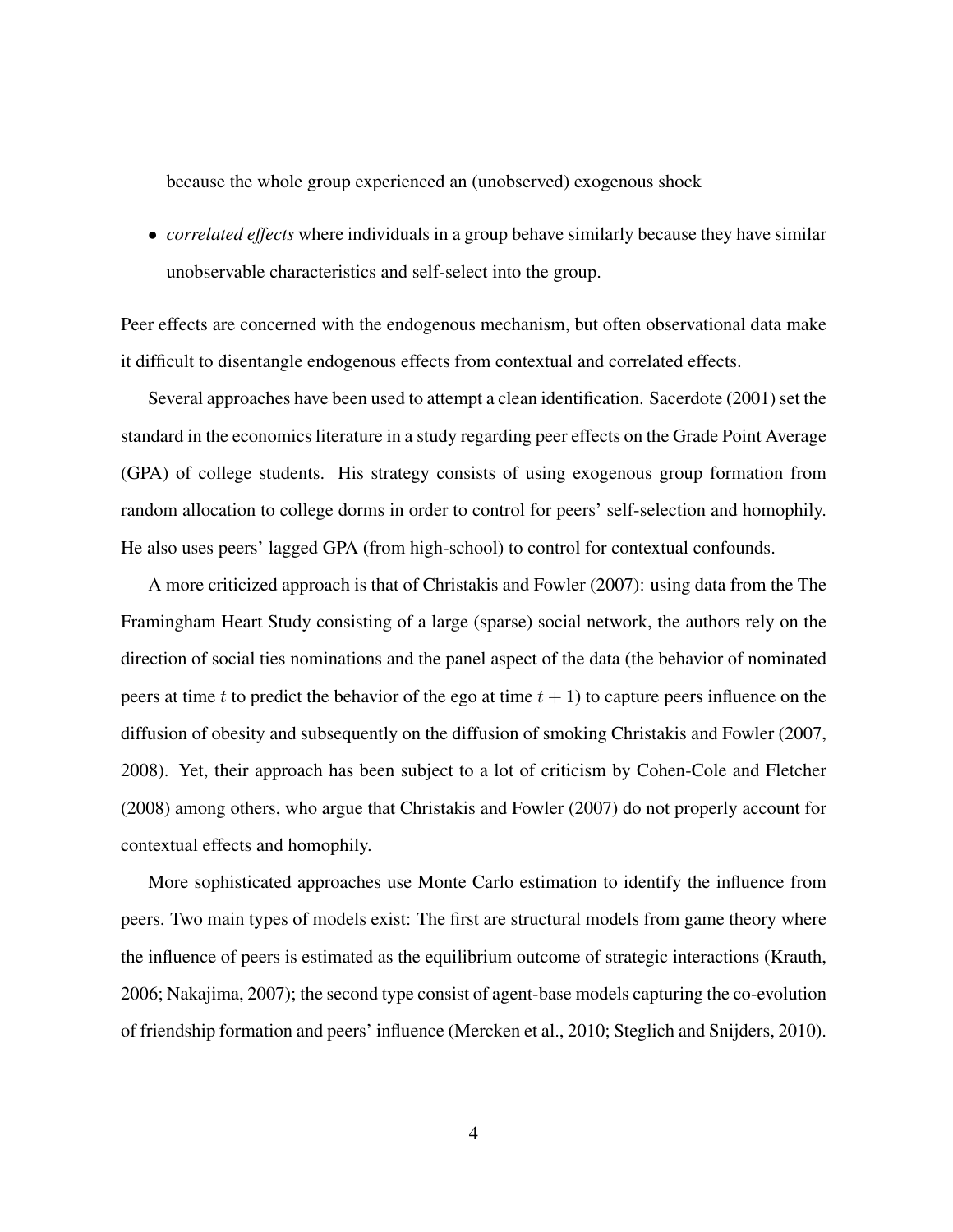#### 2.2 Our place in the literature

We will follow on the work from economists on smoking peer effects using the lagged behavior of peers at the grade level to alleviate homophily and including school fix effects to control for contextual confounds.

For example, looking at smoking peer effects Lundborg (2006) uses classmates as peer referents, Clark and Lohéac (2007) use school grade, Gaviria and Raphael (2001) and Powell et al. (2005) use the whole school, and Norton et al. (1998) use neighborhoods. Regarding contextual cofounds, Gaviria and Raphael (2001) and Powell et al. (2005) control for cigarette prices and public policy variables, while Clark and Loheac (2007) and Lundborg (2006) include school fix ´ effects. All these papers find strong evidence of peers influence on cigarettes use. Gaviria and Raphael (2001), Powell et al. (2005) and Norton et al. (1998) also instrument the behavior of peers using parents behavior (e.g., smoking of peers' parents should affect peers' smoking behavior but not the smoking behavior of other individuals). They find that IV estimations affect very little the peer effect estimates, hence we do not use IV estimations in our analysis. It is worth mentioning that studies using Monte Carlo estimation also find strong evidence of peer effects Mercken et al. (2010); Nakajima (2007).<sup>1</sup> Since we will not follow their approach, we will not discuss them further.

Several studies have analyzed the link between popularity of adolescents and their smoking behavior. For example, Alexander et al. (2001) find that in schools with smoking rates above average, popular students are more likely to smoke; while in schools with smoking rates below average, the opposite is true. Similarly Michell and Amos (1997) use qualitative data from Scottish school girls and find that popular girls smoke to maintain their image while unpopular girls smoke with the hope of gaining social status, but found no effect in the mid-popularity range.

<sup>&</sup>lt;sup>1</sup>Krauth (2006) uses Monte Carlo estimation and found that other studies overestimate peer effects. Yet, he used peers' behavior reported by the ego, and Norton et al. (2003) finds that such measures result in inconsistent estimations when compared with estimations with actual peers' behavior.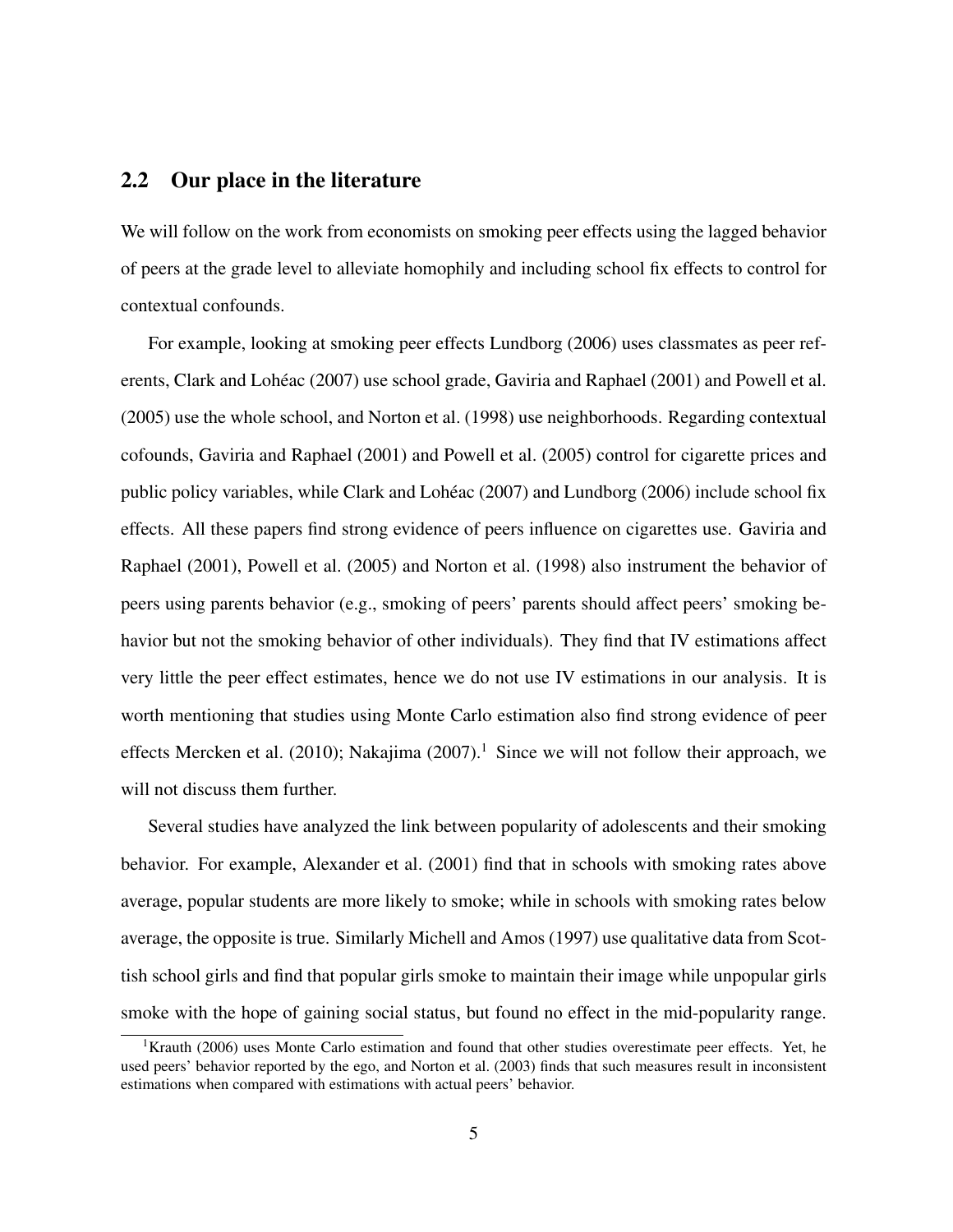Valente et al. (2005) and Ennett et al. (2006) find a positive relationship between popularity (measured by the number of incoming friendship nominations) and smoking. These papers hint at the role of social status and how smoking may be use as a strategy to climb the social ladder.

We follow the reverse logic by testing how the popularity of peers affects their influence on individuals. We posit that the behavior of popular teens can be associated with social status as opposed to them choosing their behavior to gain status. In other words, we posit that the most popular teens are popular regardless of their smoking behavior, yet, their choices will define whether smoking will be associated with social status for the rest of the students. Thus, individuals may be driven to imitate popular peers in an implicit quest for social status. To the best of my knowledge, this is the first paper analyzing the role of peers' popularity and smoking behavior on their influence towards individuals' smoking choices.<sup>2</sup>

### 3 Data and Identification Strategy

#### 3.1 Data

We used data from the National Longitudinal Survey of Adolescents Health (AddHealth), a representative sample of high schools in America. This data set contains detailed information about adolescents' substance use as well as household and parents' characteristics and detailed information on the social network of friends. The In-School survey conducted in 1995 covered 90,118 adolescents in 144 schools. A representative sub-sample of 20,745 students also completed the 1995 In-Home wave 1 survey which included more detailed information such as family income and parents' smoking habits. Finally, about 15,000 students were surveyed again in 1996 (In-Home survey wave 2), as well as in 2002 (In-Home wave 3) and in 2008 (In-Home wave 4; see Figure 1).

 $2$ In his book "The Tipping Point", Gladwell (2006) presents informal interviews from smokers describing their first impressions about cigarettes; most descriptions point towards a given person whom they admired in their youth and who smoked. In fact, this paper is inspired by Gladwell (2006).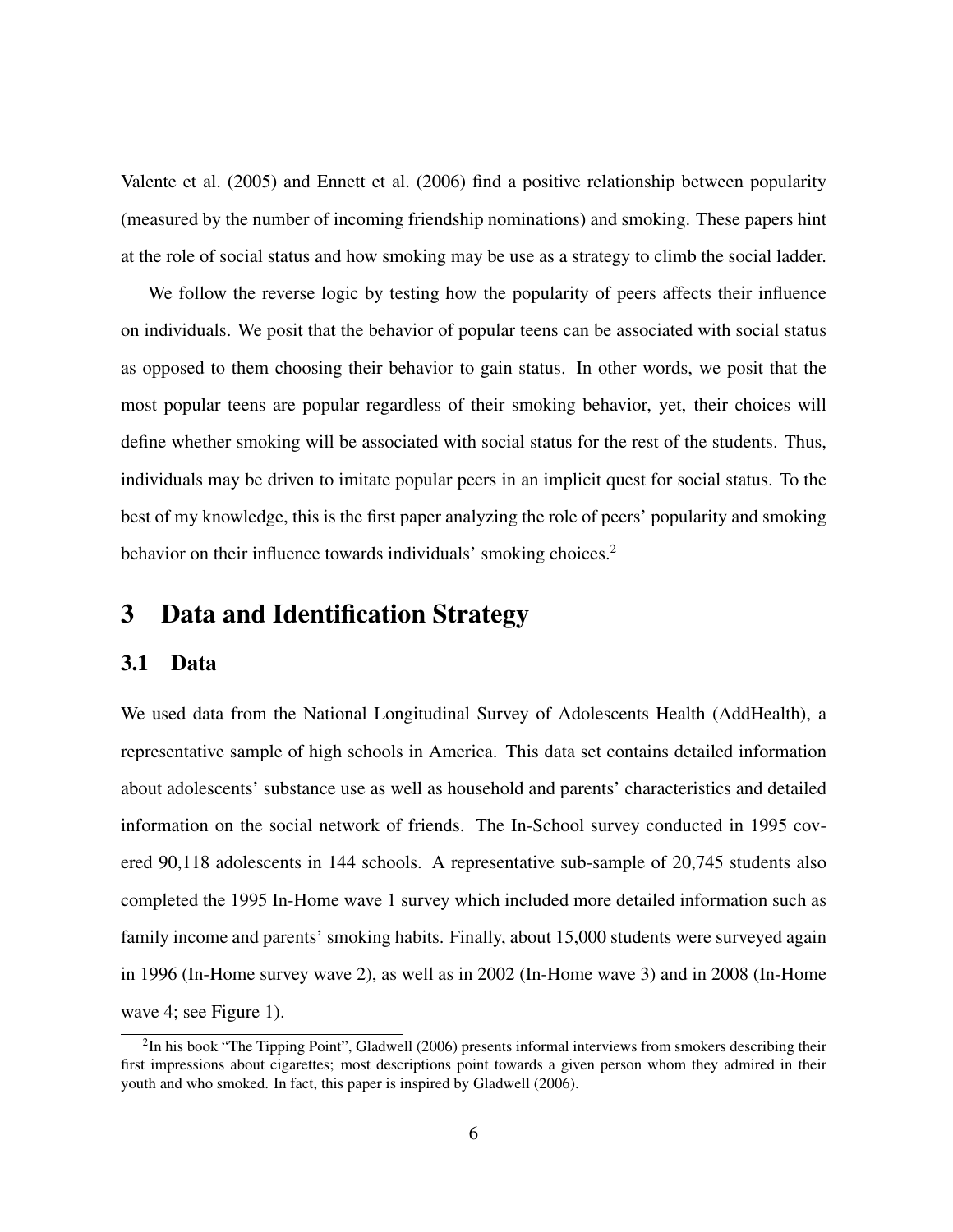



Our general strategy is to regress smoking in each of the last three panel waves on peers' smoking in the first panel wave (the 1995 In-School survey) and including school fixed effects. Using the exhaustive In-School sample to control for peers' behavior provides a rich picture of the reference group. After excluding individuals with missing information and schools with insufficient social network data, we end up with a sample of about 77,000 peers and a core sample of about 7,500 individuals.

#### 3.2 Popularity measures

To identify the popularity of peers we use the In-School friendship nomination. Each participant was asked to identify their five closest male friends and their five closest female friends in order of importance (i.e., best friend, second best friend, etc). This allows us to construct an adjacency matrix of friendship  $A_s$  for each school and to compute the centrality measures for individuals within each school.<sup>3</sup> In particular, we consider in-degree, out-degree, eigenvector centrality and Katz–Bonacich centrality (described in detail below; see Jackson (2008) Chapter 2 for a discussion about network centrality measures).<sup>4</sup>

<sup>&</sup>lt;sup>3</sup>Matrix  $A_s$  has entries  $a_{ij} = 1$  if individual i nominated individual j as a friend and  $a_{ij} = 0$  otherwise;  $a_{ii} = 0$ for all i.

<sup>&</sup>lt;sup>4</sup>Note that about 15% of students were not properly matched to the nomination roster and thus their incoming nominations were lost; we consider these peers in our robustness checks.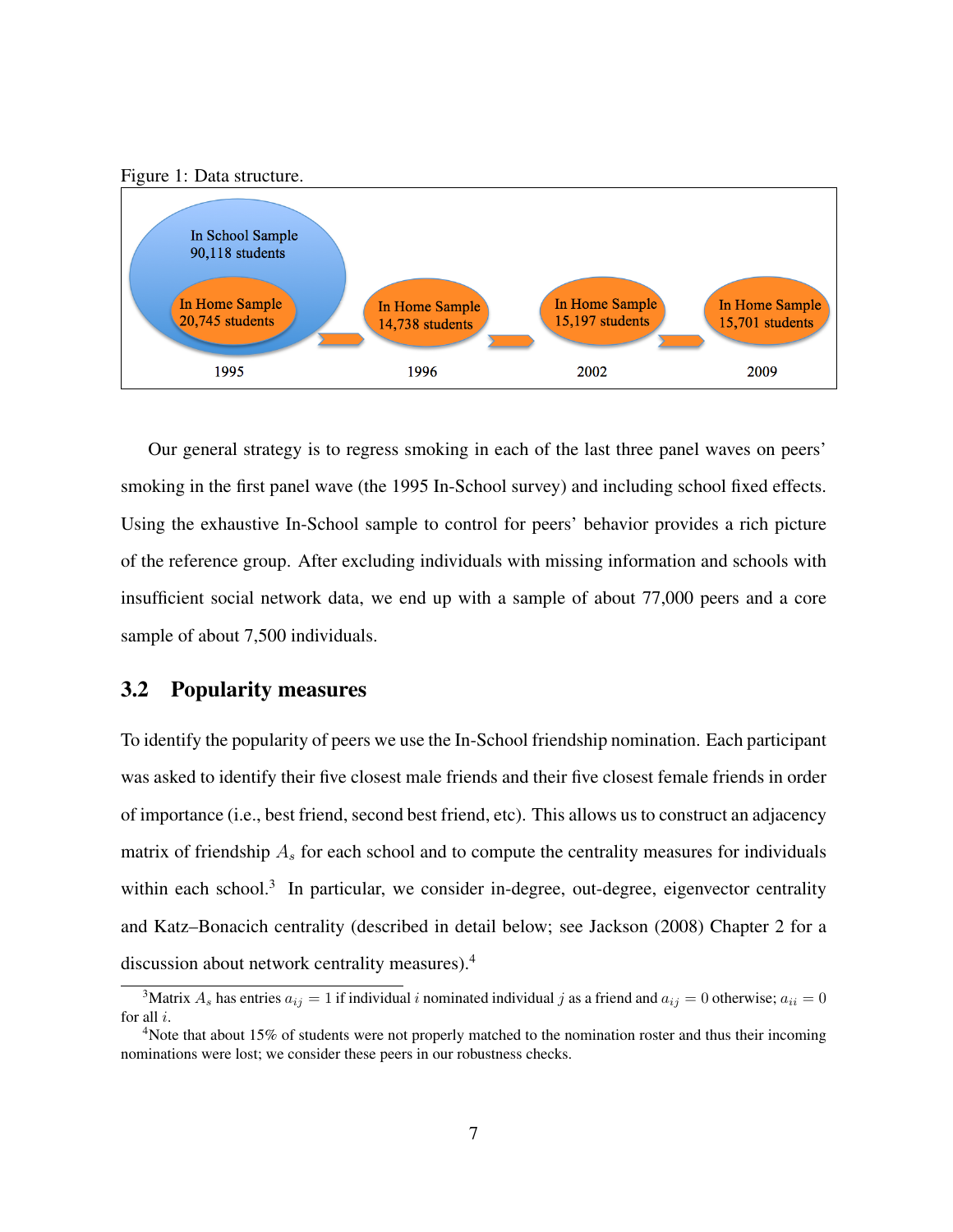Degree centrality In- and out-degree centralities measure the number of incoming and outgoing friendship nominations respectively. In-degree is the most straightforward measure of popularity, capturing simply how many people nominated the given individual as a friend. We are less interested in the out-degree centrality since any student may claim a friendship with any other.

Eigenvector centrality This centrality measure is of particular interest as it captures the importance of an individual. The intuition is that the eigenvector centrality of individual  $i$  is proportional to the centrality of peers who nominated  $i$  as a friend, hence being nominated by central people makes you more central. In terms of adolescents, we define individual  $i$  as popular when the other popular teens consider him/her a friend. More formally, the centrality  $v_i$  of individual  $i$  in school  $s$  is

$$
v_i = \frac{1}{\lambda} \sum_j v_j a_{ji}
$$

or equivalently using vector notation we recover the eigenvector expression  $\lambda v = A'v$ , where  $\lambda$ is the largest eigenvalue in order to ensure that all the elements of  $v$  are positive (as guaranteed by the Perron–Frobenius theorem).<sup>5</sup>

To account for the difference between being the best friend of many people as opposed to being the fifth best friend of many people, we also compute a weighted-eigenvector centrality by replacing the non-zero entries of adjacency matrix by  $a_{ij} = 1/n_{ij}$  where  $n_{ij}$  is the order of nomination  $(i, j)$  among all the nominations of individual i. The weighted-eigenvector centrality is our preferred popularity measure.

Katz–Bonacich There are several alternative measures of centrality designed to capture status or power of individuals. One widely used measure is the Katz–Bonacich centrality: individuals

<sup>&</sup>lt;sup>5</sup>Note that we use the transpose of A so that the centrality is proportional to the centrality of the peers who nominate individual  $i$ , hence, ignoring individuals claiming to be friends with the popular teens.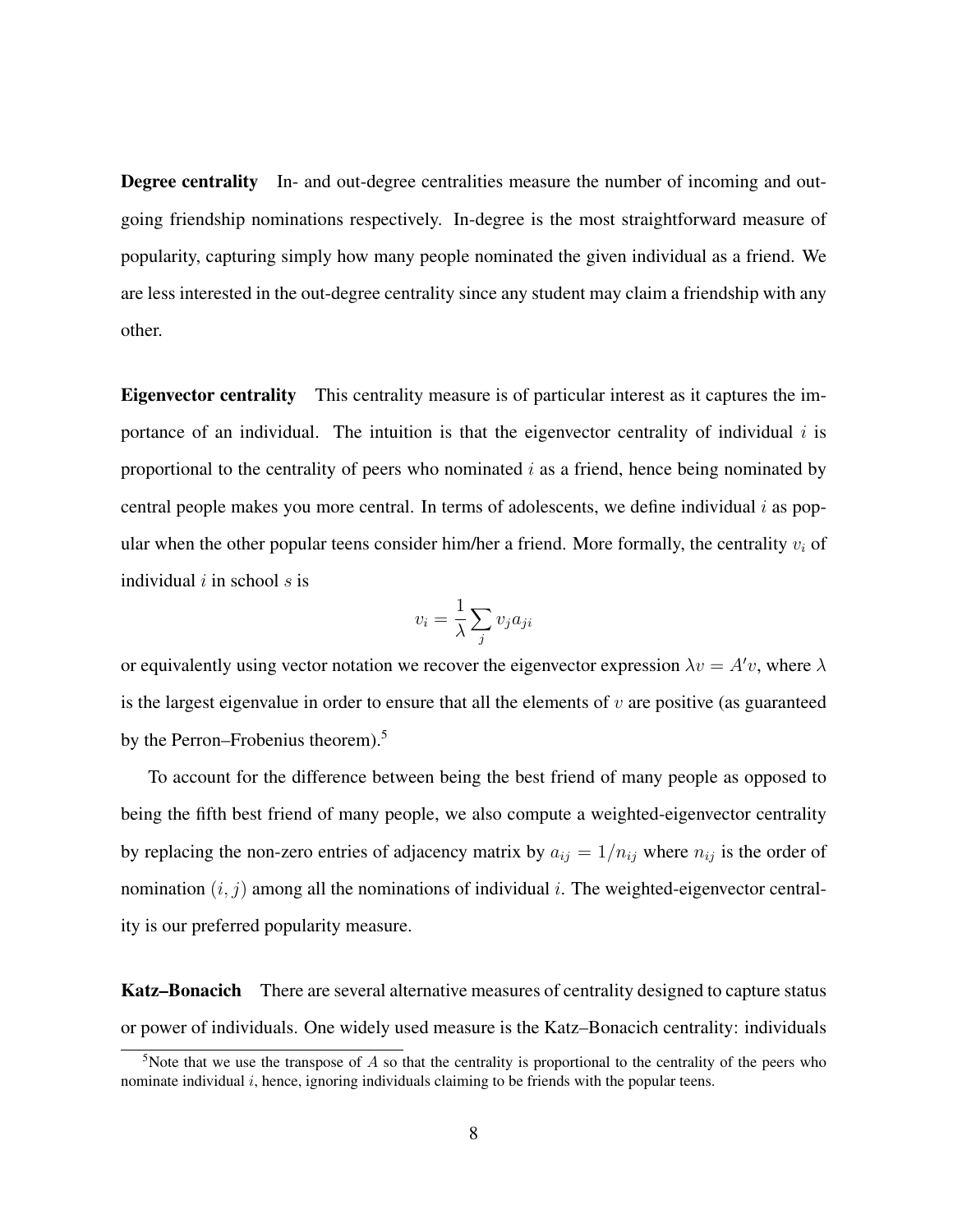have a base centrality proportional to their in-degree,  $\alpha A'$ 1, and part of the centrality of their friends and their friends' friends, etc., gets transferred discounted by parameter  $\beta$  resulting in the following centrality measure:

$$
c = \alpha A' \mathbf{1} + \beta A'[\alpha A' \mathbf{1}] + [\beta A']^2[\alpha A' \mathbf{1}] + \dots
$$

$$
= [I - \beta A']^{-1} \alpha A' \mathbf{1}
$$

This expression is well defined provided that parameter  $\beta$  is smaller than the inverse of the largest eigenvalue of matrix A' and, thus, we set  $\beta$  equal to this value. For simplicity, we set  $\alpha = 1$ .

More precisely, we will consider a weighted version of this centrality measure by replacing the non-zero entries of adjacency matrix  $\vec{A}$  with the inverse of the nomination order of friends.

Normalization of centrality measures These measures are sensitive to network size and hence they are not directly comparable across schools. To normalize our measures we take two approaches: the first one is to standardize the popularity measures; the second one is to classify individuals into quintile groups for each grade level based on their centrality in order to identify, for example, the 20% most popular teens in each grade.

#### 3.3 Variables

The questions about smoking are slightly different in the In-Home questionnaire (for the dependent variables) than in the In-School questionnaire (for the influence variables). For individuals in the In-Home survey wave 1, 2 and 3, we consider two main measures of smoking: having had at least one cigarette in the 30 days prior to the interview; and having smoked every day during the month prior to the interview. In wave 4 (recall this interview took place thirteen years after wave 1) we consider the following two measures: having ever tried cigarettes; and having ever smoked every day for at least one month. In wave 4 we also consider the number of cigarettes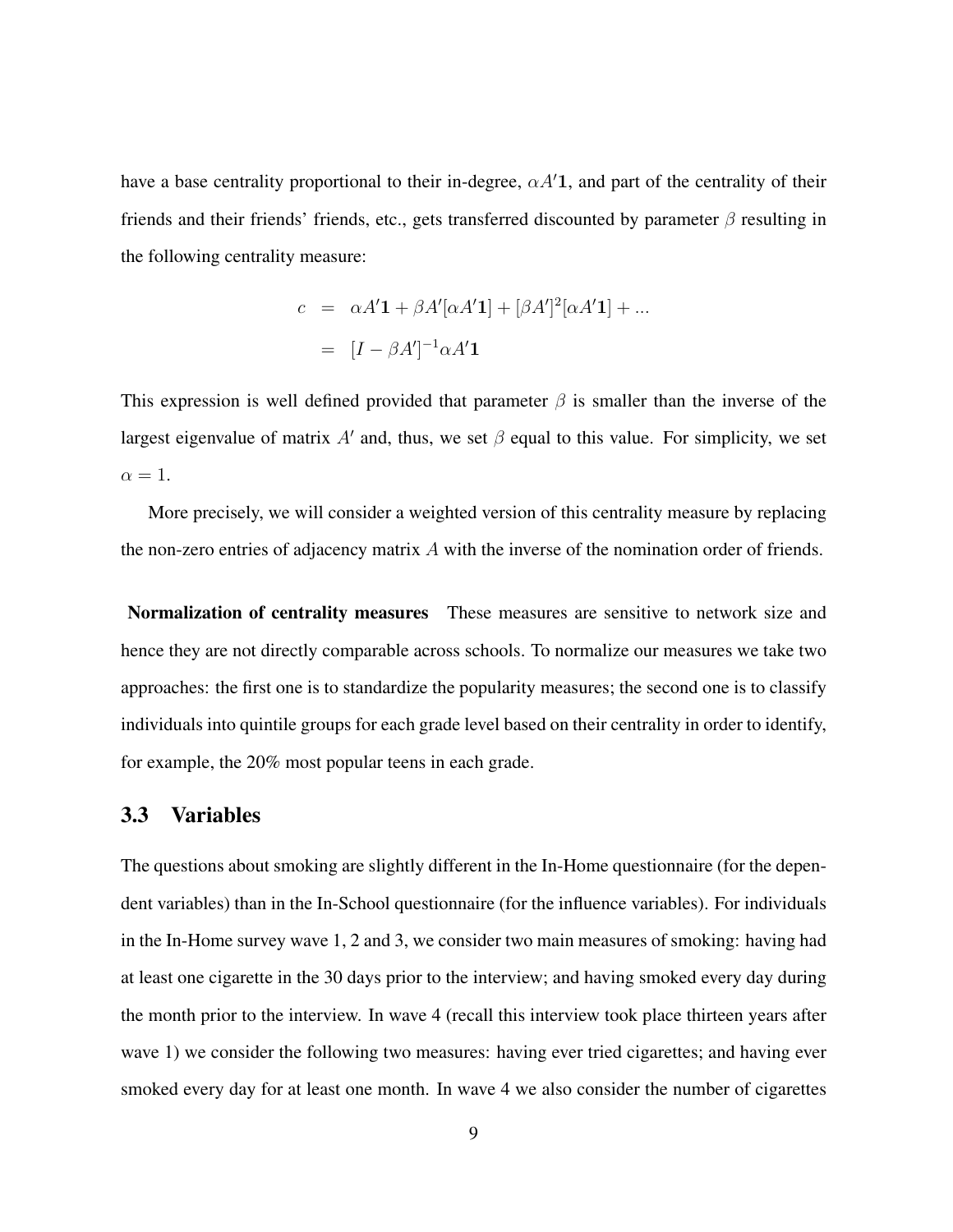per month, the age at which the individuals tried their first cigarette and the age at which individuals started smoking every day.<sup>6</sup> The top right panel of Table 1 summarizes these measures. In 1996, 32% of students tried cigarettes and 11% smoked every day; by 2008 these figures were 63% and 43% respectively. Our estimation strategy requires that the correlations between smoking in 1995 and in subsequent years not be too high. In Appendix A1 we present these correlations and the first column shows that there is considerable variation between smoking in 1995 and subsequent years (ranging from a correlation with number of cigarettes per month in 2008 of 0.29, to a correlation with trying cigarettes in 1996 of 0.53).

For peers in the In-School survey, we define as smokers those who reported smoking "once or twice a week" to "daily". We purposely use a high threshold of consumption for peers because we suspect that influence arises from regular users who may influence an (initially) soft consumption to the newly initiated individuals which may eventually result in regular smoking later on. The bottom right panel of Table 1 summarizes the smoking patterns of peers classified by their standardized weighted-eigenvector centrality. In particular we note that, on average, there is no difference in the smoking propensity of the 20% most popular and the 80% least popular (both have a smoking propensity of 0.16). Also note that the normalized popularity of smokers and non-smokers is essentially zero implying that both of these groups have average popularity. We also report the correlations between our popularity measures in Appendix A2, which capture the difference between the distinct popularity measures.

Finally, the top left panel of Table 1 summarizes the demographic covariates used in our analyses. By design, this sample is representative of America high schools in 1995.

 $6$ Number of cigarettes is compute by multiplying the answers to the questions "During the past 30 days, on how many days did you smoke cigarettes?" and "During the past 30 days, on the days you smoked, how many cigarettes did you smoke each day?"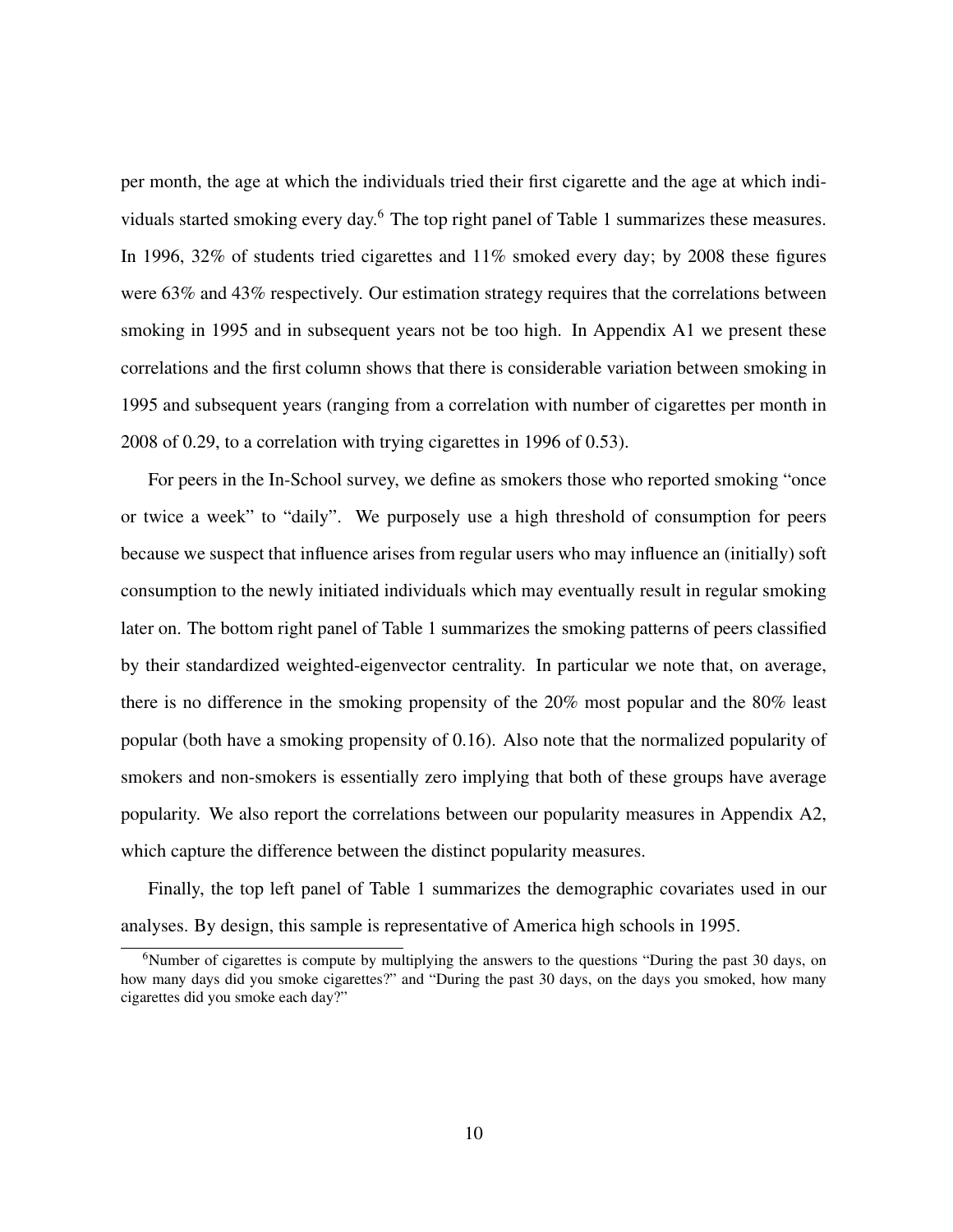|                                |                                                                                                                                                                                                                                                                                                               |             |                                       |                                                                                                                                                                                |   | Table 1: Summary Statistics.                                                                                                                                                                     |                                                                        |                                                                                                                                                                                                                                                                                              |                                                       |                                             |                                                |
|--------------------------------|---------------------------------------------------------------------------------------------------------------------------------------------------------------------------------------------------------------------------------------------------------------------------------------------------------------|-------------|---------------------------------------|--------------------------------------------------------------------------------------------------------------------------------------------------------------------------------|---|--------------------------------------------------------------------------------------------------------------------------------------------------------------------------------------------------|------------------------------------------------------------------------|----------------------------------------------------------------------------------------------------------------------------------------------------------------------------------------------------------------------------------------------------------------------------------------------|-------------------------------------------------------|---------------------------------------------|------------------------------------------------|
|                                | Mean                                                                                                                                                                                                                                                                                                          | $_{\rm SD}$ | Min                                   | Max                                                                                                                                                                            | Z |                                                                                                                                                                                                  | Mean                                                                   | SD                                                                                                                                                                                                                                                                                           | Мin                                                   | Max                                         | Z                                              |
| Demographics                   |                                                                                                                                                                                                                                                                                                               |             |                                       |                                                                                                                                                                                |   |                                                                                                                                                                                                  |                                                                        |                                                                                                                                                                                                                                                                                              |                                                       |                                             |                                                |
| Male                           | 64.0                                                                                                                                                                                                                                                                                                          |             |                                       |                                                                                                                                                                                |   |                                                                                                                                                                                                  |                                                                        |                                                                                                                                                                                                                                                                                              |                                                       |                                             |                                                |
|                                | 16.32                                                                                                                                                                                                                                                                                                         | $S_1 = 1$   | $\circ \frac{8}{3}$                   |                                                                                                                                                                                |   | <b>Smoking</b><br>Tried by 1995<br>Tried 1996<br>Every day 1996<br>Tried 2002<br>Every day 2002<br>Tried by 2008<br>Everyday by 2008<br># cig./month 2008<br># cig./month 2008<br>Age first cig. | 0.23<br>0.32<br>0.0.17<br>0.0.0.43<br>0.33<br>0.0.0.9<br>0.38<br>17.38 | $\begin{array}{l} 0\  \  \, 0\  \  \, 0\  \  \, 0\  \  \, 0\  \  \, 0\  \  \, 0\  \  \, 0\  \  \, 0\  \  \, 0\  \  \, 0\  \  \, 0\  \  \, 0\  \  \, 0\  \  \, 0\  \  \, 0\  \  \, 0\  \  \, 0\  \  \, 0\  \  \, 0\  \  \, 0\  \  \, 0\  \  \, 0\  \  \, 0\  \  \, 0\  \  \, 0\  \  \, 0\  \$ |                                                       | $- - - - - - \frac{5}{2} \times 7.8$        | 7620<br>7620 820 84<br>7620 820 84<br>7620 845 |
| Age<br>White                   |                                                                                                                                                                                                                                                                                                               |             |                                       |                                                                                                                                                                                |   |                                                                                                                                                                                                  |                                                                        |                                                                                                                                                                                                                                                                                              |                                                       |                                             |                                                |
| <b>Black</b>                   |                                                                                                                                                                                                                                                                                                               |             |                                       |                                                                                                                                                                                |   |                                                                                                                                                                                                  |                                                                        |                                                                                                                                                                                                                                                                                              |                                                       |                                             |                                                |
| Hispanic                       | $\begin{array}{l} 5880 \\ 0811 \\ 0821 \\ 0831 \\ 0841 \\ 0850 \\ 0861 \\ 0870 \\ 0881 \\ 0881 \\ 0881 \\ 0881 \\ 0881 \\ 0881 \\ 0881 \\ 0881 \\ 0881 \\ 0881 \\ 0881 \\ 0881 \\ 0881 \\ 0881 \\ 0881 \\ 0881 \\ 0881 \\ 0881 \\ 0881 \\ 0881 \\ 0881 \\ 0881 \\ 0881 \\ 0881 \\ 0881 \\ 0881 \\ 0881 \\ 08$ |             |                                       | $- - -  \frac{5}{2}$ $-$                                                                                                                                                       |   |                                                                                                                                                                                                  |                                                                        |                                                                                                                                                                                                                                                                                              |                                                       |                                             |                                                |
| Asian                          |                                                                                                                                                                                                                                                                                                               |             |                                       |                                                                                                                                                                                |   |                                                                                                                                                                                                  |                                                                        |                                                                                                                                                                                                                                                                                              |                                                       |                                             |                                                |
| Other                          |                                                                                                                                                                                                                                                                                                               |             |                                       |                                                                                                                                                                                |   |                                                                                                                                                                                                  |                                                                        |                                                                                                                                                                                                                                                                                              |                                                       |                                             |                                                |
| Foreign                        |                                                                                                                                                                                                                                                                                                               |             |                                       |                                                                                                                                                                                |   |                                                                                                                                                                                                  |                                                                        |                                                                                                                                                                                                                                                                                              |                                                       |                                             |                                                |
| HH income (\$1000)             |                                                                                                                                                                                                                                                                                                               |             |                                       |                                                                                                                                                                                |   |                                                                                                                                                                                                  |                                                                        |                                                                                                                                                                                                                                                                                              | 0000n                                                 |                                             |                                                |
| Move partly for school quality |                                                                                                                                                                                                                                                                                                               |             |                                       |                                                                                                                                                                                |   |                                                                                                                                                                                                  |                                                                        |                                                                                                                                                                                                                                                                                              |                                                       |                                             |                                                |
| Mother Smokes                  |                                                                                                                                                                                                                                                                                                               |             |                                       |                                                                                                                                                                                |   |                                                                                                                                                                                                  |                                                                        |                                                                                                                                                                                                                                                                                              |                                                       |                                             |                                                |
| Father Smokes                  |                                                                                                                                                                                                                                                                                                               |             |                                       | $\overline{\phantom{a}}$ $\overline{\phantom{a}}$ $\overline{\phantom{a}}$ $\overline{\phantom{a}}$ $\overline{\phantom{a}}$ $\overline{\phantom{a}}$ $\overline{\phantom{a}}$ |   | Peers                                                                                                                                                                                            |                                                                        |                                                                                                                                                                                                                                                                                              |                                                       |                                             |                                                |
| Cigs at home                   |                                                                                                                                                                                                                                                                                                               |             |                                       |                                                                                                                                                                                |   |                                                                                                                                                                                                  |                                                                        |                                                                                                                                                                                                                                                                                              |                                                       |                                             |                                                |
| Out of Sch. in 1996            |                                                                                                                                                                                                                                                                                                               |             | $\circ \circ \circ \circ \circ \circ$ |                                                                                                                                                                                |   | Smoking propensity of<br>whole grade                                                                                                                                                             |                                                                        |                                                                                                                                                                                                                                                                                              |                                                       |                                             |                                                |
| New student in 1995            |                                                                                                                                                                                                                                                                                                               |             |                                       |                                                                                                                                                                                |   |                                                                                                                                                                                                  |                                                                        |                                                                                                                                                                                                                                                                                              |                                                       |                                             |                                                |
| Weekly earnings                | 53.1                                                                                                                                                                                                                                                                                                          |             |                                       | $\approx$                                                                                                                                                                      |   | 20% most pop.<br>80% least pop.<br>unmatchable peers                                                                                                                                             | 0.16<br>0.16<br>0.000<br>0.000                                         |                                                                                                                                                                                                                                                                                              | $\frac{5}{10}$ $\circ$ $\frac{5}{10}$ $\frac{29}{10}$ | $rac{59}{0.51} - \frac{1}{9} - \frac{2}{3}$ | 7620<br>7620<br>7631<br>7620<br>7620           |
| 8th Grader                     |                                                                                                                                                                                                                                                                                                               |             |                                       |                                                                                                                                                                                |   |                                                                                                                                                                                                  |                                                                        |                                                                                                                                                                                                                                                                                              |                                                       |                                             |                                                |
| 9th Grader                     | $0.15$<br>$0.23$<br>$0.23$                                                                                                                                                                                                                                                                                    |             |                                       |                                                                                                                                                                                |   | Mean pop. of smokers                                                                                                                                                                             |                                                                        |                                                                                                                                                                                                                                                                                              |                                                       |                                             |                                                |
| 10th Grader                    |                                                                                                                                                                                                                                                                                                               |             |                                       |                                                                                                                                                                                |   | Mean pop. of non-smokers                                                                                                                                                                         |                                                                        |                                                                                                                                                                                                                                                                                              |                                                       |                                             |                                                |
| 1th Grader                     | 0.21                                                                                                                                                                                                                                                                                                          |             |                                       |                                                                                                                                                                                |   |                                                                                                                                                                                                  |                                                                        |                                                                                                                                                                                                                                                                                              |                                                       |                                             |                                                |
| 12th Grader                    | 0.04                                                                                                                                                                                                                                                                                                          |             |                                       |                                                                                                                                                                                |   |                                                                                                                                                                                                  |                                                                        |                                                                                                                                                                                                                                                                                              |                                                       |                                             |                                                |
|                                |                                                                                                                                                                                                                                                                                                               |             |                                       |                                                                                                                                                                                |   |                                                                                                                                                                                                  |                                                                        |                                                                                                                                                                                                                                                                                              |                                                       |                                             |                                                |

|   | į                         |
|---|---------------------------|
|   |                           |
|   |                           |
|   |                           |
|   |                           |
|   |                           |
|   |                           |
|   |                           |
|   | Ï                         |
|   |                           |
|   |                           |
|   | l                         |
|   |                           |
|   |                           |
|   |                           |
|   |                           |
|   |                           |
|   |                           |
|   |                           |
|   |                           |
|   | l                         |
|   |                           |
|   |                           |
|   |                           |
|   |                           |
|   |                           |
|   |                           |
|   |                           |
|   |                           |
|   |                           |
|   |                           |
|   |                           |
|   |                           |
|   |                           |
|   |                           |
|   | i                         |
|   |                           |
|   |                           |
|   | i                         |
|   | l                         |
|   |                           |
|   |                           |
|   | ì                         |
|   | I                         |
|   |                           |
|   | $\ddot{\phantom{a}}$<br>i |
|   |                           |
|   |                           |
|   |                           |
|   |                           |
|   |                           |
|   |                           |
|   |                           |
|   |                           |
|   |                           |
|   |                           |
|   |                           |
|   |                           |
|   |                           |
|   |                           |
|   |                           |
|   |                           |
|   |                           |
|   |                           |
|   | ċ<br>C                    |
|   | i                         |
|   |                           |
|   | ֘֝֕<br>I<br>J             |
|   | Ì<br>l                    |
|   |                           |
|   |                           |
|   | į<br>l<br>¢               |
|   | ć<br>J                    |
|   | í<br>l<br>I               |
|   |                           |
|   | ¢<br>Ì                    |
|   | į<br>č<br>Ì               |
|   | 1<br>l                    |
| ļ | $\overline{a}$<br>l<br>۱  |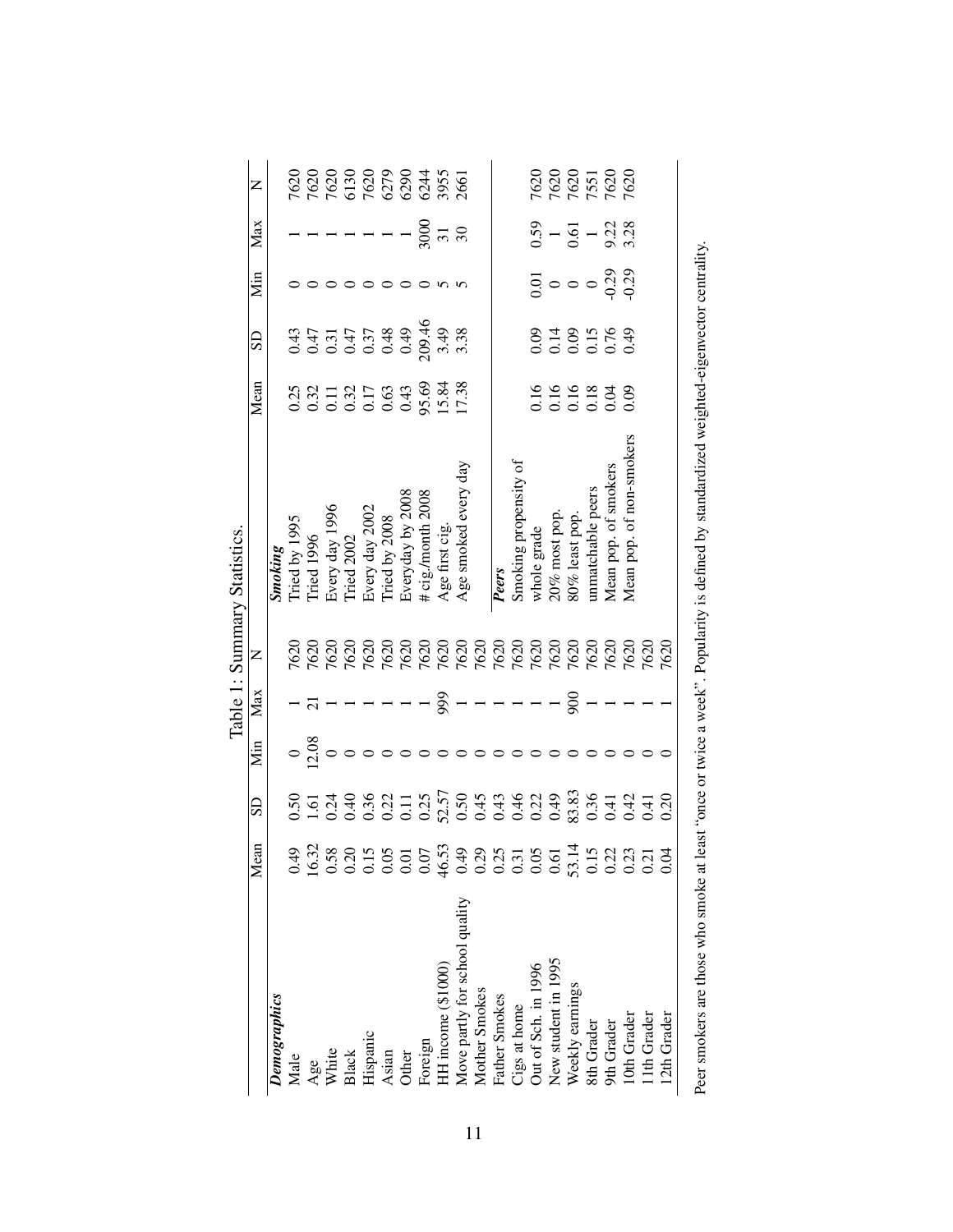#### 3.4 Econometric Specification

Most teens go to their local public school and many parents have little flexibility to switch neighborhoods based only on school choices. Even when they consider the schools in the neighborhood, they will probably consider many other aspects of the school like academic rank and facilities before considering the smoking propensity of the school. Additionally, our variation is within schools; peers' behavior at the schools' grade level should be at least partially exogenous and should partially correct for homophily. We also control for new students and for parents who claimed to have chosen their neighborhood in part for the schools quality. Furthermore, we use lagged peers' behavior which will help us deduce the direction of influence and further alleviate homophily confounds. Finally, school fixed effects will control for contextual factors such as price of cigarettes as well as school's implementation of smoking restrictions and the general local sentiment towards smoking.

Our main econometric specification will be a logistic regression of the smoking behavior  $Y_{i,s,g}^t$  of individual i at time t on the mean popularity of smokers,  $\bar{P}_{s,g,y=1}^{t_0}$ , and the mean popularity of non-smokers,  $\bar{P}^{t_0}_{s,g,y=0}$ , controlling for the smoking propensity,  $\bar{Y}^{t_0}_{s,g}$ , at the grade level  $g$ in school s during the first wave,  $t_0$ . Formally we estimate the following equation:

$$
P(Y_{i,s,g}^t = 1 | X_i, s, g) = \frac{e^{\mu_{i,s,g}}}{e^{\mu_{i,s,g}} + 1}
$$

$$
\mu_{i,s,g} = c + z_s + \beta X_i + \alpha_1 \bar{P}_{s,g,y=0}^{t_0} + \alpha_2 \bar{P}_{s,g,y=1}^{t_0} + \alpha_3 \bar{Y}_{s,g}^{t_0}
$$
(1)

where  $X_i$  is a vector of demographics and household characteristics and  $z_s$  is a school fixed effect. Our hypothesis is that  $\alpha_2 > 0 > \alpha_1$ . That is, the more popular peer smokers are, the more likely an individual is to smoke in the future; and the more popular peer non-smokers are, the less likely an individual is to smoke in the future.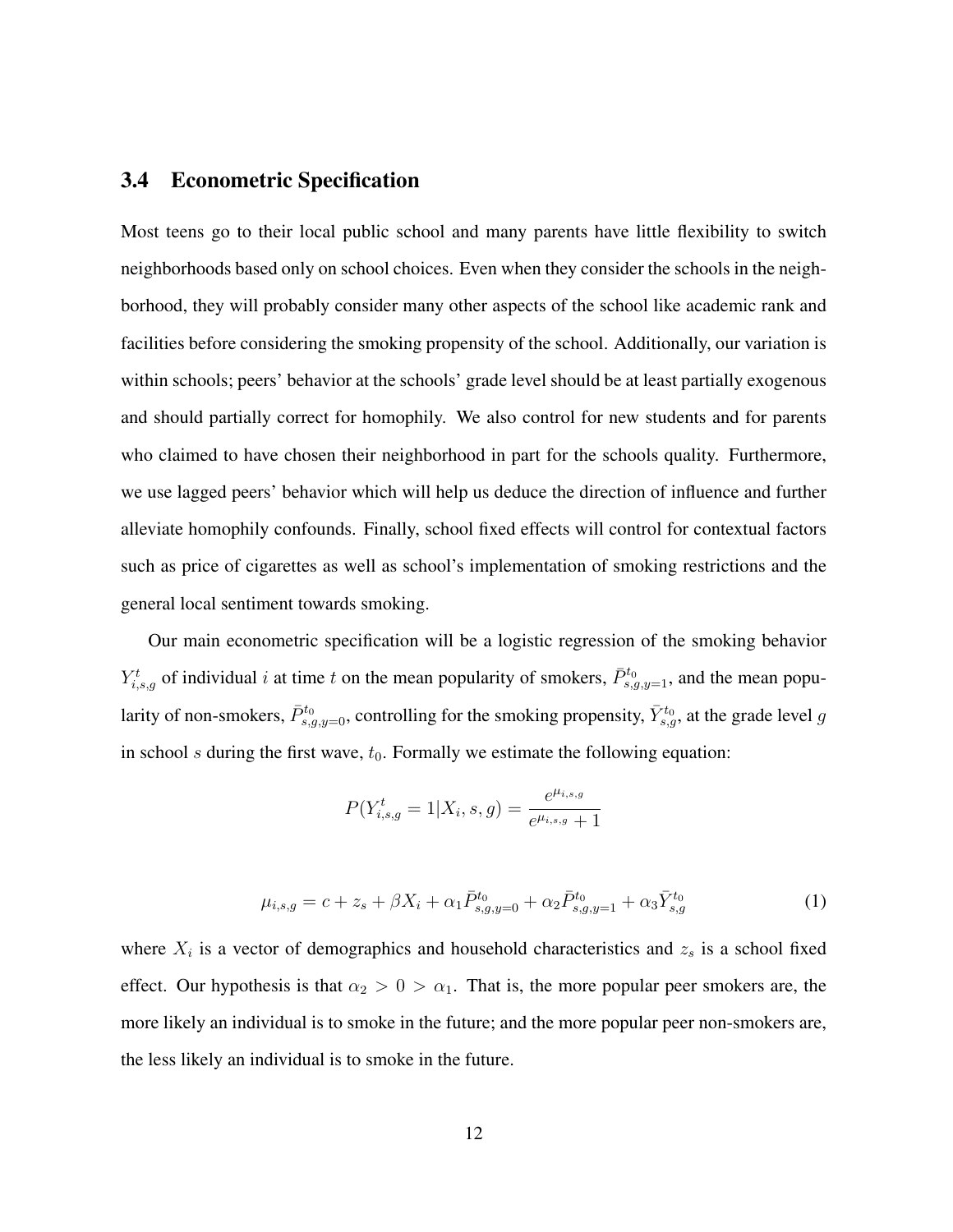We also use two alternative specifications. In the first one we consider the smoking propensity of the 20% most popular teens,  $\bar{Y}_{s,g,Pop}^{t_0}$ , and the smoking propensity of the 80% least popular teens,  $\bar{Y}_{s,g,noPop}^{t_0}$ , in school s and grade g:

$$
logit(Y_{i,s,g}^t) = c + z_s + \beta X_i + \alpha_1 \bar{Y}_{s,g,Pop}^{t_0} + \alpha_2 \bar{Y}_{s,g,noPop}^{t_0}
$$
 (2)

Here our hypothesis becomes  $\alpha_1 > \alpha_2$  capturing a stronger influence from the popular teens.

In the last specification we consider the smoking propensity  $\bar{Y}_{s,g,q}^{t_0}$  of the teens in each popularity quintile  $q$  in school  $s$  and grade  $q$ :

$$
logit(Y_{i,s,g}^t) = c + z_s + X_i \beta + \sum_{q=1}^{q=5} \alpha_q \bar{Y}_{s,g,q}^{t_0}
$$
\n(3)

and we hypothesize that  $\alpha_5 > \alpha_{q \neq 5}$ . These last two specifications will also allow us to analyze potential negative influence from the least popular teens (i.e., individuals may do the opposite from them).

### 4 Results

#### 4.1 Benchmark results

Aggregate peer effects We begin by replicating the aggregate peer effects previously found in the literature. Table 2 presents the logistic regression of the probability of trying cigarettes and smoking regularly in 1996, 2002 and 2008. The first row shows the aggregate smoking peer effect from the smoking propensity in the grade. We find strong aggregate peer effects in 1996, where an increase of 10 percentage points in the propensity of smoking in the grade is comparable to the effect of the individual's father smoking. Yet, this peer effect vanishes by 2002 and 2008.

The effects of the remaining covariates are as expected. Having already tried cigarettes in 1995 considerably increases the probability of smoking later on. Males are not more likely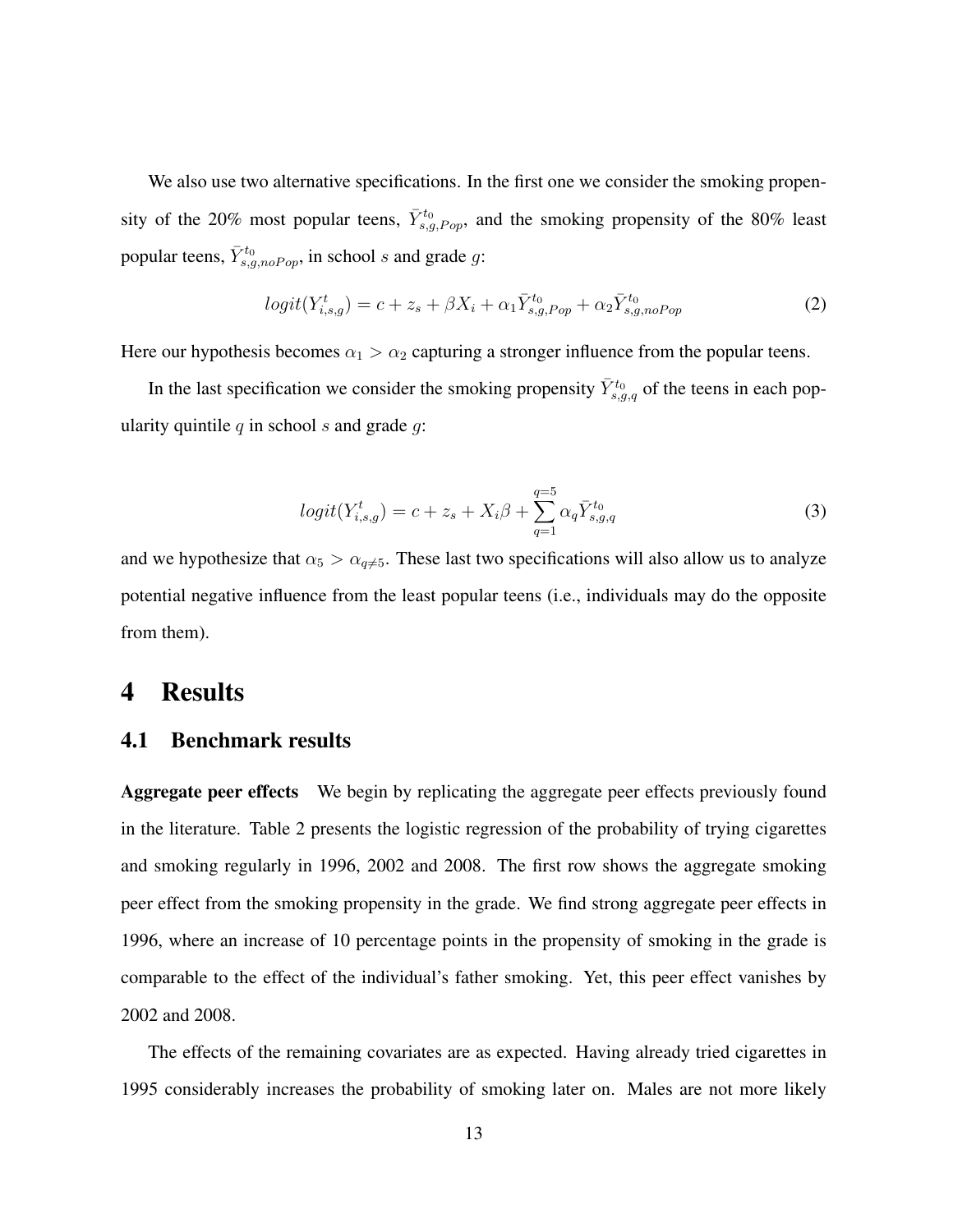|                    |              | 1996         | raoic 2. Logistic regression or probability or sinoking. | 2002             |                   | 2008                   |
|--------------------|--------------|--------------|----------------------------------------------------------|------------------|-------------------|------------------------|
| <b>Smoked</b>      | Tried        | Every day    | Tried                                                    | Every day        | <b>Ever Tried</b> | Ever Every day         |
| % Regular          | $1.380**$    | 2.453***     | $-0.508$                                                 | $-0.499$         | $-0.34$           | $-1.004$               |
| smokers in grade   | (0.647)      | (0.929)      | (0.676)                                                  | (0.702)          | (0.700)           | (0.661)                |
| Had tried          | 2.424***     | 2.818***     | 1.632***                                                 | 1.230***         | 2.364***          | 2.044***               |
| smoking in 1995    | (0.066)      | (0.106)      | (0.070)                                                  | (0.070)          | (0.105)           | (0.075)                |
| Male               | $-0.013$     | 0.004        | $0.416***$                                               | $0.279***$       | $0.493***$        | $0.376***$             |
|                    | (0.060)      | (0.094)      | (0.062)                                                  | (0.067)          | (0.060)           | (0.059)                |
|                    | 1.257***     | 1.776***     | 0.349                                                    | $0.675*$         | 1.319***          | 1.188***               |
| Age                |              |              |                                                          |                  |                   |                        |
|                    | (0.364)      | (0.645)      | (0.351)                                                  | (0.401)          | (0.348)           | (0.352)<br>$-0.039***$ |
| Age sq.            | $-0.038***$  | $-0.052***$  | $-0.014$                                                 | $-0.024**$       | $-0.043***$       |                        |
|                    | (0.011)      | (0.019)      | (0.011)                                                  | (0.012)          | (0.011)           | (0.011)                |
| White              | Ommitted.    |              |                                                          |                  |                   |                        |
| <b>Black</b>       | $-0.795***$  | $-1.681***$  | $-0.509***$                                              | $-0.992***$      | $-0.573***$       | $-0.372***$            |
|                    | (0.115)      | (0.242)      | (0.114)                                                  | (0.141)          | (0.100)           | (0.105)                |
| Hispanic           | 0.047        | $-0.297$     | $-0.225*$                                                | $-0.494***$      | 0.088             | $-0.094$               |
|                    | (0.120)      | (0.205)      | (0.121)                                                  | (0.147)          | (0.117)           | (0.117)                |
| Asian              | $-0.14$      | $-0.345$     | 0.05                                                     | $-0.182$         | 0.141             | 0.092                  |
|                    | (0.169)      | (0.332)      | (0.175)                                                  | (0.219)          | (0.167)           | (0.170)                |
| Other              | 0.129        | 0.492        | $-0.275$                                                 | $-0.716**$       | $-0.255$          | $-0.012$               |
|                    | (0.265)      | (0.414)      | (0.313)                                                  | (0.346)          | (0.266)           | (0.265)                |
| Foreign            | $-0.15$      | $-0.395$     | $-0.308*$                                                | $-0.037$         | $-0.240*$         | $-0.192$               |
|                    | (0.143)      | (0.334)      | (0.169)                                                  | (0.200)          | (0.137)           | (0.157)                |
| Out of school      | $0.398***$   | $0.914***$   | $0.314**$                                                | $0.562***$       | $0.313**$         | $0.451***$             |
| in 1996            | (0.136)      | (0.167)      | (0.144)                                                  | (0.144)          | (0.159)           | (0.150)                |
| New student        | 0.046        | 0.013        | 0.017                                                    | $-0.098$         | $-0.007$          | 0.123                  |
| in 1995            | (0.074)      | (0.113)      | (0.077)                                                  | (0.083)          | (0.076)           | (0.075)                |
| Weekly earnings    | $0.068*$     | $0.177***$   | 0.044                                                    | 0.009            | 0.013             | $0.087**$              |
| (\$100)            | (0.037)      | (0.055)      | (0.039)                                                  | (0.043)          | (0.042)           | (0.040)                |
| Household Income   | $-0.552$     | $-4.356*$    | $-0.464$                                                 | $-2.668**$       | 0.602             | $-1.794**$             |
| $(\$1000000)$      | (0.631)      | (2.572)      | (0.711)                                                  | (1.313)          | (0.710)           | (0.785)                |
| Moved partly for   | $-0.082$     | $-0.187*$    | $-0.017$                                                 | $-0.104$         | $-0.006$          | $-0.073$               |
| school quality     |              | (0.096)      |                                                          |                  | (0.063)           | (0.062)                |
|                    | (0.063)      | $0.366***$   | (0.065)                                                  | (0.071)<br>0.113 | 0.049             |                        |
| Mother smokes      | 0.036        |              | $0.175**$                                                |                  |                   | $0.188**$              |
|                    | (0.077)      | (0.111)      | (0.078)                                                  | (0.082)          | (0.079)           | (0.076)                |
| Father smokes      | $0.176**$    | $0.245**$    | $0.173**$                                                | $0.253***$       | 0.034             | 0.049                  |
|                    | (0.073)      | (0.103)      | (0.074)                                                  | (0.079)          | (0.075)           | (0.073)                |
| Cigarettes at home | $0.298***$   | $0.651***$   | $0.262***$                                               | $0.280***$       | $0.220***$        | $0.354***$             |
|                    | (0.078)      | (0.111)      | (0.078)                                                  | (0.084)          | (0.079)           | (0.077)                |
| Const.             | $-12.610***$ | $-19.403***$ | $-3.977$                                                 | $-6.792**$       | $-9.322***$       | $-9.478***$            |
|                    | (3.040)      | (5.390)      | (2.908)                                                  | (3.309)          | (2.874)           | (2.893)                |
| Chi sq.            | 1859.631     | 1176.187     | 1004.078                                                 | 883.82           | 1078.239          | 1204.775               |
| Degrees of freedom | 138          | 122          | 139                                                      | 138              | 141               | 140                    |
| Pseudo R sq.       | 0.254        | 0.366        | 0.154                                                    | 0.148            | 0.175             | 0.189                  |
| ${\bf N}$          | 7803         | 7264         | 6292                                                     | 7770             | 6450              | 6458                   |

Table 2: Logistic regression of probability of smoking.

Regressions include school dummies. Robust standard errors are in parenthesis. Peer smokers are those who smoke at least "once or twice a week" in 1995.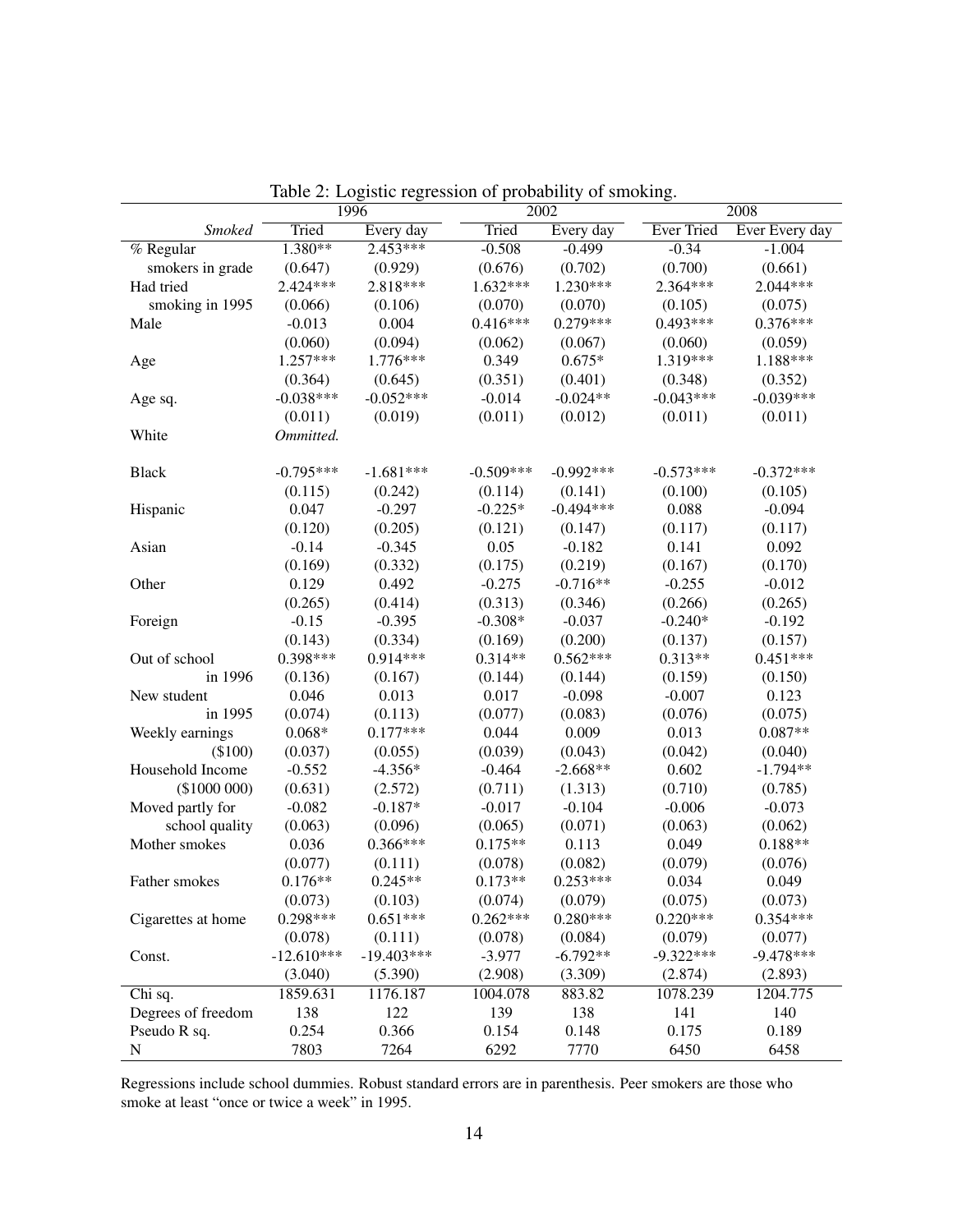to smoke than females in 1996, but subsequently they become more likely to smoke in 2002 and in 2008. The probability of smoking increases with age at a diminishing rate. Black students smoke less than white students. Those out of the given school after 1995 are more likely to smoke. Smoking likelihood increases with students' weekly earnings and decreases with household income, albeit the latter effect is very weak. Parents smoking and the availability of cigarettes at home increase the likelihood of a student smoking.

Popularity of smokers/non-smokers Our main results are summarized in Table 3 where we present estimates from equation (1). As previously mentioned, in our preferred specification we measure popularity with weighted-eigenvector centrality (the two columns in bold font in Table 3). We find that the mean popularity of smokers increases the likelihood of an individual smoking, and the mean popularity of non-smokers decreases the probability of an individual picking up smoking, while the effect of the aggregate smoking propensity is similar to the results in Table 2. Further more, in contrast to the aggregate peer effect, the effect of peers' popularity persists in 2002 and in 2008 suggesting that in the long run it is more important who were the smokers than how many peers smoked. The top left panel suggest that an increase of a standard deviation in the mean popularity of smokers results in an increase of 0.313 logodds of trying cigarettes in 1996; and the bottom right panel suggest that the same increase will result in an increase of 0.173 log-odds of smoking regularly in 2008, thirteen years after having interacted with those peers. These effects are quite strong, similar in magnitude to the effects of parents smoking (see Table 2). Patterns are similar when we use alternative popularity measures.

Note that the one smoking measure for which our popularity effects are not statistically significance is smoking every day in 1996 (top right panel), while in these regressions the aggregate peer effect is particularly strong. Note that in 1996 the average age was 17 years old, thus, most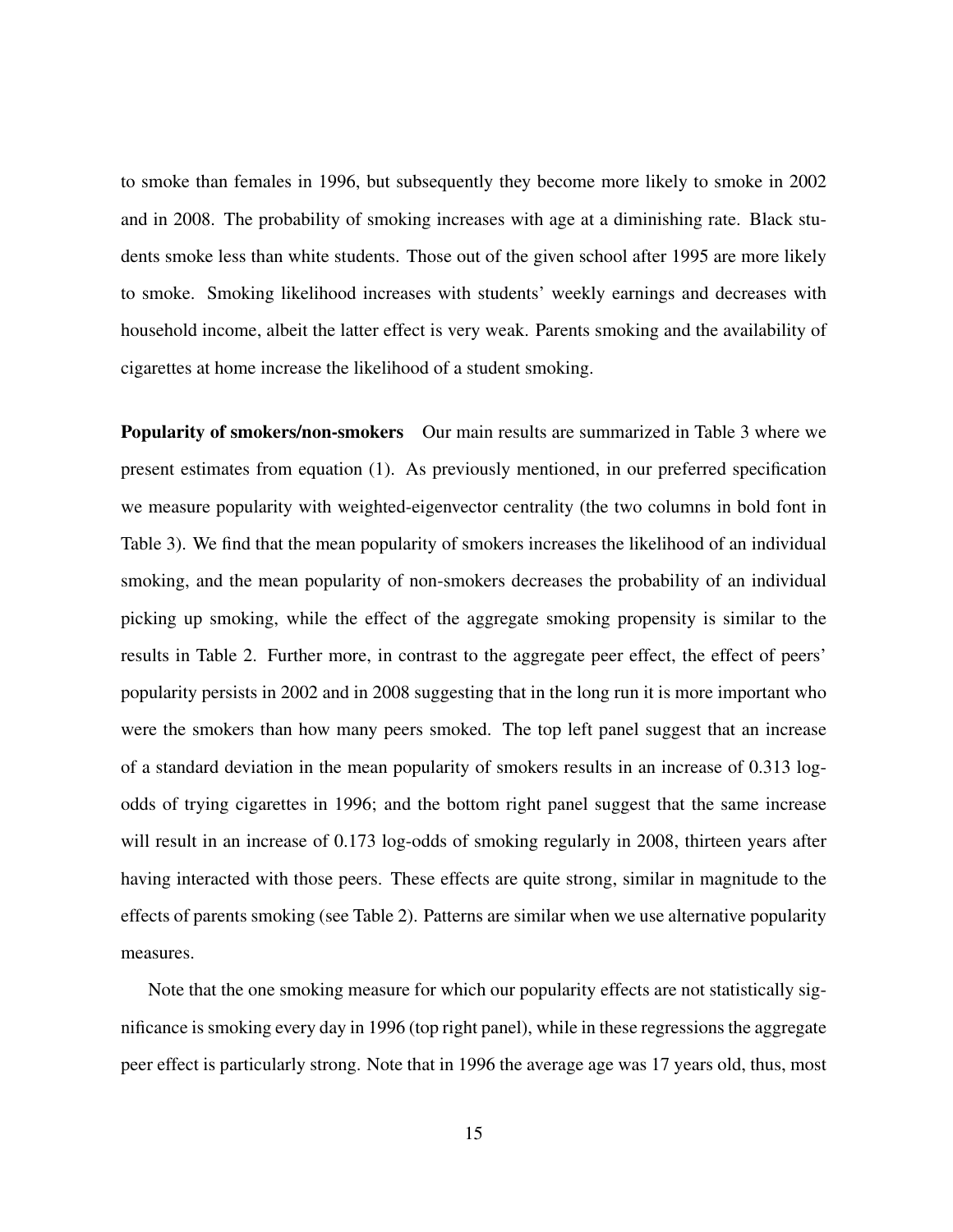smokers could not buy cigarettes legally yet. This may explain why the aggregate smoking propensity was more important for regular smokers in this period as it probably facilitated the supply of cigarettes among peers.

Robustness One possible explanation for our results is that popular peers may not be more influential due to their social status, but simply they reach more people and they have a simple influence, just like other peers, but towards more friends. To test this, we include the smoking propensity of all nominated friends for each individual. Appendix A3 summarizes the results. The smoking propensity among direct friends absorbs the effect of the smoking propensity in the grade and it is still significant in 2002 and in 2008. Yet, the patterns regarding the mean popularity of smokers and non-smokers remain essentially unchanged.

Another issue is that about 15% of peers could not be matched to the friendship nomination and, thus, they do not have centrality measures. We ran regressions including the smoking propensity of this group and results are essentially unchanged.<sup>7</sup>

#### 4.2 Alternative specifications

Smoking propensity of popular peers In Appendix A4 we estimate equation (2). Again, when we use our weighted-eigenvector centrality we find a similar patter: the aggregate peer effect found in Table 2 seems to be driven mainly by the 20% most popular peers.<sup>8</sup> Note the relative magnitude of the effect: If all of the %20 most popular teens in the grade smoked, the log-odds of smoking the following year would increase by 1.227 (statistically significant at the 1% level), while if all of non-popular teens smoked, resulting in a much larger population of smokers, the increase in the log-odds of smoking would not be statistically different from zero. In fact, in 2002 and 2008 the bottom 80% seem to have a negative influence, that is, the more

<sup>7</sup>Results available upon request.

<sup>&</sup>lt;sup>8</sup>We find a similar pattern when considering the  $10\%$  most popular and the 90% least popular peers, albeit statistical significance is some what weaker. Results available upon request.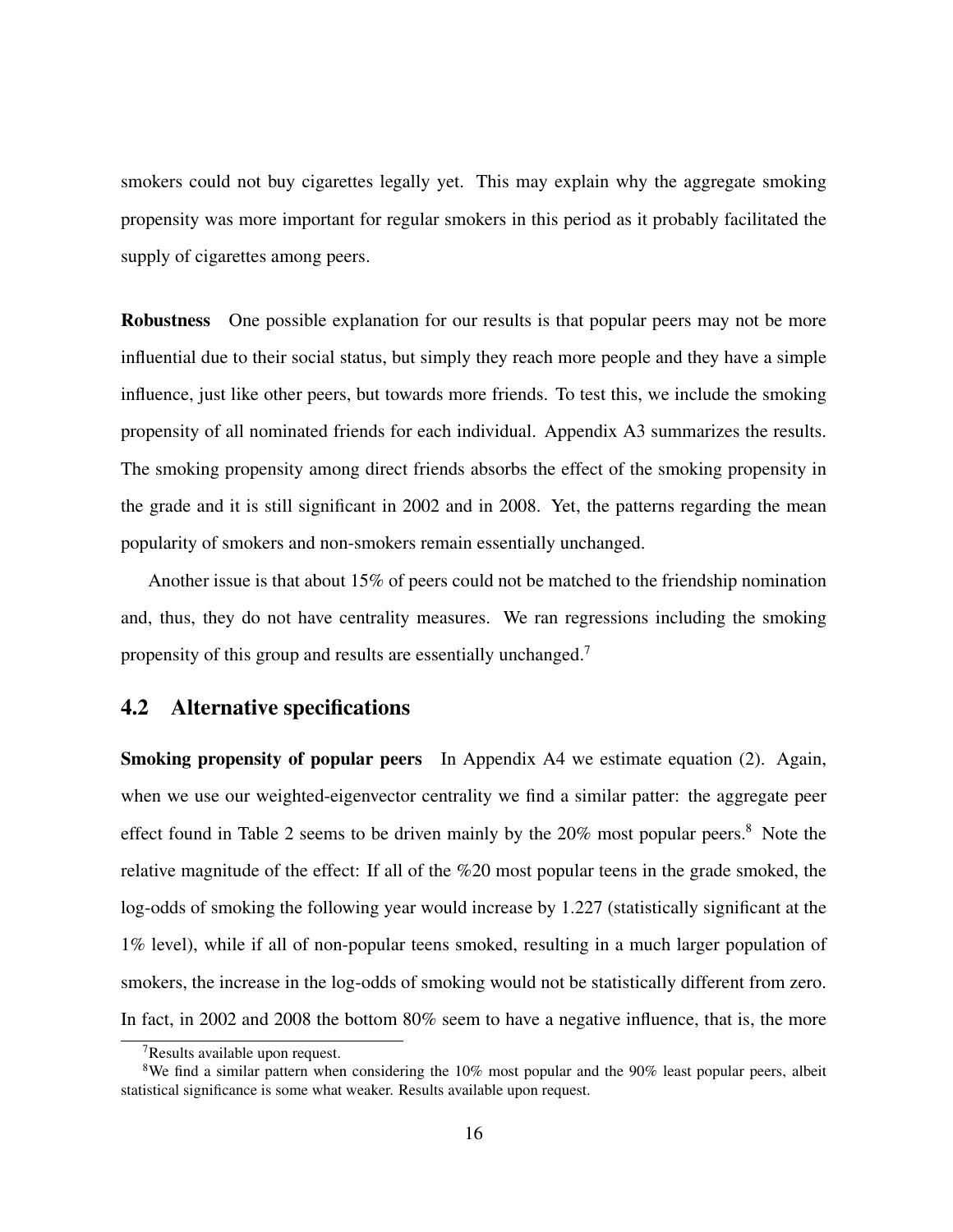|                                                                                                                                                                                                   |            |            |                         | complete momentum is a series of the moment of the series of the moment | 1996                                        |                                                                                                 | <b>CITANALISM IN STANDERS</b>                             |                                                                      |                                                                         |                                                                              |
|---------------------------------------------------------------------------------------------------------------------------------------------------------------------------------------------------|------------|------------|-------------------------|-------------------------------------------------------------------------|---------------------------------------------|-------------------------------------------------------------------------------------------------|-----------------------------------------------------------|----------------------------------------------------------------------|-------------------------------------------------------------------------|------------------------------------------------------------------------------|
| Dependent Variable:                                                                                                                                                                               |            | Smoked at  |                         | least once during past month                                            |                                             |                                                                                                 |                                                           | Smoked every day past month                                          |                                                                         |                                                                              |
|                                                                                                                                                                                                   |            | Out-       | Eigen                   |                                                                         | $W$ . Katz                                  |                                                                                                 | $\frac{1}{2}$                                             | Eigen                                                                | ≽                                                                       | W. Katz                                                                      |
|                                                                                                                                                                                                   | In-degree  | degree     | vector                  | Eigenvector                                                             | Bonacich                                    | In-degree                                                                                       | degree                                                    | vector                                                               | Eigenvector                                                             | Bonacich                                                                     |
| % Smokers in Grade                                                                                                                                                                                | 1.057      | 1.114*     | $1.294*$                | 1.166*                                                                  | 1.075                                       | $2.230**$                                                                                       | $2.184**$                                                 | $2.235***$                                                           | $2.233**$                                                               | $2.243**$                                                                    |
|                                                                                                                                                                                                   | (0.672)    | (0.671)    |                         |                                                                         |                                             |                                                                                                 |                                                           |                                                                      |                                                                         |                                                                              |
| Smokers mean pop.                                                                                                                                                                                 | $0.352***$ | $0.326***$ | $(0.674)$<br>0.303****  | $\frac{(0.673)}{0.313***}$                                              | $(0.673)$<br>0.380***<br>(0.100)<br>(0.100) | $\begin{array}{c} (0.960) \\ 0.191 \\ (0.159) \\ -0.085 \end{array}$                            | $(0.963)$<br>0.169<br>0.195)<br>0.407                     | $\begin{array}{c} (0.967) \\ 0.083 \\ (0.114) \\ -0.066 \end{array}$ | $(0.958)$<br>0.142<br>0.108)<br>0.152)<br>0.152)                        | $\begin{array}{c} (0.961) \\ 0.163 \\ (0.161) \\ 0.142 \\ 0.300 \end{array}$ |
|                                                                                                                                                                                                   | (0.101)    | (0.117)    | (0.072)                 | (0.077)                                                                 |                                             |                                                                                                 |                                                           |                                                                      |                                                                         |                                                                              |
| Non-smokers mean pop                                                                                                                                                                              | $-0.244$   | $-0.112$   | $-0.422***$             | $-0.392***$                                                             |                                             |                                                                                                 |                                                           |                                                                      |                                                                         |                                                                              |
|                                                                                                                                                                                                   | (0.210)    | (0.217)    | (0.100)                 | (0.103)                                                                 | (0.191)                                     | (0.304)                                                                                         | (0.332)                                                   | (0.144)                                                              |                                                                         |                                                                              |
|                                                                                                                                                                                                   |            |            |                         |                                                                         | 2003                                        |                                                                                                 |                                                           |                                                                      |                                                                         |                                                                              |
| % Smokers in Grade                                                                                                                                                                                | $-0.369$   | $-0.336$   | $-0.222$                | $-0.271$                                                                | $-0.384$                                    |                                                                                                 |                                                           |                                                                      |                                                                         |                                                                              |
|                                                                                                                                                                                                   | (0.699)    | (0.699)    | $(0.702)$<br>0.179***   |                                                                         | (0.699)                                     |                                                                                                 |                                                           |                                                                      | $\overline{\begin{array}{c} -0.434 \\ (0.723) \\ 0.221*** \end{array}}$ | $\frac{0.517}{(0.723)}$<br>0.238**                                           |
| Smokers mean pop.                                                                                                                                                                                 | $0.260***$ | $-0.094$   |                         | $(0.698)$<br>0.154**                                                    | $0.249***$                                  |                                                                                                 |                                                           |                                                                      |                                                                         |                                                                              |
|                                                                                                                                                                                                   | (10.094)   | (0.116)    | $(0.066)$<br>$-0.247**$ | $(0.064)$<br>$-0.267***$                                                | $(0.091)$<br>$-0.497**$                     | $-0.525$<br>$(0.724)$<br>$0.235**$<br>$(0.104)$<br>$-0.251$                                     | $-0.493$<br>$(0.721)$<br>$0.06$<br>$(0.133)$<br>$-0.026$  | $\frac{1}{10.455}$<br>(0.737)<br>0.245***<br>0.084)<br>0.197*        | $(0.080)$<br>$-0.276***$                                                | $(0.101)$<br>$-0.394*$                                                       |
| Non-smokers mean pop                                                                                                                                                                              | $-0.488**$ | $-0.02$    |                         |                                                                         |                                             |                                                                                                 |                                                           |                                                                      |                                                                         |                                                                              |
|                                                                                                                                                                                                   | (0.220)    | (0.227)    | (0.102)                 | (0.108)                                                                 | (0.201)                                     | (0.235)                                                                                         | (0.243)                                                   | (0.112)                                                              | (0.116)                                                                 | (0.219)                                                                      |
|                                                                                                                                                                                                   |            |            |                         |                                                                         | 2008                                        |                                                                                                 |                                                           |                                                                      |                                                                         |                                                                              |
| $%$ Smokers in Grade                                                                                                                                                                              | $-0.345$   | $-0.263$   | $-0.28$                 |                                                                         | $-0.347$                                    | $-0.835$                                                                                        |                                                           | $-0.663$                                                             |                                                                         | $-0.838$                                                                     |
|                                                                                                                                                                                                   | (0.725)    | (0.731)    | $(0.725)$<br>0.180***   | $\overline{\begin{array}{c} -0.28 \\ (0.727) \\ 0.222*** \end{array}}$  | $(0.726)$<br>0.255***                       | $\begin{array}{c} (0.689) \\ 0.243*** \\ (0.093) \\ (0.093) \\ (6.31*** \\ (0.214) \end{array}$ | $-0.772$<br>$(0.685)$<br>$0.178$<br>$(0.113)$<br>$-0.253$ | $(0.688)$<br>0.171***                                                | $\begin{array}{c} -0.682 \\ (0.687) \\ 0.173*** \end{array}$            | $(0.688)$<br>0.243***                                                        |
| Smokers mean pop.                                                                                                                                                                                 | $0.279***$ | $0.277***$ |                         |                                                                         |                                             |                                                                                                 |                                                           |                                                                      |                                                                         |                                                                              |
|                                                                                                                                                                                                   | (0.100)    | (0.117)    | $(0.069)$<br>$-0.163$   | $(0.073)$<br>$-0.251***$                                                | $(0.094)$<br>$-0.478**$                     |                                                                                                 |                                                           | $(0.065)$<br>$-0.243**$                                              | $(0.065)$<br>$-0.325***$                                                | $(0.089)$<br>$-0.613***$                                                     |
| Non-smokers mean pop                                                                                                                                                                              | $-0.334$   | $-0.448*$  |                         |                                                                         |                                             |                                                                                                 |                                                           |                                                                      |                                                                         |                                                                              |
|                                                                                                                                                                                                   | (0.228)    | (0.229)    | (0.103)                 | (0.109)                                                                 | (0.204)                                     |                                                                                                 | (0.219)                                                   | (0.100)                                                              | (0.104)                                                                 | (0.194)                                                                      |
| Regressions include school dummies. Robust standard errors are in parenthesis. Peer smokers are those who smoke at least "once or twice a week" in<br>1995. Includes all covariates from Table 2. |            |            |                         |                                                                         |                                             |                                                                                                 |                                                           |                                                                      |                                                                         |                                                                              |
|                                                                                                                                                                                                   |            |            |                         |                                                                         |                                             |                                                                                                 |                                                           |                                                                      |                                                                         |                                                                              |

Table 3: Logistic regression of probability of smoking on popularity of smokers/non-smokers. Table 3: Logistic regression of probability of smoking on popularity of smokers/non-smokers.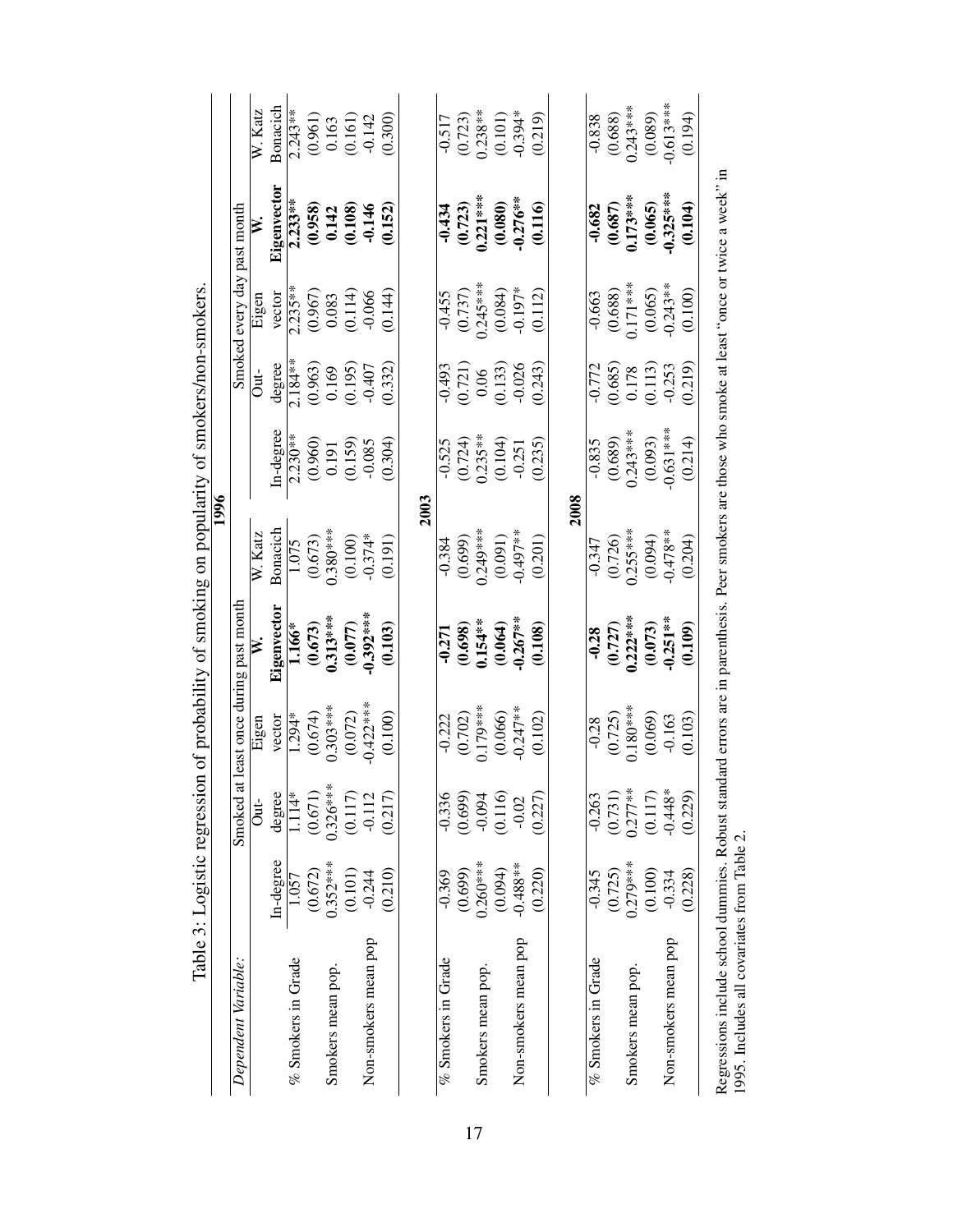of these peers smoked, the less likely an individual is to pick up smoking later in life. We also find similar results using alternative popularity measures.

These effects have a large magnitude. For example, if 10% of the 20% most popular teens smoke (that is a 2% of all the students), the effect has a similar magnitude than if a parent smokes.

Smoking propensity by popularity quintiles In Appendix A5 we estimate equation (3). Looking at our preferred popularity measure, we find similar patterns as before, albeit the more granular cut of peer groups makes these patterns less sharp. The top popularity quintile is the main driver of influence in every period, while in 2002 we find a negative influence from the lowest popularity quintile. Looking at results in 2008, it seems that individuals differentiate the most from the second lowest popularity quintile. This may be because the lowest popularity quintile may have been partly disconnected from the social scene and thus forgotten, while the second lowest popularity quintile may have been more connected to the social scene while retaining the lowest social status among the connected students.

Results in these two alternative specification are also robust to the inclusion of the smoking propensity of direct friends, and the smoking propensity of peers with missing incoming friendship nomination data (i.e., peers with no centrality measures). $9$ 

### 4.3 Number of cigarettes per month and age of initiation

In Table 4 we regress the number of cigarettes consumed per month in 2008, as well as the age at which individuals tried their first cigarette and the age at which they smoked every day for the first time. To account for non-smokers, we estimate a Tobit censured equation analogous to equation (1). Looking at our preferred popularity measure (column 4) we find that the same patterns reported above regarding peers popularity apply to the number of cigarettes and the age

<sup>&</sup>lt;sup>9</sup>Results available upon request.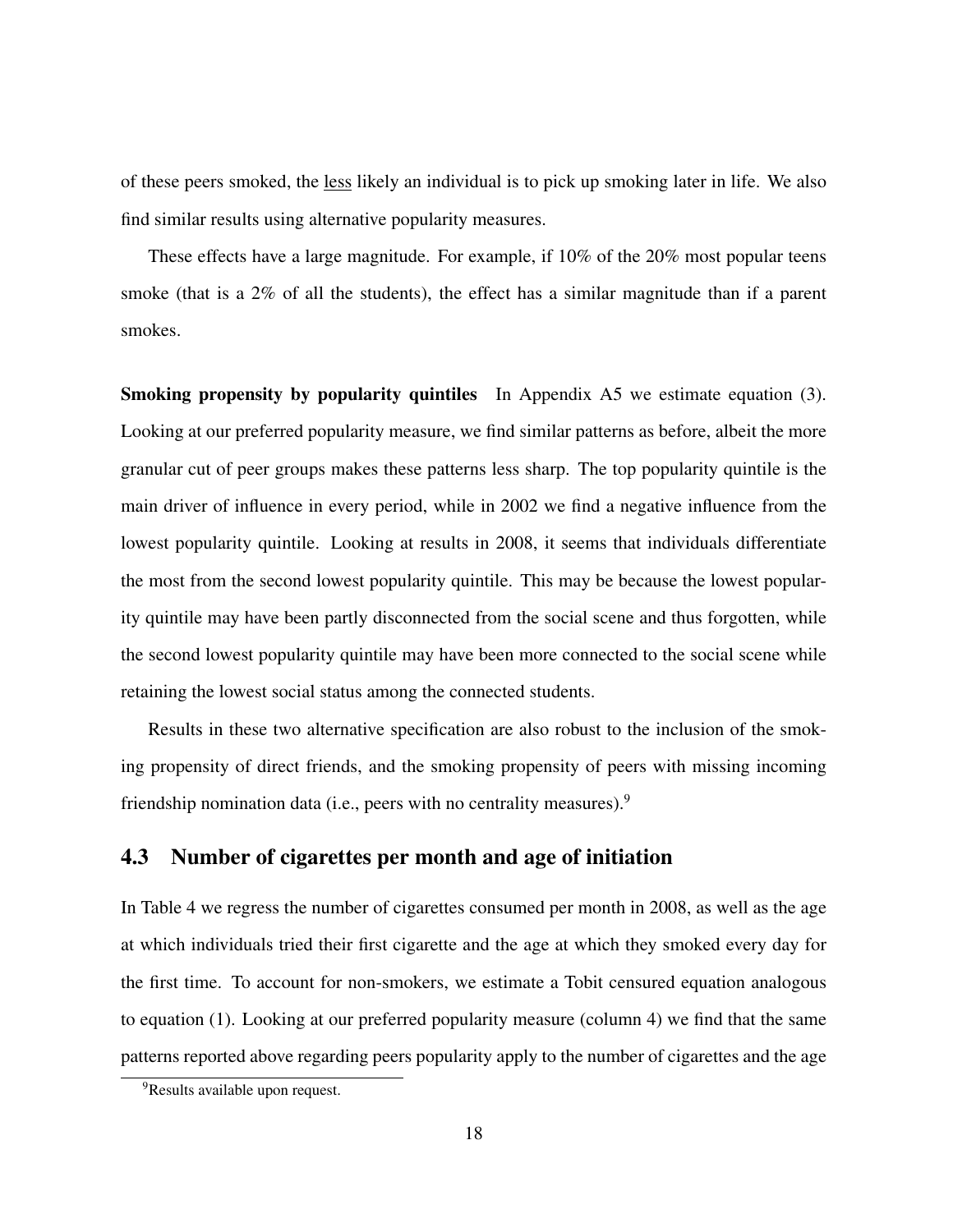of initiation. Note that the coefficients reported in Table 4 are the marginal effects on the latent variable of the Tobit model. Computing the marginal effects conditional on smoking, we find that a standard deviation above the mean in the popularity of smokers increases consumption by 8.7 cigarettes per month; and the same variation in the popularity of non-smokers decreases consumption by 20.8 cigarettes per month.

Regarding the age of initiation conditional on ever trying cigarettes, we find that a standard deviation above the mean in the popularity of smokers advances the age at which individuals try their first cigarette by 4.8 years; and the same variation in the popularity of non-smokers delays the age at which individuals try their first cigarette by 4.9 years. Similarly, conditional on ever smoking every day, we find that a standard deviation above the mean in the popularity of smokers advances the age at which individuals started smoking every day by 3.4 years; and the same variation in the popularity of non-smokers delays the age at which individuals started smoking every day by 6.3 years. Results are very similar with alternative popularity measures.

In Table A6 we estimate Tobit regressions analogous to model (2). We do not find statistically significant results for the number of cigarettes smoked. Yet, we find the expected patterns regarding age of initiation: a 10% increase in the smoking propensity of the 20% most popular teens (a mere 2% of the total students) advances the age of the first cigarette by 0.27 years and the age first started smoking every day by 0.25 years; a 10% increase in the smoking propensity of the 80% least popular teens (a 8% of the total students) delays the age of the first cigarette by 0.36 years and the age first started smoking every day by 0.63 years. We find similar patterns using peers' smoking propensity by popularity quintiles (see Table A7).

These patterns are of particular importance in light of the existing evidence that smoking at a younger age has a strong impact in the number of cigarettes smoked and the probability of quitting smoking latter in life Everett et al. (1999); Lando et al. (1999). Popularity of peer smokers during the teenage years seems to be an important driver of these findings.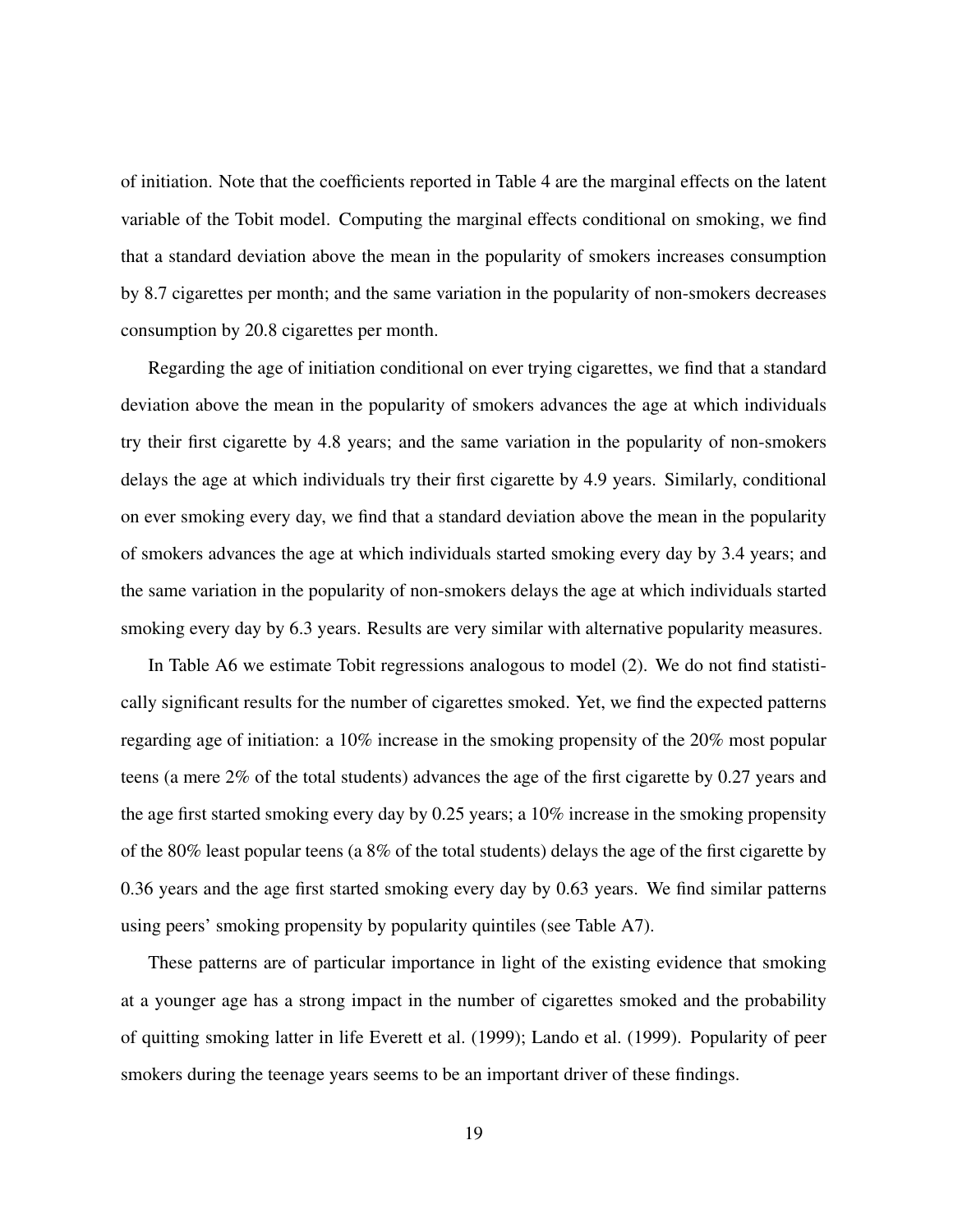|                      |                            |            | Number of cigarettes last month |                    |             |  |  |
|----------------------|----------------------------|------------|---------------------------------|--------------------|-------------|--|--|
|                      |                            | $Out-$     | Eigen                           | W.                 | W. Katz     |  |  |
|                      | In-degree                  | degree     | vector                          | <b>Eigenvector</b> | Bonacich    |  |  |
| % Smokers in grade   | $-214.215$                 | $-213.866$ | $-170.553$                      | $-186.232$         | $-214.447$  |  |  |
|                      | (146.771)                  | (146.672)  | (146.793)                       | (145.457)          | (146.809)   |  |  |
| Smokers mean pop.    | 31.914*                    | 5.135      | 24.347*                         | 26.173**           | 29.293*     |  |  |
|                      | (19.037)                   | (23.812)   | (13.088)                        | (12.982)           | (17.682)    |  |  |
| Non-smokers mean pop | $-89.367*$                 | $-50.018$  | $-49.702**$                     | $-61.239***$       | $-91.706**$ |  |  |
|                      | (46.096)                   | (46.797)   | (21.895)                        | (22.323)           | (41.579)    |  |  |
|                      |                            |            | Age first cigarette             |                    |             |  |  |
| % Smokers in grade   | 2.423                      | 2.246      | 2.12                            | 2.072              | 2.467       |  |  |
|                      | (3.573)                    | (3.580)    | (3.597)                         | (3.574)            | (3.572)     |  |  |
| Smokers mean pop.    | $-1.211**$                 | $-1.236**$ | $-0.899***$                     | $-1.122***$        | $-1.152**$  |  |  |
|                      | (0.474)                    | (0.629)    | (0.334)                         | (0.331)            | (0.461)     |  |  |
| Non-smokers mean pop | 1.7                        | $2.201*$   | 0.825                           | 1.422**            | 2.615**     |  |  |
|                      | (1.167)                    | (1.173)    | (0.549)                         | (0.580)            | (1.065)     |  |  |
|                      | Age first smoked every day |            |                                 |                    |             |  |  |
| % Smokers in grade   | 6.523                      | 6.183      | 5.408                           | 5.55               | 6.504       |  |  |
|                      | (4.814)                    | (4.809)    | (4.853)                         | (4.808)            | (4.811)     |  |  |
| Smokers mean pop.    | $-1.883**$                 | $-1.269$   | $-1.362**$                      | $-1.397***$        | $-1.852***$ |  |  |
|                      | (0.742)                    | (0.860)    | (0.532)                         | (0.536)            | (0.713)     |  |  |
| Non-smokers mean pop | 4.098***                   | 1.569      | 1.754**                         | 2.434***           | 4.241***    |  |  |
|                      | (1.554)                    | (1.607)    | (0.757)                         | (0.783)            | (1.433)     |  |  |

Table 4: Tobit regression of number of cigarettes smoked per month and age of initiation.

Regressions include school dummies. Robust standard errors are in parenthesis. Peer smokers are those who smoke at least "once or twice a week" in 1995. Includes all covariates from Table 2.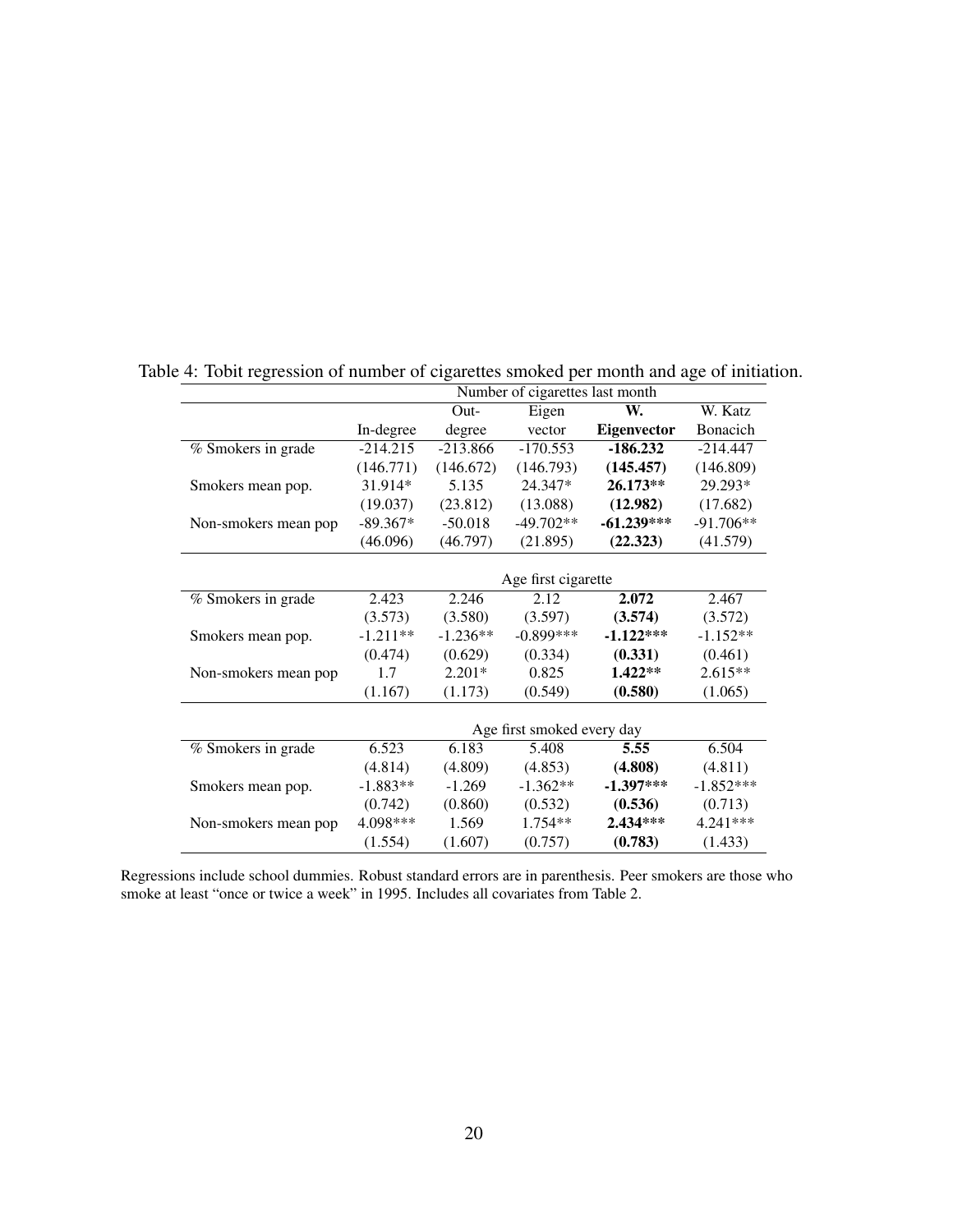#### 4.4 Heterogeneity

Finally we explored whether our results vary for different type of students or schools. We modify equation (1) to include interaction term  $D_{i,s,g}$  as follows:

$$
logit(Y_{i,s,g}) = c + z_s + \beta X_i + \alpha_0 \bar{P}_{s,g,y=0}^{t_0} + \alpha_1 \bar{P}_{s,g,y=1}^{t_0} + \alpha_2 \bar{Y}_{s,g}^{t_0}
$$
  
+  $\gamma_0 D_{i,s,g} + \gamma_1 D_{i,s,g} * \bar{P}_{s,g,y=0}^{t_0} + \gamma_2 D_{i,s,g} * \bar{P}_{s,g,y=1}^{t_0} + \gamma_3 D_{i,s,g} * \bar{Y}_{s,g}^{t_0}$ 

We also used analogous modifications of equation (2) and (3).

We had no particular priors regarding demographics. We interacted the following variables in separate regressions: gender, age, age relative to grade mean, physical attractiveness (rated by interviewer), a dummy for new students, a dummy for foreigners and a dummy for parents claiming to have chosen the neighborhood partly for schools' quality. No systematic patterns were found.<sup>10</sup>

Regarding the individual's own network variables, we suspected that individuals may be more influenced by the peers that are just a little more popular. Similarly, we suspected that individuals with fewer reciprocal nominations (i.e., who claim peers as friends but do not receive the corresponding reciprocal nominations) may be more influenceable as this may be indicative of individuals who try to enter a social circle and who may adapt their behavior to fit in. We ran regressions interacting the popularity of the individual (albeit, this brings back issues of homophily where an individual of a given popularity level may be more related to peers of the same popularity level), as well as regressions interacting a dummy for whether the individual's best friend also nominated him as a best friend, and regressions interacting the overall percentage of reciprocal ties from the individual's nominations. We did not found any systematic patterns.<sup>11</sup> All individuals seem to be mainly influenced by the most popular peers.

<sup>10</sup>Results available upon request.

<sup>11</sup>Results available upon request.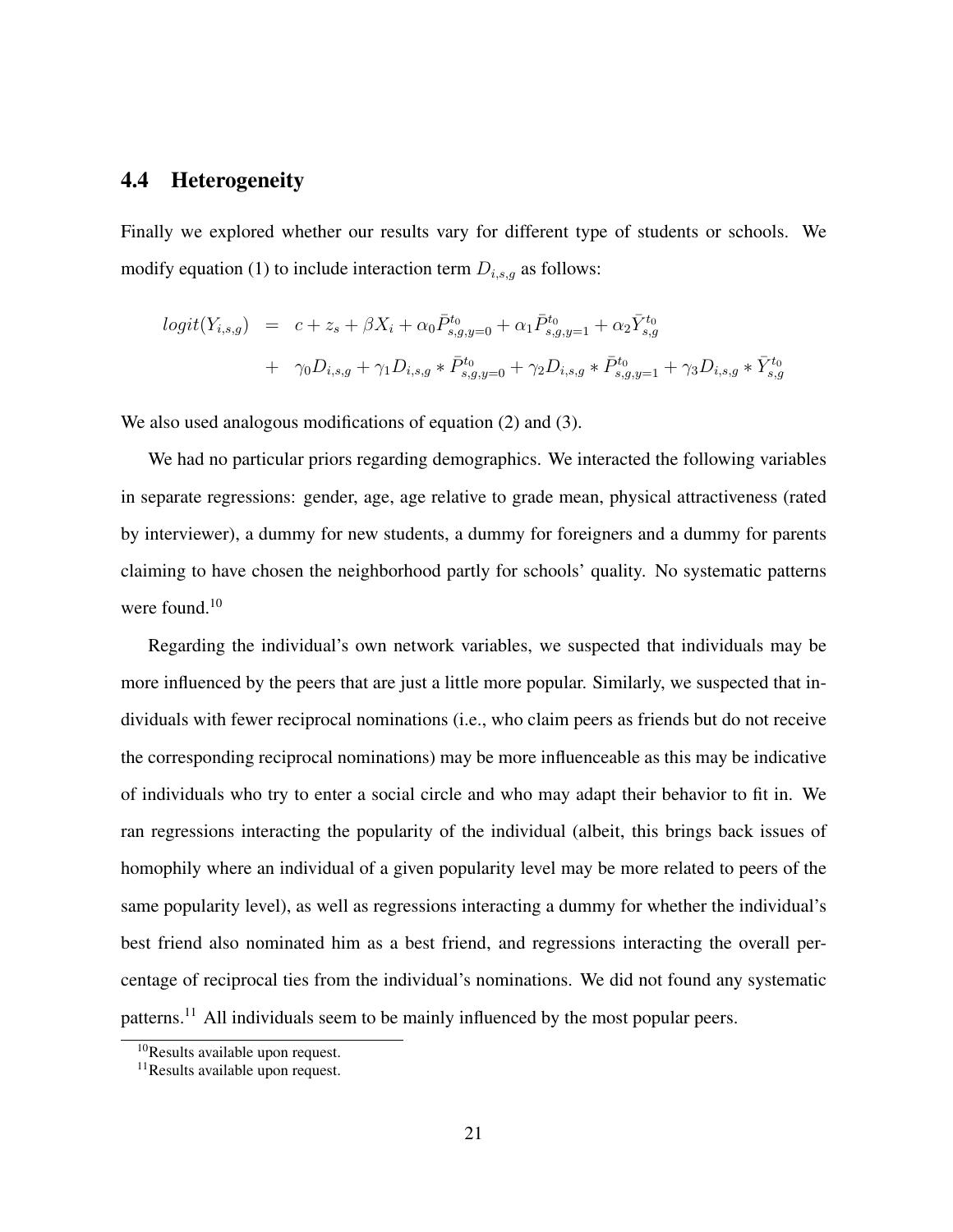Lastly, we suspected that schools with more network density (i.e., the percentage of friendship ties among the maximum number of ties) may capture social cohesion and, thus, higher levels of influence. Again no systematic patterns were found when we interacted school's network density.<sup>12</sup>

This (lack of) findings may suggest that all individuals are vulnerable to the influence of popular peers when it comes to smoking choices.

### 5 Conclusion

To the best of my knowledge, this is the first paper looking at the role of peers' popularity regarding smoking peer effects. Using rich data from AddHealth, we constructed popularity measures for peers based on centrality measures in the social network of each school, which we considered together with peers' smoking behavior. In order to alleviate confounds from homophily in our peer effects estimates, we used aggregate peers' behavior at the grade level in the first wave of the survey to predict individuals' smoking behavior in subsequent years. We also included school fixed effect to control for contextual confounds.

We systematically find that the mean popularity of smokers strongly increased the probability of an individual smoking later on. Similarly, the popularity of non-smokers strongly decreased the probability of individuals smoking later on. These effects persist even thirteen years after peers' behavior was measured. Looking at these patterns in an alternative way, we find that most of the aggregate peer effects come from the smoking propensity of the 20% most popular peers. We also find that the smoking propensity of the least popular peers has a negative influence on individuals' smoking in the long run (seven and thirteen years latter). Results are in line with the idea that the behavior of popular teens may be mediated by their social status.

 $12$  For continuous variables, we regressed separately continuous interactions as well as a dummy signaling values above and bellow the median. Results are available upon request.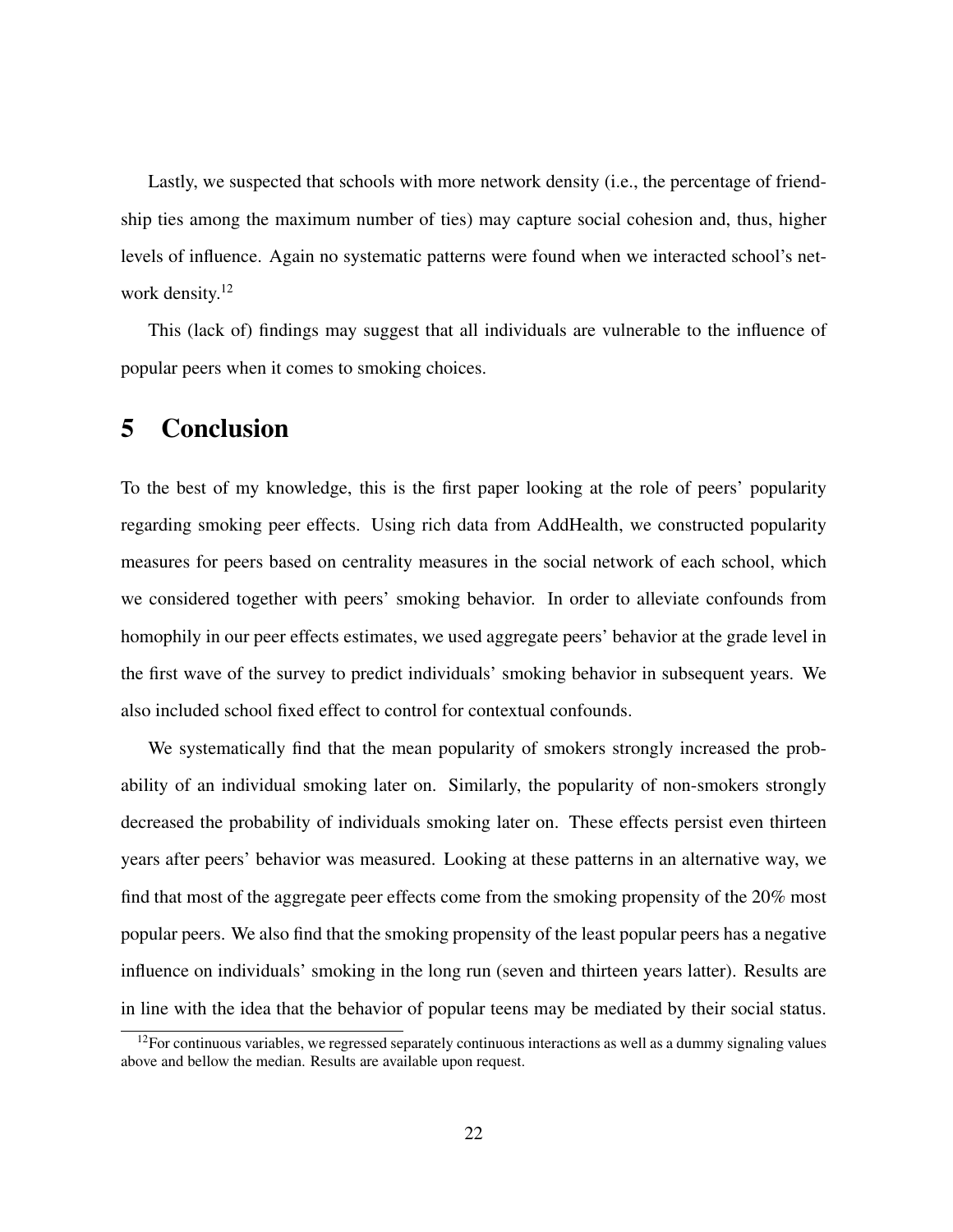But also, that the behavior of unpopular teens may be associated with lower social status and therefore avoided by other students.

There is a general consensus in the literature regarding the importance of peer effects, in particular concerning adolescents' substance use and risky behavior. This paper contributes to the literature by showing the importance of the popularity of peers in predicting their influence. Not only it is important to know the smoking propensity in schools but also who are the users in the social hierarchy. For example, our results suggest that two schools where 10% of teens smoke may experience very different evolutions in the future rates of smoking: If those 10% belong to the 20% most popular teens, log odds of smoking for students the next year would increase by 0.6, while if those 10% belong to the bottom 80% of popular teens, the log odds would not have an increase statistically different from zero.

In the future, we plan to perform several extensions of the current work. For instance, it would be interesting to test how the popularity of peers affects influence on other behaviors including other risky behavior such as consumption of alcohol and drugs, stigmatized topics such as sexual activity, as well as positive behaviors such as grades and sports.

## References and Notes

- Alexander, C., M. Piazza, D. Mekos, and T. Valente (2001). Peers, schools, and adolescent cigarette smoking. *Journal of Adolescent Health 29*(1), 22–30.
- Aral, S. and D. Walker (2012, July). Identifying Influential and Susceptible Members of Social Networks. *Science 337*(6092), 337–341.
- Christakis, N. A. and J. H. Fowler (2007). The Spread of Obesity in a Large Social Network over 32 Years. *New England Journal of Medicine 357*(4), 370–379.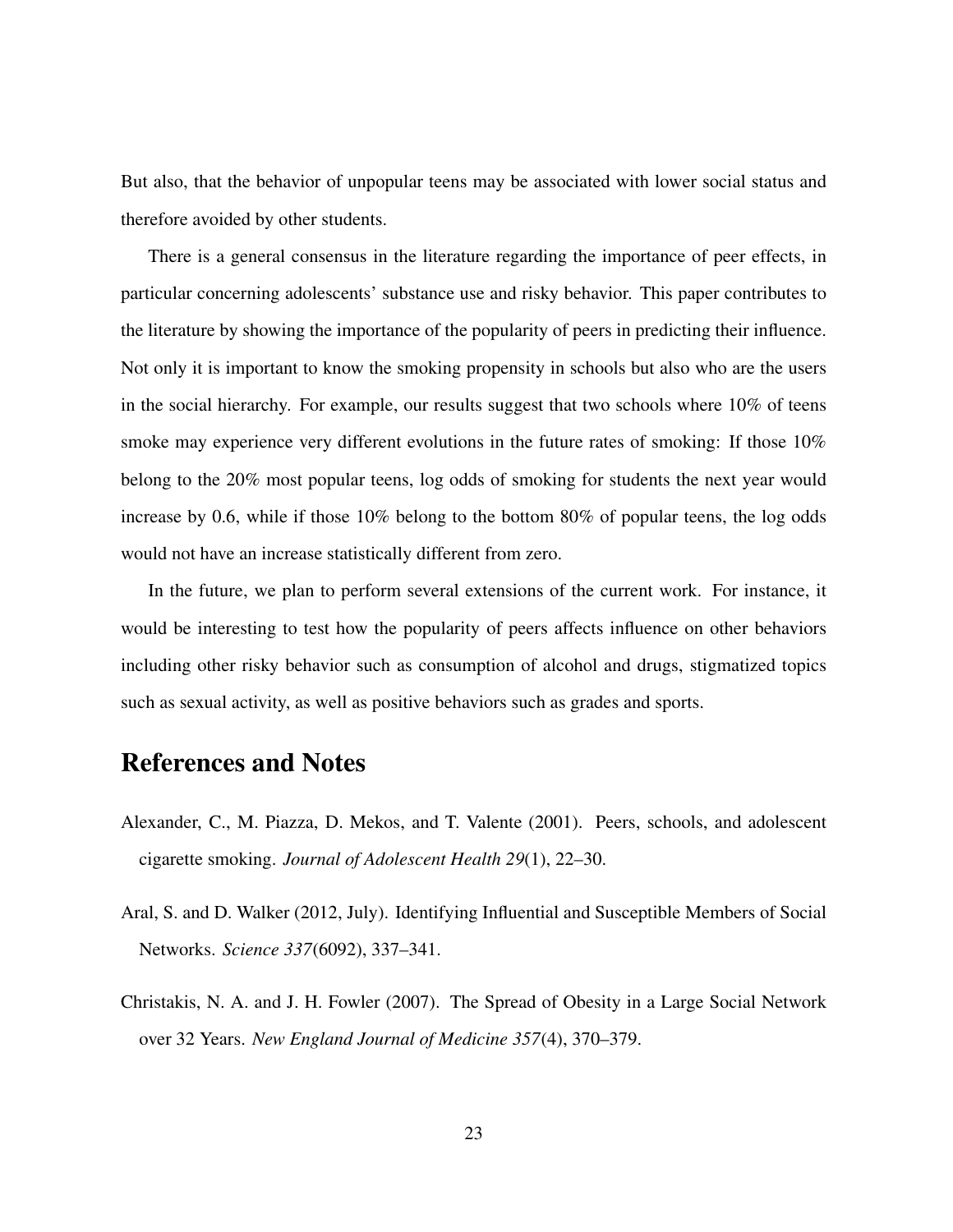- Christakis, N. A. and J. H. Fowler (2008). The Collective Dynamics of Smoking in a Large Social Network. *New England Journal of Medicine 358*(21), 2249–2258.
- Clark, A. E. and Y. Loheac (2007, July). "It wasn't me, it was them!" Social influence in risky ´ behavior by adolescents. *Journal of Health Economics 26*(4), 763–784.
- Cohen-Cole, E. and J. M. Fletcher (2008, December). Detecting implausible social network effects in acne, height, and headaches: longitudinal analysis. *BMJ 337*(dec04 2), a2533– a2533.
- Ennett, S. T., K. E. Bauman, A. Hussong, R. Faris, V. A. Foshee, L. Cai, and R. H. DuRant (2006). The Peer Context of Adolescent Substance Use: Findings from Social Network Analysis. *Journal of Research on Adolescence 16*(2), 159–186.
- Everett, S. A., C. W. Warren, D. Sharp, L. Kann, C. G. Husten, and L. S. Crossett (1999, November). Initiation of cigarette smoking and subsequent smoking behavior among U.S. high school students. *Preventive medicine 29*(5), 327–333.
- Gardner, M. and L. Steinberg (2005, July). Peer influence on risk taking, risk preference, and risky decision making in adolescence and adulthood: an experimental study. *Developmental psychology 41*(4), 625–635.
- Gaviria, A. and S. Raphael (2001). School-Based Peer Effects and Juvenile Behavior. *Review of Economics and Statistics 83*(2), 257–268.
- Gladwell, M. (2006). *The tipping point: How little things can make a big difference*. Little, Brown.
- Jackson, M. O. (2008). *Social and economic networks*. Princeton, NJ : Princeton University Press.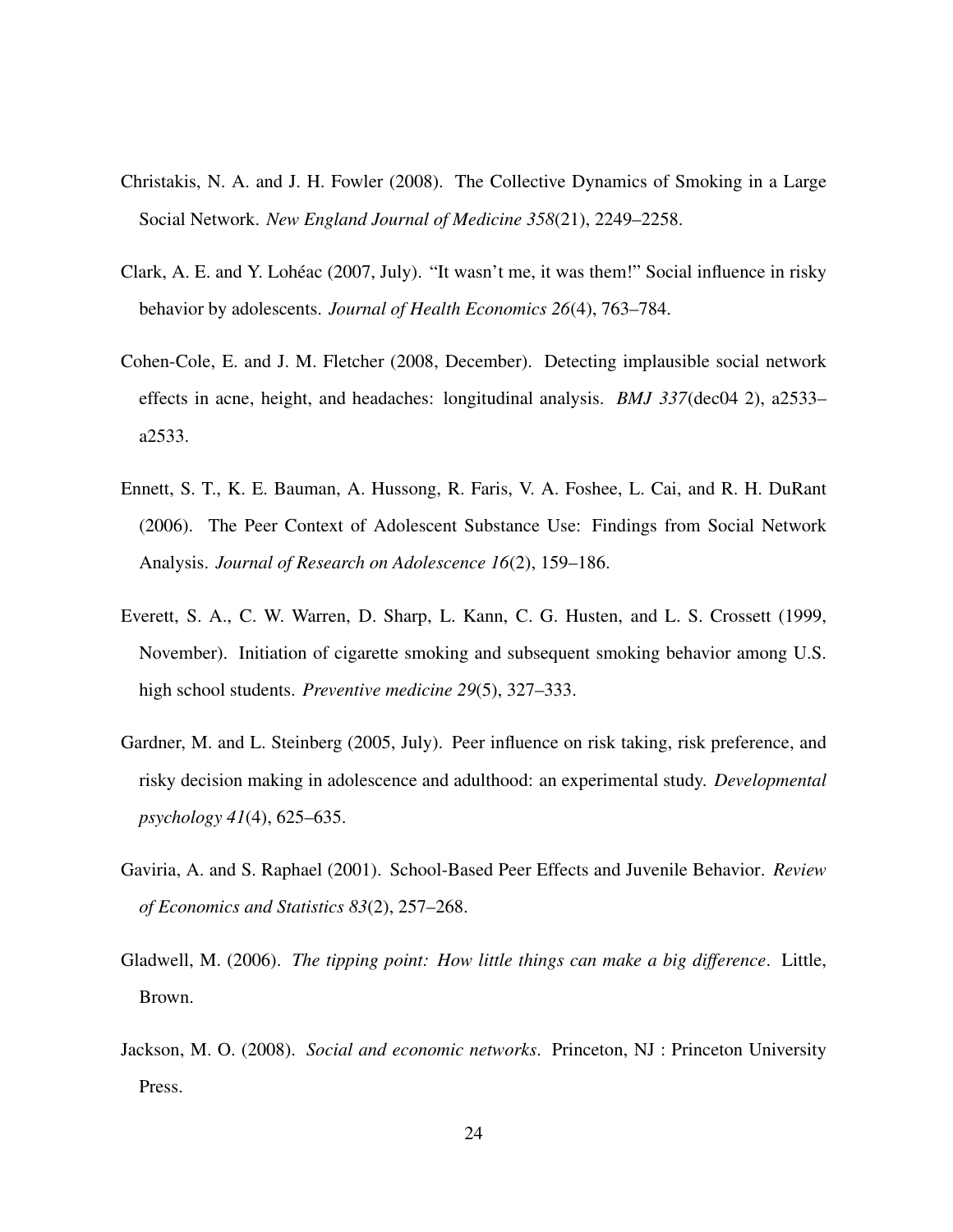- Krauth, B. V. (2006, July). Simulation-based estimation of peer effects. *Journal of Econometrics 133*(1), 243–271.
- Lando, H. A., D. T. Thai, D. M. Murray, L. A. Robinson, R. W. Jeffery, N. E. Sherwood, and D. J. Hennrikus (1999, December). Age of initiation, smoking patterns, and risk in a population of working adults. *Preventive medicine 29*(6 Pt 1), 590–598.
- Lundborg, P. (2006, March). Having the wrong friends? Peer effects in adolescent substance use. *Journal of Health Economics 25*(2), 214–233.
- Manski, C. F. (1993). Identification of endogenous social effects: The reflection problem. *The review of economic studies 60*(3), 531.
- Mercken, L., T. A. B. Snijders, C. Steglich, E. Vartiainen, and H. de Vries (2010, January). Dynamics of adolescent friendship networks and smoking behavior. *Social Networks 32*(1), 72–81.
- Michell, L. and A. Amos (1997). Girls, pecking order and smoking. *Social Science & Medicine 44*(12), 1861–1869.
- Nakajima, R. (2007). Measuring Peer Effects on Youth Smoking Behaviour. *Review of Economic Studies 74*(3), 897–935.
- Norton, E. C., R. C. Lindrooth, and S. T. Ennett (1998). Controlling for the endogeneity of peer substance use on adolescent alcohol and tobacco use. *Health Economics 7*(5), 439–453.
- Norton, E. C., R. C. Lindrooth, and S. T. Ennett (2003). How measures of perception from survey data lead to inconsistent regression results: evidence from adolescent and peer substance use. *Health Economics 12*(2), 139–148.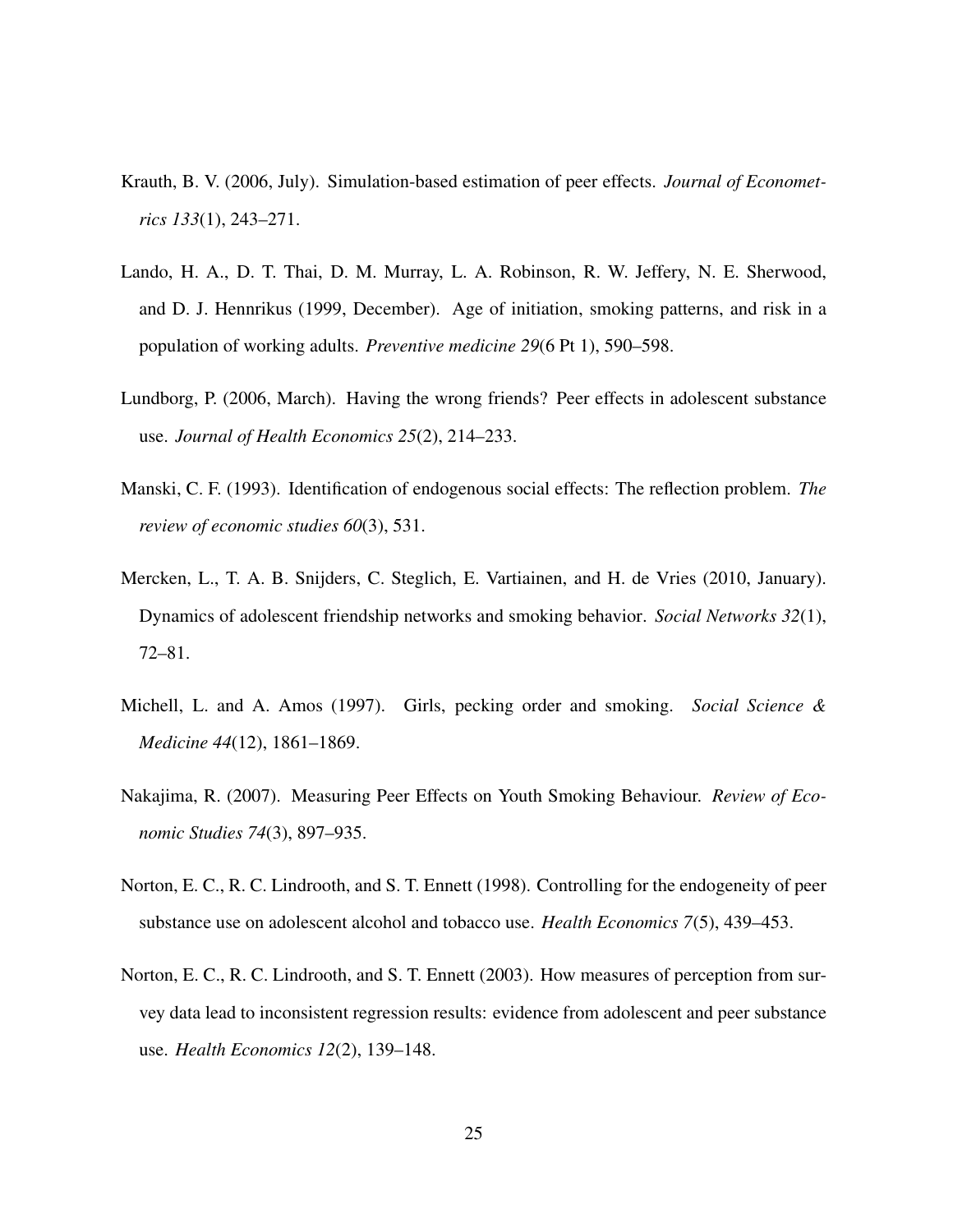- Powell, L. M., J. A. Tauras, and H. Ross (2005, September). The importance of peer effects, cigarette prices and tobacco control policies for youth smoking behavior. *Journal of Health Economics 24*(5), 950–968.
- Sacerdote, B. (2001). Peer Effects with Random Assignment: Results for Dartmouth Roommates. *The Quarterly Journal of Economics 116*(2), 681–704.
- Steglich, C. and T. Snijders (2010). Dynamic networks and behavior: Separating selection from influence. *Sociological . . . 40*(1), 329–393.
- Valente, T. W., J. B. Unger, and C. A. Johnson (2005, October). Do popular students smoke? The association between popularity and smoking among middle school students. *Journal of Adolescent Health 37*(4), 323–329.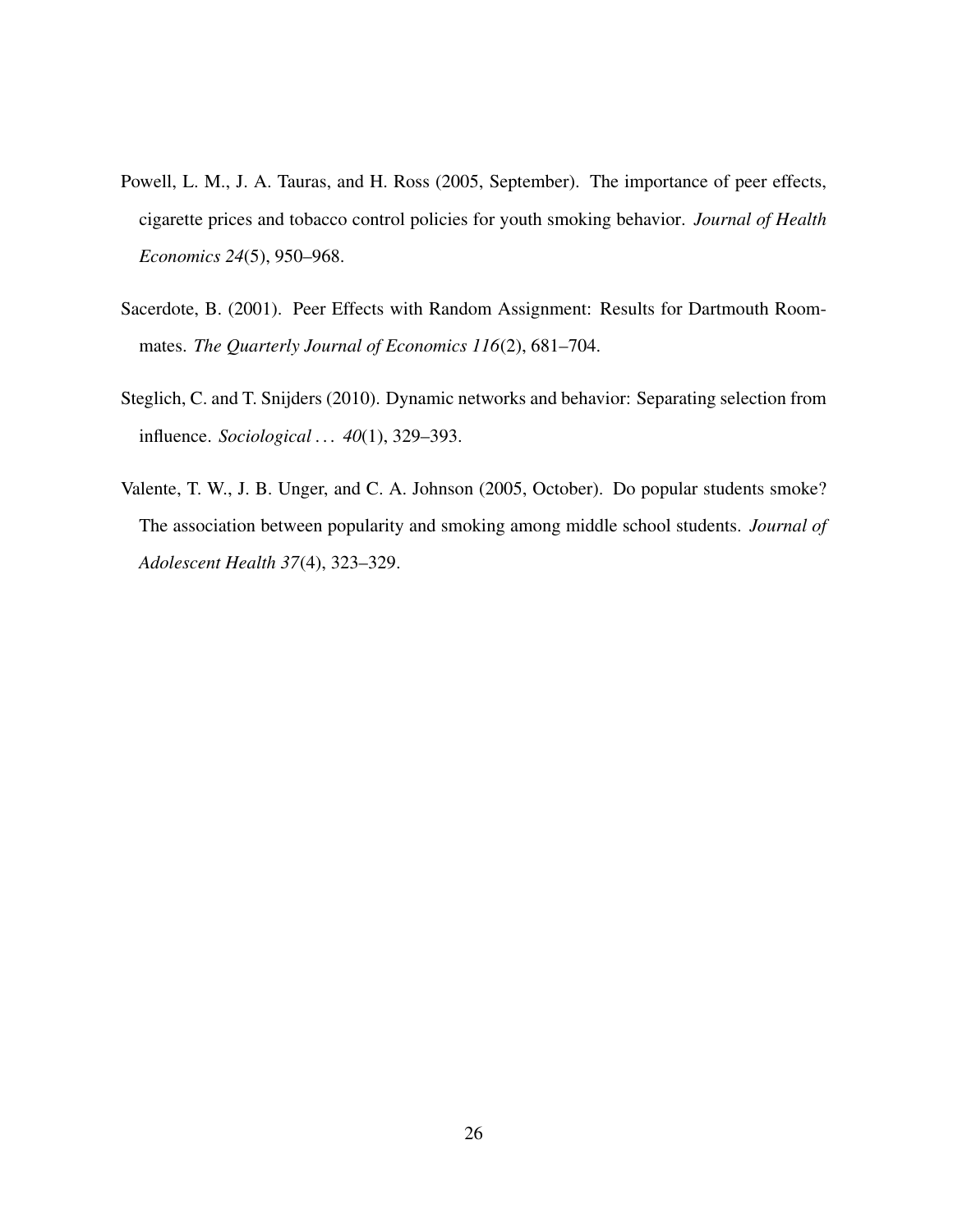# Appendix

|                        |          |        | Table A1: Correlation across measures of smoking. |        |          |           |           |       |
|------------------------|----------|--------|---------------------------------------------------|--------|----------|-----------|-----------|-------|
|                        | Tried by | Tried  | Every                                             | Tried  | Every    | Tried     | Every day | #cigs |
|                        | 1995     | 1996   | day 1996                                          | 2002   | day 2002 | by $2008$ | by $2008$ | 2008  |
| Tried by 1995          |          |        |                                                   |        |          |           |           |       |
| Tried 1996             | 0.5351   |        |                                                   |        |          |           |           |       |
| Every day 1996         | 0.4917   | 0.5228 |                                                   |        |          |           |           |       |
| Tried 2002             | 0.3923   | 0.4567 | 0.395                                             |        |          |           |           |       |
| Everyday 2002          | 0.3485   | 0.3906 | 0.4266                                            | 0.744  |          |           |           |       |
| Tried by 2008          | 0.3534   | 0.4244 | 0.265                                             | 0.4878 | 0.3767   |           |           |       |
| Everyday by 2008       | 0.4296   | 0.4879 | 0.399                                             | 0.6755 | 0.5595   | 0.6568    |           |       |
| $\# \text{cigs } 2008$ | 0.2903   | 0.3168 | 0.3691                                            | 0.4822 | 0.5317   | 0.3384    | 0.5095    |       |

Table A1: Correlation across measures of smoking.

Table A2: Correlation across measures of popularity.

|                  | Table A2. Correlation across measures or popularity. | Out-   | Eigen  | W.                 | W. Katz          |
|------------------|------------------------------------------------------|--------|--------|--------------------|------------------|
|                  | In-degree                                            | degree | vector | <b>Eigenvector</b> | <b>B</b> onacich |
| In-degree        |                                                      |        |        |                    |                  |
| Out-degree       | 0.3688                                               |        |        |                    |                  |
| Eigenvector      | 0.4825                                               | 0.2125 |        |                    |                  |
| W. Eigenvector   | 0.442                                                | 0.1962 | 0.8059 |                    |                  |
| W. Katz-Bonacich | 0.8629                                               | 0.3115 | 0.5945 | 0.611              |                  |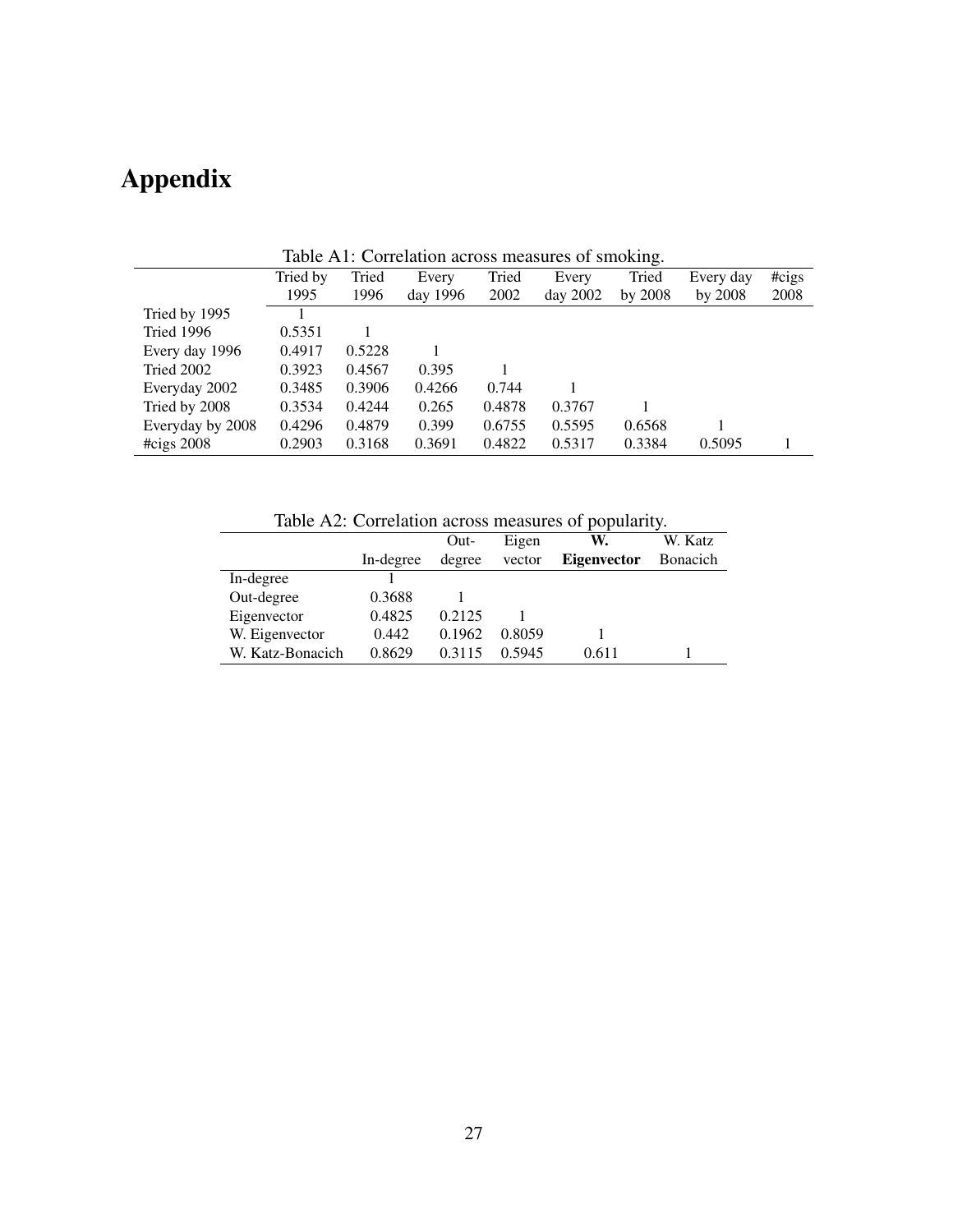|                                                                                                                                                                                                   | Tanic Ho: Togizine regressic |               |            | stay of the property of situational property of structures in the property of the | 1996                    |            |                         |                                                            |                         |                                                            |
|---------------------------------------------------------------------------------------------------------------------------------------------------------------------------------------------------|------------------------------|---------------|------------|-----------------------------------------------------------------------------------|-------------------------|------------|-------------------------|------------------------------------------------------------|-------------------------|------------------------------------------------------------|
| Dependent Variable:                                                                                                                                                                               |                              | Smoked at     |            | least once during past month                                                      |                         |            | Smoked                  | every day past month                                       |                         |                                                            |
| Smoking propensity                                                                                                                                                                                |                              | $\frac{1}{2}$ | Eigen      |                                                                                   | W. Katz                 |            | ä                       | Eigen                                                      |                         | W. Katz                                                    |
| comong:                                                                                                                                                                                           | In-degree                    | degree        | vector     | Eigenvector                                                                       | Bonacich                | In-degree  | degree                  | vector                                                     | Eigenvector             | Bonacich                                                   |
| % Direct friend smokers                                                                                                                                                                           | $0.791***$                   | $0.805***$    | $0.801**$  | $0.797**$                                                                         | $0.793***$              | $1.428**$  | $.432**$                | $.432***$                                                  | $1.432**$               | $.429***$                                                  |
|                                                                                                                                                                                                   | (0.142)                      | (0.141)       | (0.142)    | (0.142)                                                                           | $\frac{(0.142)}{0.578}$ | (0.177)    |                         | $\begin{array}{c} (0.177) \\ 1.352 \\ (1.027) \end{array}$ |                         |                                                            |
| % Smokers in grade                                                                                                                                                                                | 0.561                        | 0.625         | 0.785      | 0.67                                                                              |                         | 1.261      | $\frac{(0.177)}{1.196}$ |                                                            | $\frac{(0.177)}{1.295}$ |                                                            |
|                                                                                                                                                                                                   | (0.699)                      | (0.698)       | (0.701)    | (0.701)                                                                           | (0.700)                 | (1.015)    | (1.013)                 |                                                            | (1.015)                 | $\begin{array}{c} (0.177) \\ 1.271 \\ (1.015) \end{array}$ |
| Smokers mean pop.                                                                                                                                                                                 | $0.383***$                   | $0.309**$     | $0.347***$ | $0.359***$                                                                        | $0.425***$              | 0.154      | 0.161                   | $0.101\,$                                                  | 0.127                   | 0.146                                                      |
|                                                                                                                                                                                                   | (0.104)                      | (0.121)       | (0.076)    | (0.082)                                                                           | (0.105)                 | (0.164)    | (0.209)                 | (0.115)                                                    | (0.111)                 | (0.161)                                                    |
| Non-smokers mean pop                                                                                                                                                                              | $-0.262$                     | $-0.044$      | $0.439***$ | $0.432***$                                                                        | $-0.392*$               | $-0.195$   | $-0.484$                | $-0.146$                                                   | $-0.172$                | $-0.162$                                                   |
|                                                                                                                                                                                                   | (0.222)                      | (0.226)       | 0.108      | (0.110)                                                                           | (0.203)                 | (0.324)    | (0.358)                 | 0.159                                                      | (0.169)                 | (0.330)                                                    |
|                                                                                                                                                                                                   |                              |               |            |                                                                                   | <b>2002</b>             |            |                         |                                                            |                         |                                                            |
| % Direct friend smokers                                                                                                                                                                           | $0.912***$                   | $0.934***$    | $0.919***$ | 0.918**                                                                           | $0.915***$              | $0.895**$  | $0.902***$              | $0.899***$                                                 | 0.899**                 | $0.898**$                                                  |
|                                                                                                                                                                                                   | (0.150)                      | (0.149)       | (0.149)    | (0.149)                                                                           | (0.149)                 | (0.145)    |                         |                                                            | (0.145)                 | (0.145)                                                    |
| $%$ Smokers in grade                                                                                                                                                                              | $-0.924$                     | $-0.941$      | $-0.807$   | $-0.837$                                                                          | $-0.94$                 | $-1.370*$  | $(0.145)$<br>-1.356*    | $(0.145)$<br>-1.354*                                       | $-1.285*$               | $-1.360*$                                                  |
|                                                                                                                                                                                                   | (0.733)                      | (0.733)       | (0.737)    | (0.733)                                                                           | (0.734)                 | (0.770)    | (0.769)                 | (0.784)                                                    | (0.770)                 | (0.769)                                                    |
| Smokers mean pop.                                                                                                                                                                                 | $0.230***$                   | $-0.153$      | $0.164**$  | $0.138**$                                                                         | $0.234**$               | $0.236**$  | $-0.002$                | $0.254***$                                                 | $0.238***$              | $0.257**$                                                  |
|                                                                                                                                                                                                   | (0.097)                      | (0.122)       | (0.068)    | (0.066)                                                                           | (0.094)                 | (0.109)    | (0.138)                 | (0.092)                                                    | (0.089)                 | (0.108)                                                    |
| Non-smokers mean pop                                                                                                                                                                              | $-0.399*$                    | 0.028         | $-0.211**$ | $0.232**$                                                                         | $0.419**$               | $-0.131$   | 0.118                   | $-0.166$                                                   | $0.264**$               | $-0.276$                                                   |
|                                                                                                                                                                                                   | (0.228)                      | (0.234)       | (0.106)    | (0.112)                                                                           | (0.209)                 | (0.241)    | (0.253)                 | (0.118)                                                    | (0.123)                 | (0.226)                                                    |
|                                                                                                                                                                                                   |                              |               |            |                                                                                   |                         | 2008       |                         |                                                            |                         |                                                            |
| % Direct friend smokers                                                                                                                                                                           | $0.732***$                   | $0.747***$    | $0.744**$  | $0.742**$                                                                         | $0.734***$              | 1.940 **   | $0.956**$               | $0.950**$                                                  | 1.949**                 | $0.943**$                                                  |
|                                                                                                                                                                                                   | (0.177)                      | (0.177)       | (0.177)    | (0.177)                                                                           | (0.177)                 | (0.152)    | $(0.152)$<br>-1.423**   | $(0.152)$<br>-1.346*                                       |                         | (0.152)                                                    |
| % Smokers in grade                                                                                                                                                                                | $-0.866$                     | $-0.786$      | $-0.797$   | $-0.799$                                                                          | $-0.87$                 | $-1.489**$ |                         |                                                            | $(0.152)$<br>-1.361*    | $-1.492**$                                                 |
|                                                                                                                                                                                                   | (0.757)                      | (0.765)       | (0.759)    | (0.759)                                                                           | (0.759)                 | (0.729)    | (0.726)                 | (0.729)                                                    | (0.727)                 | (0.729)                                                    |
| Smokers mean pop.                                                                                                                                                                                 | $0.274***$                   | $0.256**$     | $0.171**$  | $0.209***$                                                                        | $0.274***$              | $0.263***$ | $0.206*$                | $0.203***$                                                 | $0.200***$              | $0.292***$                                                 |
|                                                                                                                                                                                                   | (0.101)                      | (0.121)       | (0.070)    | (0.073)                                                                           | (0.097)                 | (0.098)    | (0.117)                 | (0.069)                                                    | (0.069)                 | (0.095)                                                    |
| Non-smokers mean pop                                                                                                                                                                              | $-0.366$                     | $-0.475**$    | $-0.161$   | $0.226**$                                                                         | $0.510**$               | $0.654***$ | $-0.3$                  | $0.245**$                                                  | $0.302***$              | $0.637***$                                                 |
|                                                                                                                                                                                                   | (0.239)                      | (0.239)       | (0.108)    | (0.114)                                                                           | (0.215)                 | (0.227)    | (0.228)                 | (0.104)                                                    | (0.109)                 | (0.206)                                                    |
| Regressions include school dummies. Robust standard errors are in parenthesis. Peer smokers are those who smoke at least "once or twice a week" in<br>1995. Includes all covariates from Table 2. |                              |               |            |                                                                                   |                         |            |                         |                                                            |                         |                                                            |

Table A3: Logistic regression of probability of smoking on popularity of smokers/non-smokers. Table A3: Logistic regression of probability of smoking on popularity of smokers/non-smokers.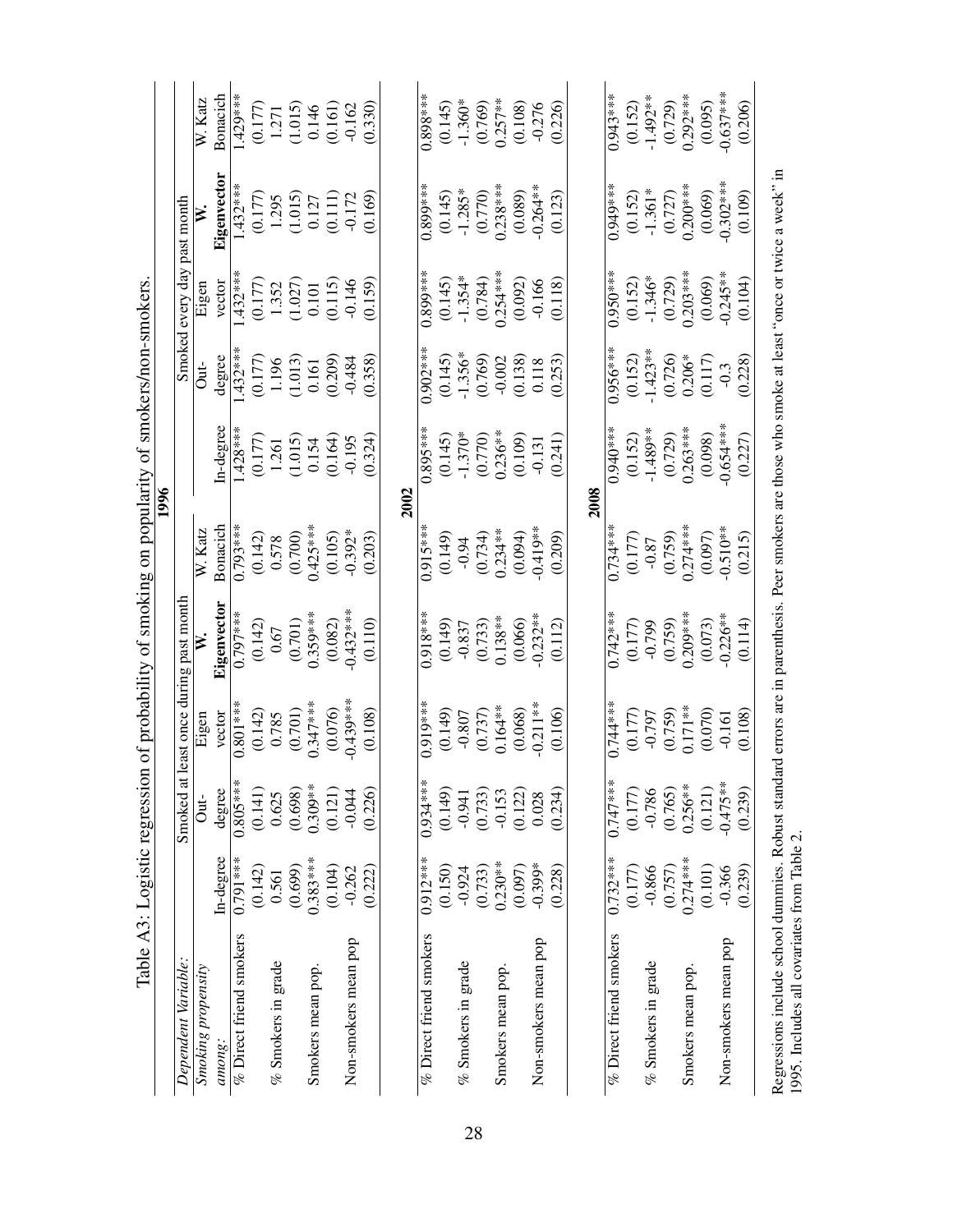|                                                                                                                                                 |           | $\mathfrak{g}$ |                      |                                        |            | 1996       |                   |                             |             |            |
|-------------------------------------------------------------------------------------------------------------------------------------------------|-----------|----------------|----------------------|----------------------------------------|------------|------------|-------------------|-----------------------------|-------------|------------|
| Dependent Variable:                                                                                                                             |           |                |                      | Smoked at least once during past month |            |            |                   | Smoked every day past month |             |            |
| Smoking propensity                                                                                                                              |           | Ö              | Eigen                | ≢                                      | W. Katz    |            | Jut-              | Eigen                       | ≱           | W. Katz    |
| among:                                                                                                                                          | In-degree | degree         | vector               | Eigenvector                            | Bonacich   | In-degree  | degree            | vector                      | Eigenvector | Bonacich   |
| 20% most popular                                                                                                                                | $0.692*$  | $0.684*$       | $.254***$            | $1.227***$                             | $1.386***$ | $-0.257$   | $\widetilde{0}$ . | 0.706                       | $0.927**$   | 0.419      |
|                                                                                                                                                 | (0.370)   | (0.361)        | (0.370)              | (0.349)                                | (0.409)    | (0.485)    | (0.465)           | (0.491)                     | (0.463)     | (0.567)    |
| 80% least popular                                                                                                                               | 0.589     | 0.759          | 0.115                | 0.125                                  | 0.127      | $2.736***$ | $2.045**$         | 1.702*                      | 1.397       | $1.994***$ |
|                                                                                                                                                 | (0.678)   | (0.586)        | (0.627)              | (0.621)                                | (0.620)    | (0.969)    | (0.865)           | 0.899                       | (0.873)     | (0.893)    |
|                                                                                                                                                 |           |                |                      |                                        |            | 2003       |                   |                             |             |            |
| 20% most popular                                                                                                                                | 0.522     | 0.273          | $0.926**$            | $0.855***$                             | $0.861**$  | $0.654*$   | 0.183             | $1.350***$                  | $1.427***$  | 145****    |
|                                                                                                                                                 | (0.374)   | (0.370)        |                      | (0.355)                                | (0.417)    | (0.392)    | (0.387)           | (0.401)                     | (0.373)     | (0.438)    |
| 80% least popular                                                                                                                               | $-0.823$  | $-0.34$        | $(0.370)$<br>-1.126* | $-1.076*$                              | $-0.949$   | $-1.08$    | $-0.542$          | $1.635**$                   | $-1.812***$ | $-1.285*$  |
|                                                                                                                                                 | (0.698)   | (0.596)        | (0.654)              | (0.654)                                | (0.654)    | (0.737)    | 0.633             | (0.670)                     | (0.672)     | (0.678)    |
|                                                                                                                                                 |           |                |                      |                                        |            | 2008       |                   |                             |             |            |
| 20% most popular                                                                                                                                | 0.309     | 0.48           | 0.58                 | $0.728**$                              | $0.899*$   | 0.585      | 0.103             | $0.711*$                    | $0.787**$   | $1.075**$  |
|                                                                                                                                                 |           |                |                      |                                        |            |            |                   |                             |             |            |
|                                                                                                                                                 | (0.413)   | (0.388)        | (0.377)              | (0.370)                                | (0.464)    | (0.398)    | (0.360)           | (0.367)                     | (0.352)     | (0.439)    |
| 80% least popular                                                                                                                               | $-0.378$  | $-0.379$       | $-0.619$             | $-0.849$                               | $-0.823$   | $1.641**$  | <sup>*566</sup> 0 | $1.684***$                  | $-1.784***$ | 1.864 ***  |
|                                                                                                                                                 | (0.718)   | (0.634)        | (0.669)              | 0.666                                  | (0.675)    | (0.683)    | (0.588)           | (0.635)                     | (0.629)     | (0.634)    |
| Regressions include school dummies. Robust standard errors are in parenthesis. Peer smokers are those who smoke at least "once or twice a week" |           |                |                      |                                        |            |            |                   |                             |             |            |

| l                               |
|---------------------------------|
|                                 |
|                                 |
|                                 |
|                                 |
| こうしょう こうしょく うくうくうしょう しょうしょく うくり |
|                                 |
|                                 |
|                                 |
|                                 |
|                                 |
|                                 |
|                                 |
|                                 |
|                                 |
|                                 |
| I                               |

Regressions include school dummies. Robust standard errors are in parenthesis. . Peer smokers are those who smoke at least "once or twice a week" in 1995. Includes all covariates from Table 2. in 1995. Includes all covariates from Table 2.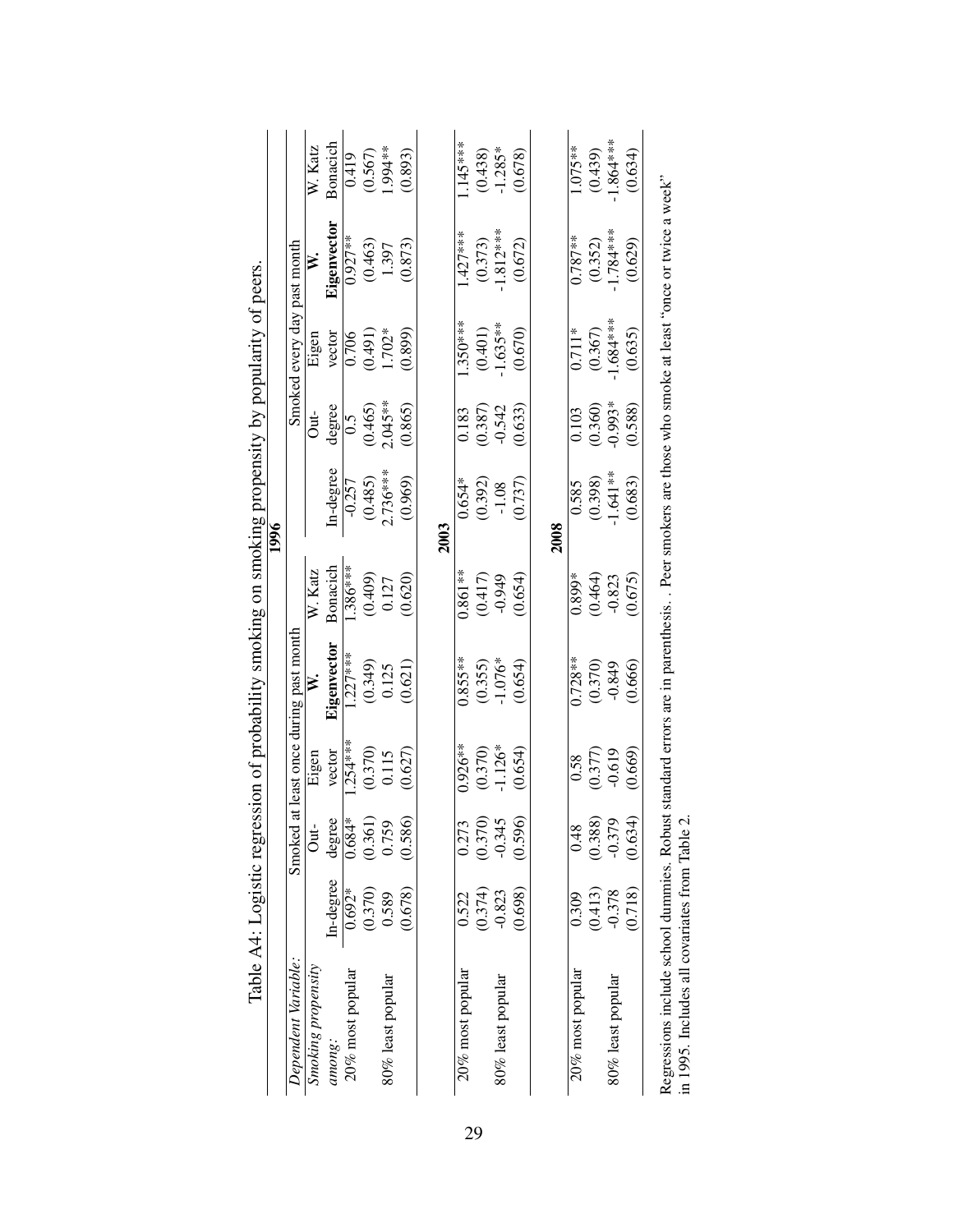| Smoked at least once during past month<br>Eigenvector<br>$-0.920**$<br>$1.114***$<br>(0.397)<br>(0.357)<br>(0.420)<br>$0.828**$<br>(0.421)<br>(0.425)<br>$-0.328$<br>$-0.612$<br>(0.386)<br>(0.365)<br>-0.145<br>(0.387)<br>$0.654*$<br>(0.422)<br>$-0.178$<br>0.374<br>0.468<br>0.453<br>(0.365)<br>$-0.920***$<br>$-0.789**$<br>1.195**<br>(0.379)<br>(0.393)<br>(0.395)<br>(0.385)<br>(0.420)<br>(0.408)<br>(0.394)<br>$0.913**$<br>(0.383)<br>$-0.216$<br>(0.346)<br>vector<br>(0.330)<br>$-0.448$<br>Eigen<br>0.684<br>0.559<br>0.273<br>0.375<br>$-0.01$<br>$0.656*$<br>$1.052**$<br>(0.464)<br>(0.402)<br>(0.395)<br>(0.404)<br>$-0.136$<br>(0.445)<br>degree<br>(0.396)<br>(0.415)<br>(0.418)<br>$-0.488$<br>0.356<br>$-0.229$<br>(0.428)<br>$-0.013$<br>(0.440)<br>$-0.081$<br>0.514<br>0.079<br>$\frac{1}{2}$<br>$\overline{0}$ .<br>$-1.242***$<br>In-degree<br>$-1.159***$<br>$0.973***$<br>(0.400)<br>(0.466)<br>(0.396)<br>(0.491)<br>(0.403)<br>$0.727*$<br>(0.452)<br>$0.654*$<br>(0.393)<br>(0.426)<br>(0.446)<br>(0.460)<br>$-0.114$<br>$-0.485$<br>0.639<br>0.398<br>$-0.48$<br>0.397<br>Dependent Variable:<br>Smoking propensity<br>Top Pop. Quintile<br>2nd Pop. Quintile<br>Top Pop. Quintile<br>Top Pop. Quintile<br>2nd Pop. Quintile<br>3rd Pop. Quintile<br>3rd Pop. Quintile<br>4th Pop. Quintile<br>5th Pop. Quintile<br>5th Pop. Quintile<br>4th Pop. Quintile<br>among: |                    | 2002<br>Bonacich<br>$1.250***$<br>W. Katz<br>(0.418)<br>$0.714*$<br>(0.426)<br>(0.421)<br>(0.459)<br>(0.420)<br>(0.362)<br>$-0.011$<br>$-0.431$<br>0.002<br>0.687 | In-degree<br>1.464 **<br>(0.644)<br>(0.572)<br>(0.678)<br>$-0.034$<br>0.944<br>0.05 | Smoked<br>degree<br>0.104<br>$\frac{1}{\sigma}$ | every day past month<br>vector<br>Eigen |             | W. Katz    |
|--------------------------------------------------------------------------------------------------------------------------------------------------------------------------------------------------------------------------------------------------------------------------------------------------------------------------------------------------------------------------------------------------------------------------------------------------------------------------------------------------------------------------------------------------------------------------------------------------------------------------------------------------------------------------------------------------------------------------------------------------------------------------------------------------------------------------------------------------------------------------------------------------------------------------------------------------------------------------------------------------------------------------------------------------------------------------------------------------------------------------------------------------------------------------------------------------------------------------------------------------------------------------------------------------------------------------------------------------------------------------------------------------------|--------------------|-------------------------------------------------------------------------------------------------------------------------------------------------------------------|-------------------------------------------------------------------------------------|-------------------------------------------------|-----------------------------------------|-------------|------------|
|                                                                                                                                                                                                                                                                                                                                                                                                                                                                                                                                                                                                                                                                                                                                                                                                                                                                                                                                                                                                                                                                                                                                                                                                                                                                                                                                                                                                        |                    |                                                                                                                                                                   |                                                                                     |                                                 |                                         |             |            |
|                                                                                                                                                                                                                                                                                                                                                                                                                                                                                                                                                                                                                                                                                                                                                                                                                                                                                                                                                                                                                                                                                                                                                                                                                                                                                                                                                                                                        |                    |                                                                                                                                                                   |                                                                                     |                                                 |                                         | Eigenvector | Bonacich   |
|                                                                                                                                                                                                                                                                                                                                                                                                                                                                                                                                                                                                                                                                                                                                                                                                                                                                                                                                                                                                                                                                                                                                                                                                                                                                                                                                                                                                        |                    |                                                                                                                                                                   |                                                                                     |                                                 | 0.41                                    | $0.876*$    | 0.278      |
|                                                                                                                                                                                                                                                                                                                                                                                                                                                                                                                                                                                                                                                                                                                                                                                                                                                                                                                                                                                                                                                                                                                                                                                                                                                                                                                                                                                                        |                    |                                                                                                                                                                   |                                                                                     | (0.508)                                         | (0.518)                                 | (0.472)     | (0.587)    |
|                                                                                                                                                                                                                                                                                                                                                                                                                                                                                                                                                                                                                                                                                                                                                                                                                                                                                                                                                                                                                                                                                                                                                                                                                                                                                                                                                                                                        |                    |                                                                                                                                                                   |                                                                                     | $2.108***$                                      | 0.588                                   | 0.542       | 0.764      |
|                                                                                                                                                                                                                                                                                                                                                                                                                                                                                                                                                                                                                                                                                                                                                                                                                                                                                                                                                                                                                                                                                                                                                                                                                                                                                                                                                                                                        |                    |                                                                                                                                                                   |                                                                                     | (0.634)                                         | (0.525)                                 | (0.577)     | (0.622)    |
|                                                                                                                                                                                                                                                                                                                                                                                                                                                                                                                                                                                                                                                                                                                                                                                                                                                                                                                                                                                                                                                                                                                                                                                                                                                                                                                                                                                                        |                    |                                                                                                                                                                   |                                                                                     | 0.545                                           | $1.823***$                              | 0.938       | 1.304**    |
|                                                                                                                                                                                                                                                                                                                                                                                                                                                                                                                                                                                                                                                                                                                                                                                                                                                                                                                                                                                                                                                                                                                                                                                                                                                                                                                                                                                                        |                    |                                                                                                                                                                   |                                                                                     | (0.577)                                         | (0.567)                                 | (0.606)     | (0.629)    |
|                                                                                                                                                                                                                                                                                                                                                                                                                                                                                                                                                                                                                                                                                                                                                                                                                                                                                                                                                                                                                                                                                                                                                                                                                                                                                                                                                                                                        |                    |                                                                                                                                                                   |                                                                                     | $-0.174$                                        | $-1.099*$                               | $-0.009$    | 0.364      |
|                                                                                                                                                                                                                                                                                                                                                                                                                                                                                                                                                                                                                                                                                                                                                                                                                                                                                                                                                                                                                                                                                                                                                                                                                                                                                                                                                                                                        |                    |                                                                                                                                                                   | (0.551)                                                                             | (0.540)                                         | (0.581)                                 | (0.546)     | (0.593)    |
|                                                                                                                                                                                                                                                                                                                                                                                                                                                                                                                                                                                                                                                                                                                                                                                                                                                                                                                                                                                                                                                                                                                                                                                                                                                                                                                                                                                                        |                    |                                                                                                                                                                   | 0.064                                                                               | $-0.193$                                        | 0.292                                   | $-0.068$    | $-0.108$   |
|                                                                                                                                                                                                                                                                                                                                                                                                                                                                                                                                                                                                                                                                                                                                                                                                                                                                                                                                                                                                                                                                                                                                                                                                                                                                                                                                                                                                        |                    |                                                                                                                                                                   | (0.589)                                                                             | (0.611)                                         | (0.489)                                 | (0.510)     | (0.477)    |
|                                                                                                                                                                                                                                                                                                                                                                                                                                                                                                                                                                                                                                                                                                                                                                                                                                                                                                                                                                                                                                                                                                                                                                                                                                                                                                                                                                                                        |                    |                                                                                                                                                                   |                                                                                     |                                                 |                                         |             |            |
|                                                                                                                                                                                                                                                                                                                                                                                                                                                                                                                                                                                                                                                                                                                                                                                                                                                                                                                                                                                                                                                                                                                                                                                                                                                                                                                                                                                                        |                    |                                                                                                                                                                   | 0.659                                                                               | 0.151                                           | $1.313***$                              | $1.495***$  | $1.105**$  |
|                                                                                                                                                                                                                                                                                                                                                                                                                                                                                                                                                                                                                                                                                                                                                                                                                                                                                                                                                                                                                                                                                                                                                                                                                                                                                                                                                                                                        |                    |                                                                                                                                                                   | (0.430)                                                                             | (0.424)                                         | (0.410)                                 | (0.378)     | (0.440)    |
|                                                                                                                                                                                                                                                                                                                                                                                                                                                                                                                                                                                                                                                                                                                                                                                                                                                                                                                                                                                                                                                                                                                                                                                                                                                                                                                                                                                                        |                    | 0.531                                                                                                                                                             | $-0.054$                                                                            | 0.264                                           | $-0.729*$                               | $-0.766*$   | 0.021      |
|                                                                                                                                                                                                                                                                                                                                                                                                                                                                                                                                                                                                                                                                                                                                                                                                                                                                                                                                                                                                                                                                                                                                                                                                                                                                                                                                                                                                        |                    | (0.424)                                                                                                                                                           | (0.539)                                                                             | (664.0)                                         | (0.407)                                 | (0.425)     | (0.461)    |
|                                                                                                                                                                                                                                                                                                                                                                                                                                                                                                                                                                                                                                                                                                                                                                                                                                                                                                                                                                                                                                                                                                                                                                                                                                                                                                                                                                                                        |                    | $-0.217$                                                                                                                                                          | $-0.286$                                                                            | $-0.321$                                        | 0.111                                   | $-0.2$      | $-0.431$   |
|                                                                                                                                                                                                                                                                                                                                                                                                                                                                                                                                                                                                                                                                                                                                                                                                                                                                                                                                                                                                                                                                                                                                                                                                                                                                                                                                                                                                        |                    | (0.451)                                                                                                                                                           | (0.458)                                                                             | (0.411)                                         | (0.430)                                 | (0.460)     | (0.468)    |
|                                                                                                                                                                                                                                                                                                                                                                                                                                                                                                                                                                                                                                                                                                                                                                                                                                                                                                                                                                                                                                                                                                                                                                                                                                                                                                                                                                                                        |                    | $-0.699$                                                                                                                                                          | $-0.413$                                                                            | $-0.900**$                                      | $-0.779*$                               | $-0.257$    | $-0.892*$  |
|                                                                                                                                                                                                                                                                                                                                                                                                                                                                                                                                                                                                                                                                                                                                                                                                                                                                                                                                                                                                                                                                                                                                                                                                                                                                                                                                                                                                        |                    | (0.432)                                                                                                                                                           | (0.418)                                                                             | (0.423)                                         | (0.435)                                 | (0.416)     | (0.463)    |
|                                                                                                                                                                                                                                                                                                                                                                                                                                                                                                                                                                                                                                                                                                                                                                                                                                                                                                                                                                                                                                                                                                                                                                                                                                                                                                                                                                                                        |                    | $-0.459$                                                                                                                                                          | $-0.625$                                                                            | 0.124                                           | $-0.263$                                | $-0.556$    | $-0.026$   |
|                                                                                                                                                                                                                                                                                                                                                                                                                                                                                                                                                                                                                                                                                                                                                                                                                                                                                                                                                                                                                                                                                                                                                                                                                                                                                                                                                                                                        |                    | (0.378)                                                                                                                                                           | (0.470)                                                                             | (0.474)                                         | (0.370)                                 | (0.418)     | (0.388)    |
|                                                                                                                                                                                                                                                                                                                                                                                                                                                                                                                                                                                                                                                                                                                                                                                                                                                                                                                                                                                                                                                                                                                                                                                                                                                                                                                                                                                                        |                    | 2008                                                                                                                                                              |                                                                                     |                                                 |                                         |             |            |
|                                                                                                                                                                                                                                                                                                                                                                                                                                                                                                                                                                                                                                                                                                                                                                                                                                                                                                                                                                                                                                                                                                                                                                                                                                                                                                                                                                                                        |                    | $0.848*$                                                                                                                                                          | 0.463                                                                               | 0.058                                           | $0.659*$                                | $0.757**$   | $0.952**$  |
| (0.410)<br>(0.425)                                                                                                                                                                                                                                                                                                                                                                                                                                                                                                                                                                                                                                                                                                                                                                                                                                                                                                                                                                                                                                                                                                                                                                                                                                                                                                                                                                                     | (0.375)<br>(0.387) | (0.471)                                                                                                                                                           | (0.411)                                                                             | (0.386)                                         | (0.373)                                 | (0.358)     | (0.450)    |
| -0.066<br>0.122<br>0.629<br>$0.835*$<br>2nd Pop. Quintile                                                                                                                                                                                                                                                                                                                                                                                                                                                                                                                                                                                                                                                                                                                                                                                                                                                                                                                                                                                                                                                                                                                                                                                                                                                                                                                                              |                    | 0.158                                                                                                                                                             | 0.638                                                                               | 0.406                                           | $-0.06$                                 | $-0.413$    | 0.258      |
| (0.424)<br>(0.406)<br>(0.478)<br>(0.482)                                                                                                                                                                                                                                                                                                                                                                                                                                                                                                                                                                                                                                                                                                                                                                                                                                                                                                                                                                                                                                                                                                                                                                                                                                                                                                                                                               |                    | (0.442)                                                                                                                                                           | (0.469)                                                                             | (0.453)                                         | (0.388)                                 | (0.412)     | (0.412)    |
| 0.105<br>0.143<br>0.317<br>$-0.696$<br>3rd Pop. Quintile                                                                                                                                                                                                                                                                                                                                                                                                                                                                                                                                                                                                                                                                                                                                                                                                                                                                                                                                                                                                                                                                                                                                                                                                                                                                                                                                               |                    | $-0.748*$                                                                                                                                                         | $-0.503$                                                                            | $-0.048$                                        | 0.069                                   | 0.348       | $-0.464$   |
| (0.441)<br>(0.457)<br>(0.419)<br>(0.473)                                                                                                                                                                                                                                                                                                                                                                                                                                                                                                                                                                                                                                                                                                                                                                                                                                                                                                                                                                                                                                                                                                                                                                                                                                                                                                                                                               |                    | (0.449)                                                                                                                                                           | (0.460)                                                                             | (0.393)                                         | (0.424)                                 | (0.417)     | (0.444)    |
| -1.095***<br>$-1.220***$<br>$-0.373$<br>$-0.517$<br>4th Pop. Quintile                                                                                                                                                                                                                                                                                                                                                                                                                                                                                                                                                                                                                                                                                                                                                                                                                                                                                                                                                                                                                                                                                                                                                                                                                                                                                                                                  |                    | 0.066                                                                                                                                                             | $-0.56$                                                                             | $-0.262$                                        | $-1.089***$                             | $-1.329***$ | $-0.835**$ |
| (0.395)<br>(0.407)<br>(0.435)<br>(0.405)                                                                                                                                                                                                                                                                                                                                                                                                                                                                                                                                                                                                                                                                                                                                                                                                                                                                                                                                                                                                                                                                                                                                                                                                                                                                                                                                                               |                    | (0.431)                                                                                                                                                           | (0.387)                                                                             | (0.413)                                         | (0.398)                                 | (0.389)     | (0.423)    |
| 0.285<br>0.415<br>$-0.652$<br>$-0.425$<br>5th Pop. Quintile                                                                                                                                                                                                                                                                                                                                                                                                                                                                                                                                                                                                                                                                                                                                                                                                                                                                                                                                                                                                                                                                                                                                                                                                                                                                                                                                            |                    | $-0.268$                                                                                                                                                          | $-1.239***$                                                                         | $-0.766*$                                       | $-0.502$                                | $-0.269$    | $-0.701*$  |
| (0.368)<br>(0.353)<br>(0.448)<br>(0.474)                                                                                                                                                                                                                                                                                                                                                                                                                                                                                                                                                                                                                                                                                                                                                                                                                                                                                                                                                                                                                                                                                                                                                                                                                                                                                                                                                               |                    | (0.394)                                                                                                                                                           | (0.436)                                                                             | (0.430)                                         | (0.347)                                 | (0.369)     | (0.372)    |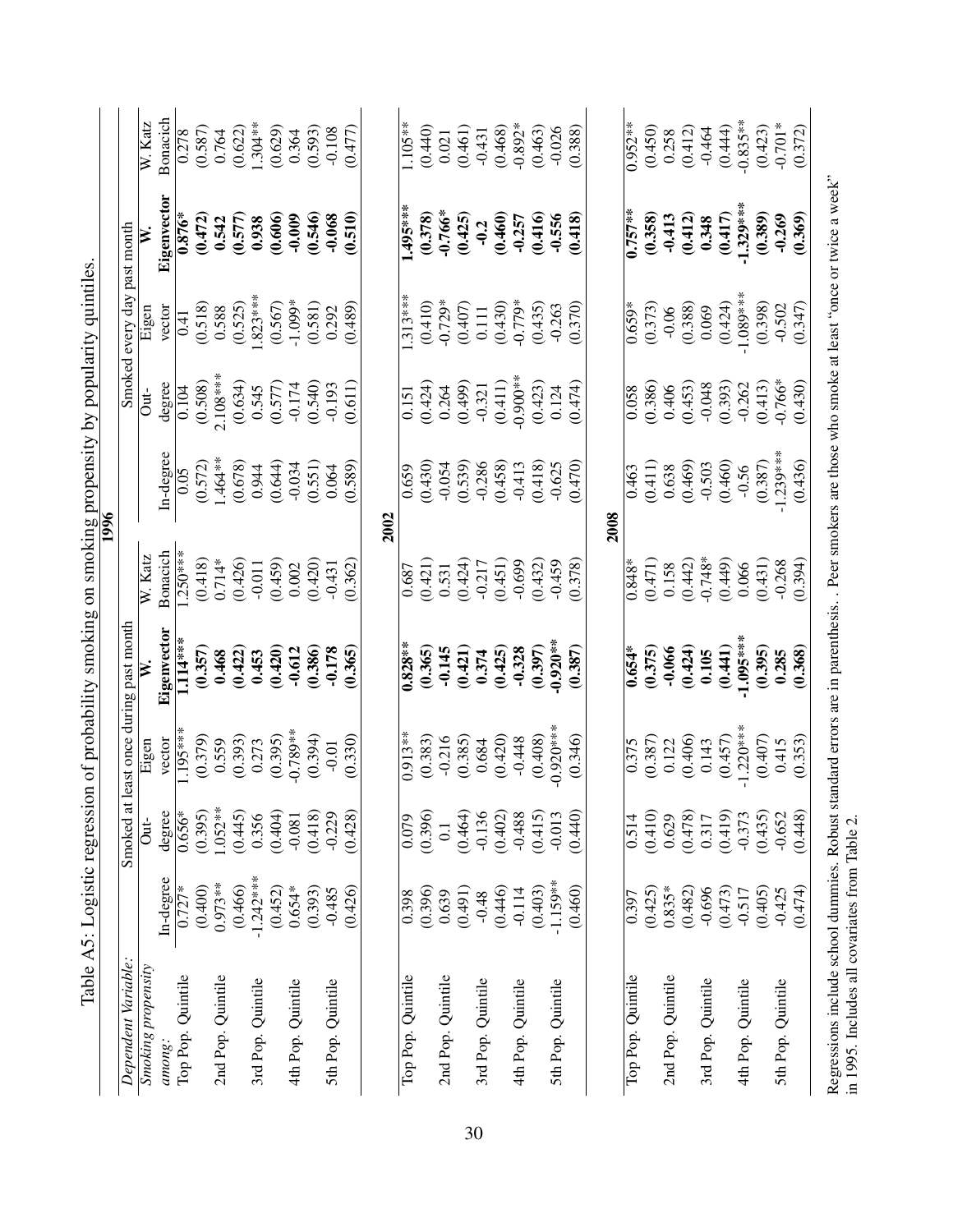|                    |            |            | Number of cigarettes last month | ັ່                 |                 |
|--------------------|------------|------------|---------------------------------|--------------------|-----------------|
| Smoking propensity |            | Out-       | Eigen                           | W.                 | W. Katz         |
| among              | In-degree  | degree     | vector                          | <b>Eigenvector</b> | <b>Bonacich</b> |
| 20% most popular   | $-40.717$  | $-101.664$ | $-1.844$                        | 3.384              | 14.568          |
|                    | (78.769)   | (75.465)   | (74.875)                        | (74.171)           | (89.907)        |
| 80% least popular  | $-158.269$ | $-132.518$ | $-187.508$                      | $-193.401$         | $-200.333$      |
|                    | (143.362)  | (124.693)  | (130.493)                       | (128.763)          | (131.536)       |
|                    |            |            |                                 |                    |                 |
|                    |            |            | Age first cigarette             |                    |                 |
| 20% most popular   | $-0.496$   | $-1.655$   | $-2.739$                        | $-3.895**$         | $-4.203*$       |
|                    | (2.007)    | (1.861)    | (1.938)                         | (1.886)            | (2.300)         |
| 80% least popular  | 1.192      | 1.969      | 3.371                           | 4.875              | 4.077           |
|                    | (3.491)    | (3.040)    | (3.256)                         | (3.227)            | (3.200)         |
|                    |            |            |                                 |                    |                 |
|                    |            |            | Age first smoked every day      |                    |                 |
| 20% most popular   | $-3.669$   | $-0.858$   | $-4.827*$                       | $-5.452**$         | $-7.229**$      |
|                    | (2.753)    | (2.588)    | (2.665)                         | (2.547)            | (3.074)         |
| 80% least popular  | $11.151**$ | $7.015*$   | 11.686***                       | 12.501***          | 12.710***       |
|                    | (4.812)    | (4.114)    | (4.469)                         | (4.406)            | (4.370)         |

Table A6: Tobit regressions on smoking propensity by peers' popularity

Regressions include school dummies. Robust standard errors are in parenthesis. Peer smokers are those who smoke at least "once or twice a week" in 1995. Includes all covariates from Table 2.